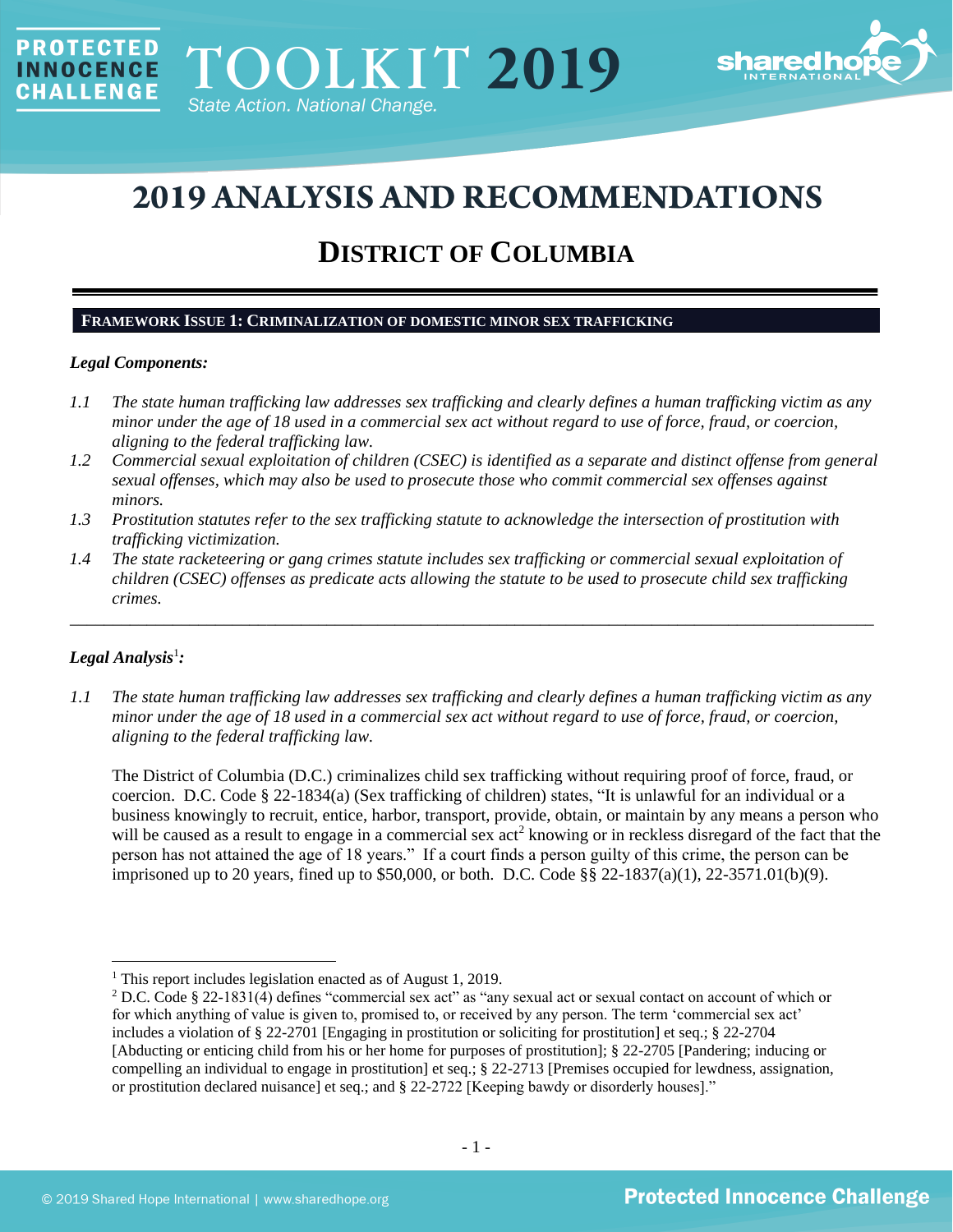*1.2 Commercial sexual exploitation of children (CSEC) is identified as a separate and distinct offense from general sexual offenses, which may also be used to prosecute those who commit commercial sex offenses against minors.*

The following laws criminalize CSEC in D.C.:

- 1. D.C. Code § 22-2704(a) (Abducting or enticing child from his or her home for purposes of prostitution; harboring such child) makes it a crime "for any person, for purposes of prostitution, to: (1) Persuade, entice, or forcibly abduct a child under 18 years of age from his or her home or usual abode, or from the custody and control of the child's parents or guardian; or (2) Secrete or harbor any child so persuaded, enticed, or abducted from his or her home or usual abode, or from the custody and control of the child's parents or guardian." This is a felony punishable by imprisonment up to 20 years, a fine not to exceed \$50,000, or both. D.C. Code §§ 22-2704(b), 22-3571.01(b)(9).
- 2. D.C. Code § 22-2705(a) (Pandering; inducing or compelling an individual to engage in prostitution) makes it illegal to do the following:

(1) Place or cause, induce, entice, procure, or compel the placing of any individual in the charge or custody of any other person, or in a house of prostitution, with intent that such individual shall engage in prostitution;

(2) Cause, compel, induce, entice, or procure or attempt to cause, compel, induce, entice, or procure any individual:

- (A) To reside with any other person for the purpose of prostitution;
- (B) To reside or continue to reside in a house of prostitution; or
- (C) To engage in prostitution; or

(3) Take or detain an individual against the individual's will, with intent to compel such individual by force, threats, menace, or duress to marry the abductor or to marry any other person.

When the victim of this crime is under 18, the offender is guilty of a felony punishable by imprisonment up to 20 years, a fine not to exceed \$50,000, or both. D.C. Code  $\S$  22-2705(c)(2), 22-3571.01(b)(9).

3. D.C. Code § 22-2707(a) (Procuring; receiving money or other valuable thing for arranging assignation) makes it illegal for a person "to receive any money or other valuable thing for or on account of arranging for or causing any individual to engage in prostitution or a sexual act or contact." If the victim is under 18, this felony is punishable by imprisonment up to 20 years, a fine not to exceed \$50,000, or both. D.C. Code §§ 22-2707(b)(2), 22-3571.01(b)(9).

Although the following statutes are not specifically for commercial sexual exploitation cases, the following offenses may also be used to prosecute CSEC cases:

1. D.C. Code § 22-3008 (First degree child sexual abuse) makes it a crime when a person "being at least 4 years older than a child, engages in a sexual act<sup>3</sup> with that child or causes that child to engage in a sexual act." For purposes of the chapter on "sexual abuse," "child" is defined as "a person who has not yet attained the age of 16 years" for those offenses classified as sex offenses and general sexual abuse. D.C. Code § 22-3001(3). This is a Class A felony punishable by up to life imprisonment and a possible fine up to \$250,000. D.C. Code § 22-3008. "However, the court may impose a prison sentence in excess of 30

<sup>&</sup>lt;sup>3</sup> "Sexual act" is defined as "(A) The penetration, however slight, of the anus or vulva of another by a penis; (B) Contact between the mouth and the penis, the mouth and the vulva, or the mouth and the anus; or (C) The penetration, however slight, of the anus or vulva by a hand or finger or by any object, with an intent to abuse, humiliate, harass, degrade, or arouse or gratify the sexual desire of any person. (D) The emission of semen is not required for the purposes of subparagraphs  $(A)$ – $(C)$  of this paragraph." D.C. Code § 22-3001(8).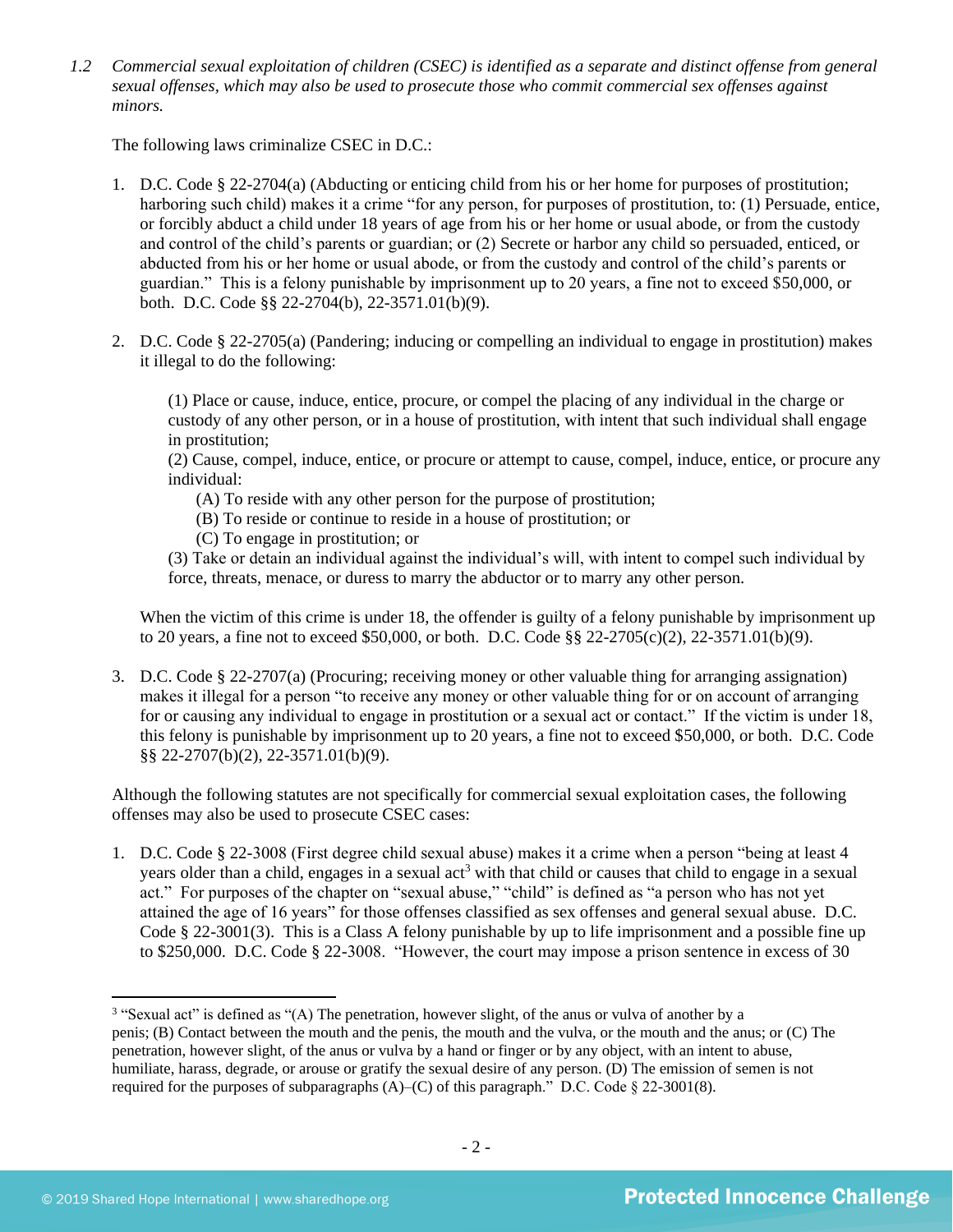years only in accordance with § 22-3020 [Aggravating circumstances] or § 24-403.01 (b-2) [Aggravating circumstances, one or more of which must exist for a sentence to exceed 30 years]." D.C. Code § 22-3008.

- 2. D.C. Code § 22-3009 (Second degree child sexual abuse) establishes a crime when a person "being at least 4 years older than a child, engages in sexual contact<sup>4</sup> with that child or causes that child to engage in sexual contact." A convicted offender may be sentenced to imprisonment up to 10 years and a possible fine not to exceed \$25,000. D.C. Code §§ 22-3009, 22-3571.01(b)(7).
- 3. D.C. Code § 22-3009.01 (First degree sexual abuse of a minor) establishes a crime when a person "being 18 years of age or older, is in a significant relationship<sup>5</sup> with a minor,<sup>6</sup> and engages in a sexual act with that minor or causes that minor to engage in a sexual act." If guilty, the individual may be imprisoned up to 15 years, fined up to \$37,500, or both. D.C. Code §§ 22-3009.01, 22-3571.01(b)(8).
- 4. D.C. Code § 22-3009.02 (Second degree sexual abuse of a minor) occurs when a person "being 18 years of age or older, is in a significant relationship with a minor and engages in a sexual contact with that minor or causes that minor to engage in a sexual contact." If guilty, the individual may be sentenced to imprisonment up to 7.5 years, a fine not to exceed \$25,000, or both. D.C. Code § 22-3009.02, 22- 3571.01(b)(7).
- 5. D.C. Code § 22-3010 (Enticing a child or minor) states in part,
	- (a) Whoever, being at least 4 years older than a child or being in a significant relationship with a minor, (1) takes that child or minor to any place for the purpose of committing any offense set forth in §§ 22-3002 to 22-3006 [Sexual abuse in the first through fourth degrees and Misdemeanor sexual abuse] and 22-3008 to 22-3009.02 [First degree child sexual abuse, Second degree child sexual abuse, First degree sexual abuse of a minor, Second degree sexual abuse of a minor], or (2) seduces, entices, allures, convinces, or persuades or attempts to seduce, entice, allure, convince, or persuade a child or minor to engage in a sexual act or contact shall be imprisoned for not more than 5 years or may be fined not more than the amount set forth in [section 101 of the Criminal Fine Proportionality Amendment Act of 2012], or both.

(b) Whoever, being at least 4 years older than the purported age of a person who represents himself or herself to be a child, attempts

(1) to seduce, entice, allure, convince, or persuade any person who represents himself or herself to be a child to engage in a sexual act or contact, or

(2) to entice, allure, convince, or persuade any person who represents himself or herself to be a child to go to any place for the purpose of engaging in a sexual act or contact shall be imprisoned for not more than 5 years or may be fined not more than the amount set forth in  $\S 22-3571.01^7$ , or both.

6. D.C. Code § 22-3010.02(a) (Arranging for a sexual contact with a real or fictitious child) states, "It is unlawful for a person to arrange to engage in a sexual act or sexual contact with an individual (whether real or fictitious) who is or who is represented to be a child at least 4 years younger than the person, or to arrange for another person to engage in a sexual act or sexual contact with an individual (whether real or

<sup>5</sup> "Significant relationship" is defined as including "[a] legal or de facto guardian or any person, more than 4 years older than the victim, who resides intermittently or permanently in the same dwelling as the victim." D.C. Code  $\S$  $22-3001(10)(B)$ .

<sup>6</sup> "Minor" is defined as "a person who has not yet attained the age of 18 years." D.C. Code § 22-3001(5A).

<sup>&</sup>lt;sup>4</sup> "Sexual contact" is defined as "the touching with any clothed or unclothed body part or any object, either directly or through the clothing, of the genitalia, anus, groin, breast, inner thigh, or buttocks of any person with an intent to abuse, humiliate, harass, degrade, or arouse or gratify the sexual desire of any person." D.C. Code  $\S$  22-3001(9).

<sup>7</sup> Pursuant to D.C. Code § 22-3571.01, if a crime carries a maximum of 5 years of incarceration the proportional maximum fine is \$12,500.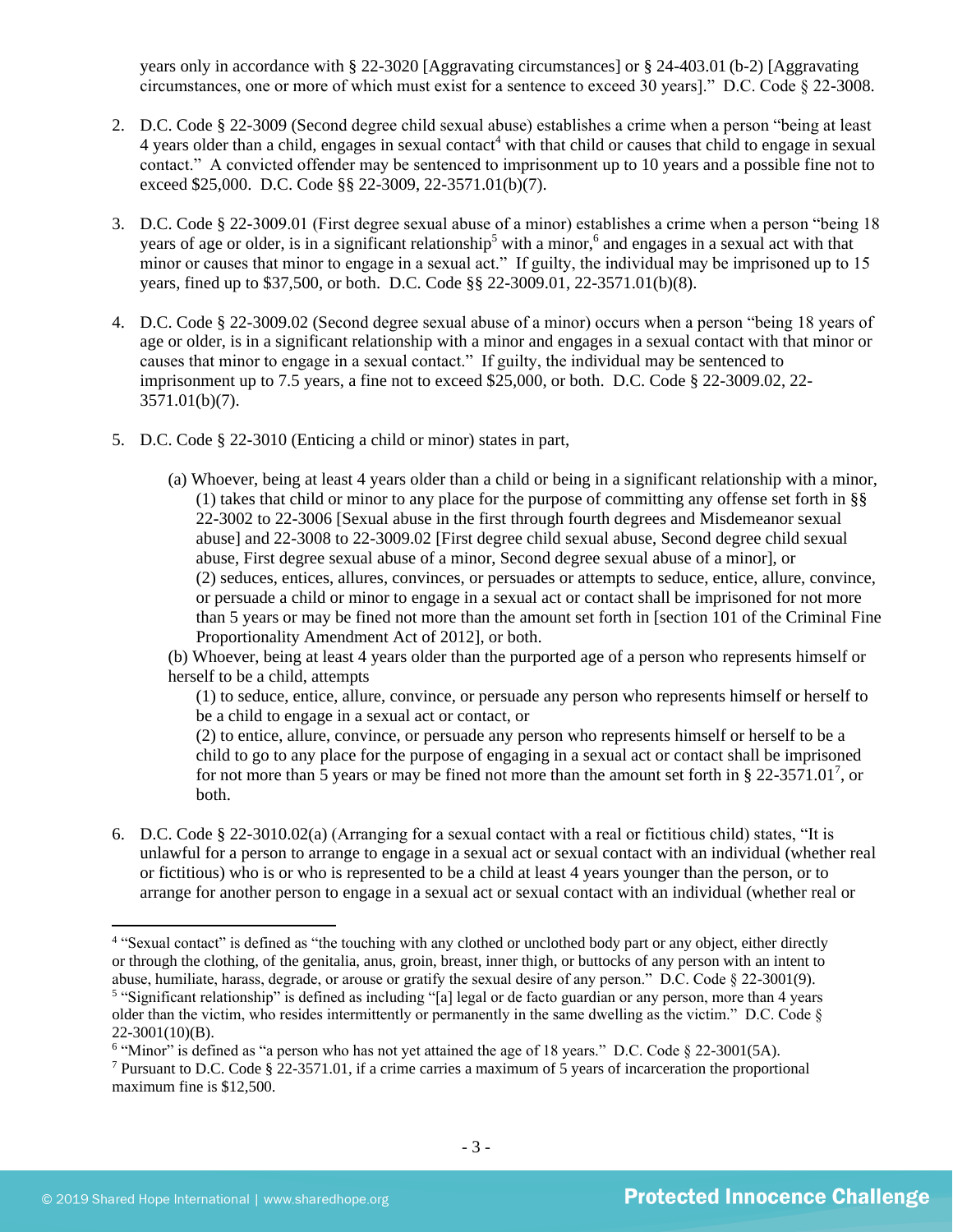fictitious) who is or who is represented to be a child of at least 4 years younger than the person. For the purposes of this section, arranging to engage in a sexual act or sexual contact with an individual who is fictitious shall be unlawful only if the arrangement is done by or with a law enforcement officer."

*1.3 Prostitution statutes refer to the sex trafficking statute to acknowledge the intersection of prostitution with trafficking victimization.*

The District of Columbia's prostitution law, D.C. Code § 22-2701 (Engaging in prostitution or soliciting for prostitution), does not refer to the human trafficking law when the person engaged in prostitution is a minor.

- 1.3.1 Recommendation: Amend D.C. Code § 22-2701 (Engaging in prostitution or soliciting for prostitution) to refer to D.C. Code § 22-1834 (Sex trafficking of children) to acknowledge the intersection of prostitution with trafficking victimization.
- *1.4 The state racketeering or gang crimes statute includes sex trafficking or commercial sexual exploitation of children (CSEC) offenses as predicate acts allowing the statute to be used to prosecute child sex trafficking crimes.*

Although District of Columbia has not enacted a racketeering statute, the criminal street gangs law is broad enough to include any felony as predicate activity. Pursuant to D.C. Code § 22-951 (Criminal street gangs),

- (a) (1) It is unlawful for a person to solicit, invite, recruit, encourage, or otherwise cause, or attempt to cause, another individual to become a member of, remain in, or actively participate in what the person knows to be a criminal street gang. (2) A person convicted of a violation of this subsection shall be fined not more than the amount set forth in  $\S 22-3571.01$ ,<sup>8</sup> or imprisoned for not more than 6 months, or both.
- <span id="page-3-0"></span>(b) (1) It is unlawful for any person who is a member of or actively participates in a criminal street gang to knowingly and willfully participate in any felony or violent misdemeanor committed for the benefit of, at the direction of, or in association with any other member or participant of that criminal street gang.

(2) A person convicted of a violation of this subsection shall be fined not more than the amount set forth in [section 101 of the Criminal Fine Proportionality Amendment Act of 2012] or imprisoned for not more than 5 years, or both.

- (c) (1) It is unlawful for a person to use or threaten to use force, coercion, or intimidation against any person or property, in order to:
	- (A) Cause or attempt to cause an individual to:
		- (i) Join a criminal street gang;
		- (ii) Participate in activities of a criminal street gang;
		- (iii) Remain as a member of a criminal street gang; or
		- (iv) Submit to a demand made by a criminal street gang to commit a felony in violation of the laws of the District of Columbia, the United States, or any other state; or
	- (B) Retaliate against an individual for a refusal to:
		- (i) Join a criminal street gang;
		- (ii) Participate in activities of a criminal street gang;
		- (iii) Remain as a member of a criminal street gang; or
		- (iv) Submit to a demand made by a criminal street gang to commit a felony in violation of the laws of the District of Columbia, the United States, or any other state.

<sup>8</sup> Pursuant to D.C. Code § 22-3571.01, if a crime carries a maximum of 6 months of incarceration the proportional maximum fine is \$1,000.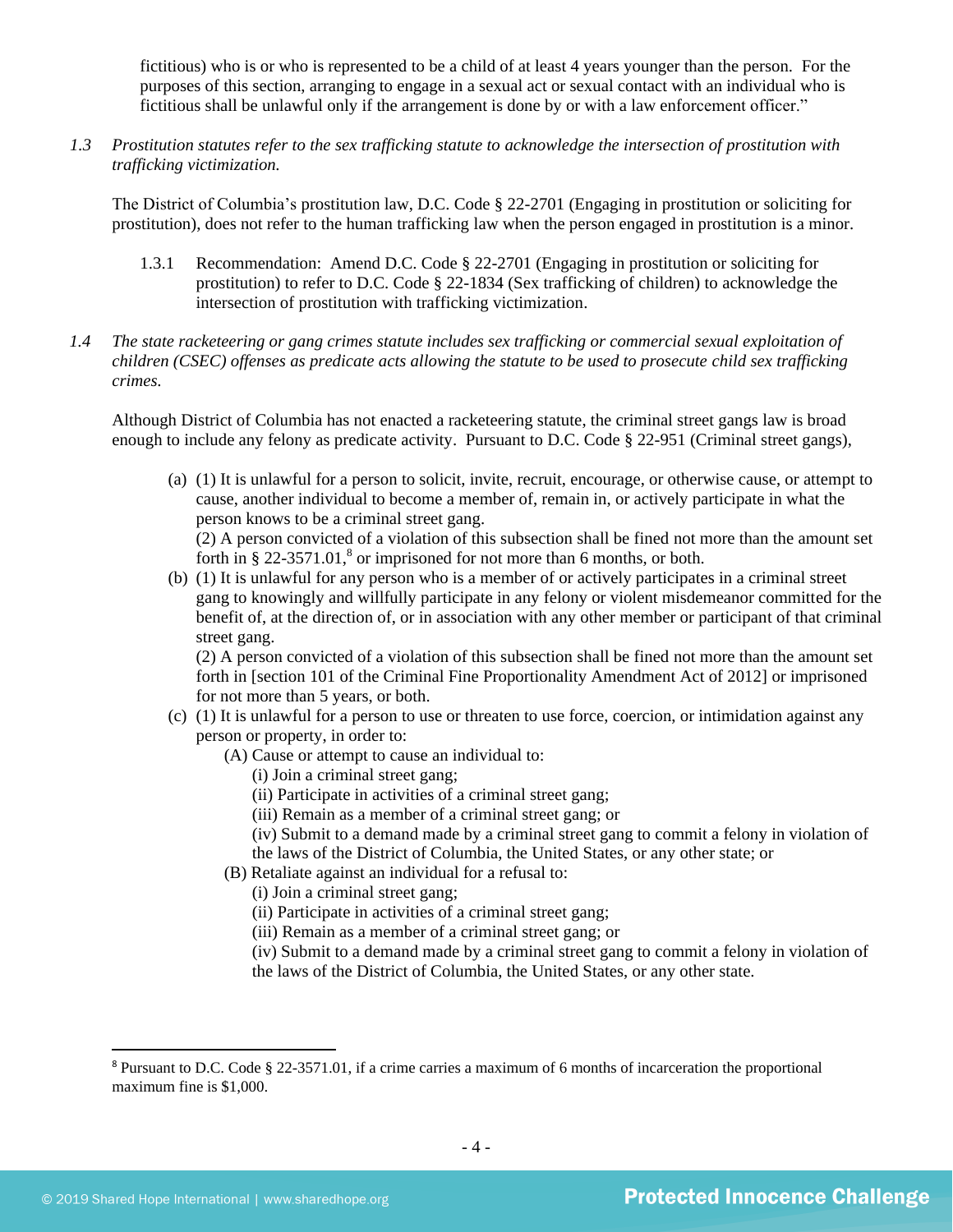(2) A person convicted of a violation of this subsection shall be fined not more than the amount set forth in [section 101 of the Criminal Fine Proportionality Amendment Act of 2012], or imprisoned for not more than 10 years, or both.

- (d) The penalties under this section are in addition to any other penalties permitted by law.
- (e) For the purposes of this section, the term:
	- (1) "Criminal street gang" means an association or group of 6 or more persons that: (A) Has as a condition of membership or continued membership, the committing of or actively participating in committing a crime of violence, as defined by  $\S$  23-1331(4)<sup>9</sup>; or (B) Has as one of its purposes or frequent activities, the violation of the criminal laws of the District, or the United States, except for acts of civil disobedience.

. . . .

<sup>9</sup> Pursuant to D.C. Code § 23-1331(4) (Definitions),

The term "crime of violence" means aggravated assault; act of terrorism; arson; assault on a police officer (felony); assault with a dangerous weapon; assault with intent to kill, commit first degree sexual abuse, commit second degree sexual abuse, or commit child sexual abuse; assault with intent to commit any other offense; burglary; carjacking; armed carjacking; child sexual abuse; cruelty to children in the first degree; extortion or blackmail accompanied by threats of violence; gang recruitment, participation, or retention by the use or threatened use of force, coercion, or intimidation; kidnapping; malicious disfigurement; manslaughter; manufacture or possession of a weapon of mass destruction; mayhem; murder; robbery; sexual abuse in the first, second, or third degrees; use, dissemination, or detonation of a weapon of mass destruction; or an attempt or conspiracy to commit any of the foregoing offenses.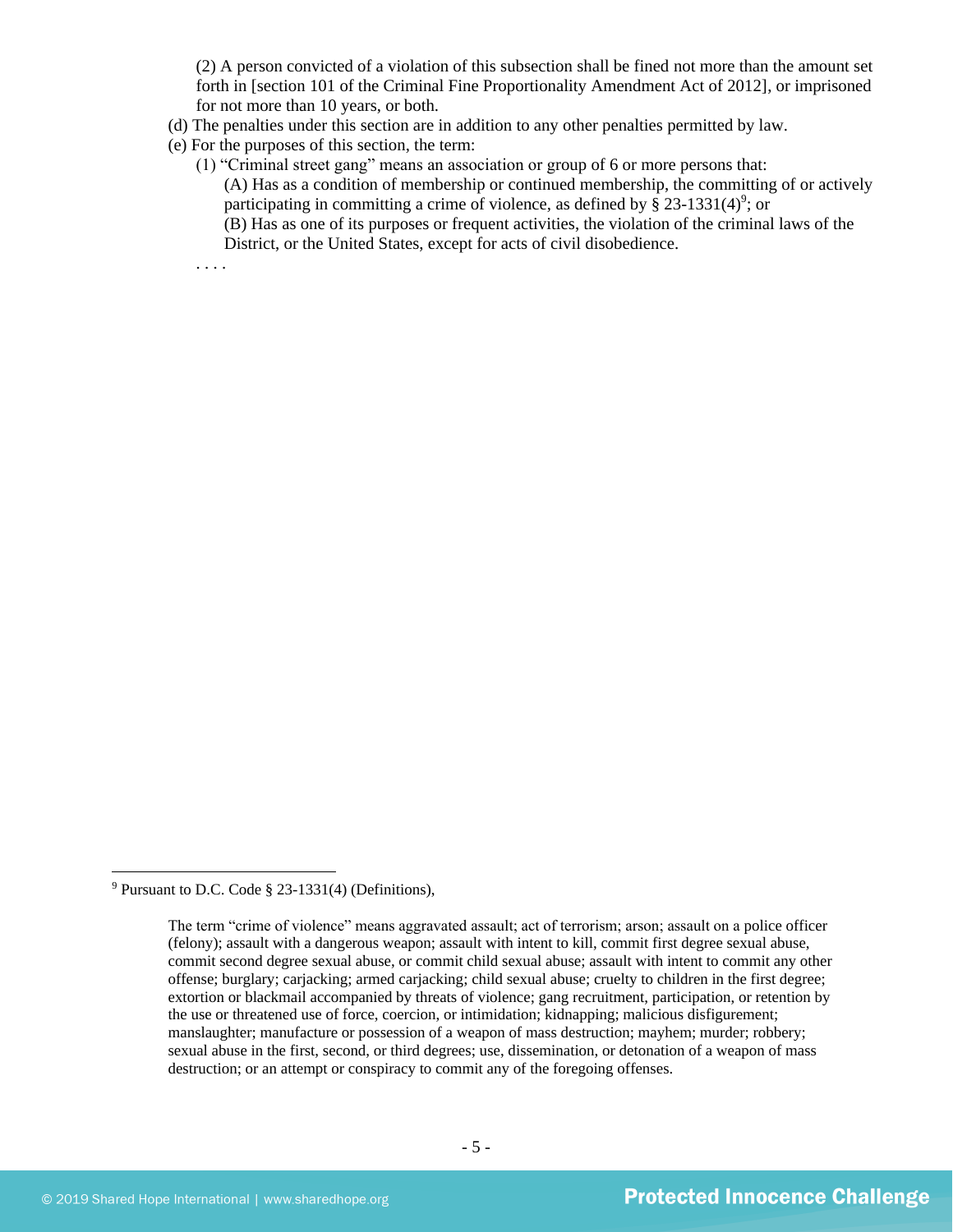## FRAMEWORK ISSUE 2: CRIMINAL PROVISIONS ADDRESSING DEMAND

#### *Legal Components:*

- *2.1 The state sex trafficking law can be applied to buyers of commercial sex acts with a minor.*
- *2.2 Buyers of commercial sex acts with a minor can be prosecuted under commercial sexual exploitation of children (CSEC) laws.*
- *2.3 Solicitation laws differentiate between soliciting sex acts with an adult and soliciting sex acts with a minor under 18.*
- *2.4 Penalties for buyers of commercial sex acts with minors are as high as federal penalties.*
- *2.5 Using the Internet or electronic communications to lure, entice, or purchase, or attempt to lure, entice, or purchase commercial sex acts with a minor is a separate crime or results in an enhanced penalty for buyers.*
- *2.6 No age mistake defense is permitted for a buyer of commercial sex acts with any minor under 18.*
- *2.7 Base penalties for buying sex acts with a minor under 18 are sufficiently high and not reduced for older minors.*
- *2.8 Financial penalties for buyers of commercial sex acts with minors are sufficiently high to make it difficult for buyers to hide the crime.*

\_\_\_\_\_\_\_\_\_\_\_\_\_\_\_\_\_\_\_\_\_\_\_\_\_\_\_\_\_\_\_\_\_\_\_\_\_\_\_\_\_\_\_\_\_\_\_\_\_\_\_\_\_\_\_\_\_\_\_\_\_\_\_\_\_\_\_\_\_\_\_\_\_\_\_\_\_\_\_\_\_\_\_\_\_\_\_\_\_\_\_\_\_\_

- *2.9 Buying and possessing child sexual abuse material (CSAM) carries penalties as high as similar federal offenses.*
- *2.10 Convicted buyers of commercial sex acts with minors are required to register as sex offenders.*

## *Legal Analysis:*

*2.1 The state sex trafficking law can be applied to buyers of commercial sex acts with a minor.* 

D.C. Code § 22-1834 (Sex trafficking of children) can apply to buyers of commercial sex acts with minors following federal precedent through the term "obtain."<sup>10</sup> D.C. Code § 22-1834(a) states that "[i]t is unlawful for an individual or a business knowingly to recruit, entice, harbor, transport, provide, obtain, or maintain by any means a person who will be caused as a result to engage in a commercial sex act knowing or in reckless disregard of the fact that the person has not attained the age of 18 years."

2.1.1 Recommendation: Amend D.C. Code § 22-1834 (Sex trafficking of children) to clarify that buyer conduct is included as a violation of D.C. Code § 22-1834.

<sup>10</sup> *See United States v. Jungers*, 702 F.3d 1066 (8th Cir. 2013). In this case, the Eighth Circuit held that the federal sex trafficking law, 18 U.S.C. § 1591 (Sex trafficking of children or by force, fraud, or coercion) applies to buyers of sex with minors. Reversing a District of South Dakota ruling that Congress did not intend the string of verbs constituting criminal conduct under 18 U.S.C. § 1591(a)(1) ("recruits, entices, harbors, transports, provides, obtains, or maintains") to reach the conduct of buyers (United States v. Jungers, 834 F. Supp. 2d 930, 931 (D.S.D. 2011)), the Eighth Circuit concluded that 18 U.S.C. § 1591 does not contain "a latent exemption for purchasers" because buyers can "engage in at least some of the prohibited conduct." Jungers, 702 F. 3d 1066, 1072. Congress codified Jungers clarifying that the federal sex trafficking law is intended to apply to buyers in the Justice for Victims of Trafficking Act (JVTA) of 2015 Pub. L. No. 114-22, 129 Stat 227), enacted on May 29, 2015. The JVTA adds the terms "patronize" and "solicit" to the list of prohibited conduct and expressly states, "section 108 of this title amends section 1591 of title 18, United States Code, to add the words 'solicits or patronizes' to the sex trafficking statute making absolutely clear for judges, juries, prosecutors, and law enforcement officials that criminals who purchase sexual acts from human trafficking victims may be arrested, prosecuted, and convicted as sex trafficking offenders when this is merited by the facts of a particular case." Id. at Sec. 109. The Eighth Circuit decision in *United States v. Jungers* and the federal sex trafficking law as amended by the Justice for Victims of Trafficking Act establish persuasive authority when state courts interpret the string of verbs constituting prohibited conduct in state sex trafficking laws (in particular the term "obtains") to the extent such interpretation does not conflict with state case law.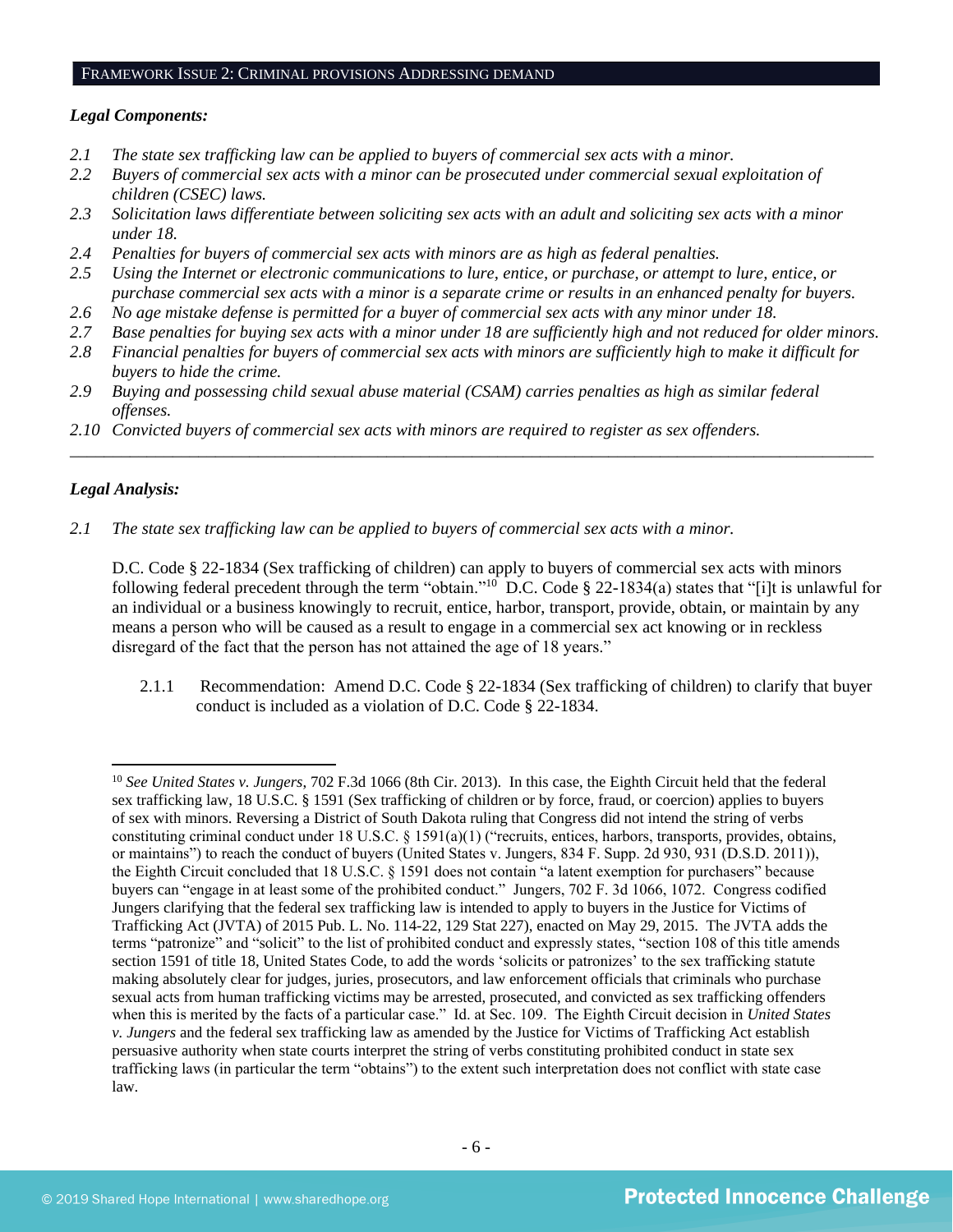*2.2 Buyers of commercial sex acts with a minor can be prosecuted under commercial sexual exploitation of children (CSEC) laws.*

A buyer can be charged under D.C. Code § 22-2705 (Pandering; inducing or compelling an individual to engage in prostitution). This statute includes the crime of "[c]aus[ing], compel[ling], induc[ing], entic[ing], or procur[ing] or attempt[ing] to cause, compel, induce, entice, or procure any individual: . . . (C) To engage in prostitution." D.C. Code  $\S 22-2705(a)(2)$ . Although it appears that no cases have applied this statute to buyers, the language is potentially broad enough that it could apply.

To the extent that the CSEC offense under D.C. Code § 22-2705 does not apply to a buyer of sex with a minor, the buyer may also be charged with the age-neutral soliciting offense under D.C. Code § 22-2701 (Engaging in prostitution or soliciting for prostitution), which states in part, "it is unlawful for any person to engage in prostitution or to solicit for prostitution." D.C. Code § 22-2701(a). A first offense under this statute is punishable by imprisonment up to 90 days, a fine not to exceed \$500, or both. D.C. Code §§ 22-2701(b)(1)(A), 22-3571.01(b)(3). A second offense is punishable by imprisonment up to 180 days, a fine not to exceed \$1,000, or both. D.C. Code §§ 22-3571.01(b)(4), 22-2701(b)(1)(B). Subsequent offenses are punishable by imprisonment up to 2 years, a fine not to exceed \$12,500, or both. D.C. Code §§ 22-2701(b)(2), 22- 3571.01(b)(6).

*2.3 Solicitation laws differentiate between soliciting sex acts with an adult and soliciting sex acts with a minor under 18.*

Solicitation laws in D.C. do not differentiate between soliciting sex with an adult and soliciting sex with a minor. D.C. Code § 22-2701 (Engaging in prostitution or soliciting for prostitution) is applicable to both those who solicit sex with adults and those who solicit sex with minors, broadly stating, "it is unlawful for any person to engage in prostitution or to solicit for prostitution." D.C. Code  $\S$  22-2701(a).

- 2.3.1 Recommendation: Amend D.C. Code § 22-2701 (Engaging in prostitution or soliciting for prostitution) to differentiate soliciting sex acts with a minor and soliciting sex acts with an adult by providing heightened penalties when the victim is a minor under 18.
- *2.4 Penalties for buyers of commercial sex acts with minors are as high as federal penalties.*

A buyer convicted under D.C. Code § 22-1834(a) (Sex trafficking of children) can receive a sentence of imprisonment up to 20 years, a fine up to \$50,000, or both. D.C. Code §§ 22-1837(a)(1), 22-3571.01(b)(9). Additionally, the buyer could face asset forfeiture and lose "(1) Any interest in any property, real or personal, that was used or intended to be used to commit or to facilitate the commission of the violation; and (2) Any property, real or personal, constituting or derived from any proceeds that the individual or business obtained, directly or indirectly, as a result of the violation." D.C. Code  $\S$ § 22-1838(a)(1)–(2).

A buyer convicted under D.C. Code § 22-2705(a)(2)(C) (Pandering; inducing or compelling an individual to engage in prostitution), when the victim is a minor under 18, is a felony punishable by imprisonment up to 20 years, a fine not to exceed \$50,000, or both. D.C. Code §§ 22-2705(c)(2), 22-3571.01(b)(9).

Buyers convicted for prostitution in spite of the victim being a minor, face up to 90 days, a fine up to \$500, or both for a first conviction under D.C. Code § 22-2701 (Engaging in prostitution or soliciting for prostitution). D.C. Code § 22-2701(b)(1)(A). For a second offense, a buyer can be imprisoned up to 180 days, fined up to \$1,000, or both. D.C. Code §§ 22-2701(b)(1)(B), 22-3571.01(b)(3). If a buyer has 2 or more prior convictions, then the buyer can be sentenced to imprisonment for up to 2 years, fined up to \$12,500, or both. D.C. Code §§  $22-2701(b)(2)$ ,  $22-3571.01(b)(4)$ . Additionally, a buyer's vehicle could be impounded under D.C. Code § 22-2724, which allows for impoundment of "[a]ny vehicle used in furtherance of a violation of a prostitutionrelated offense." D.C. Code § 22-2724(a).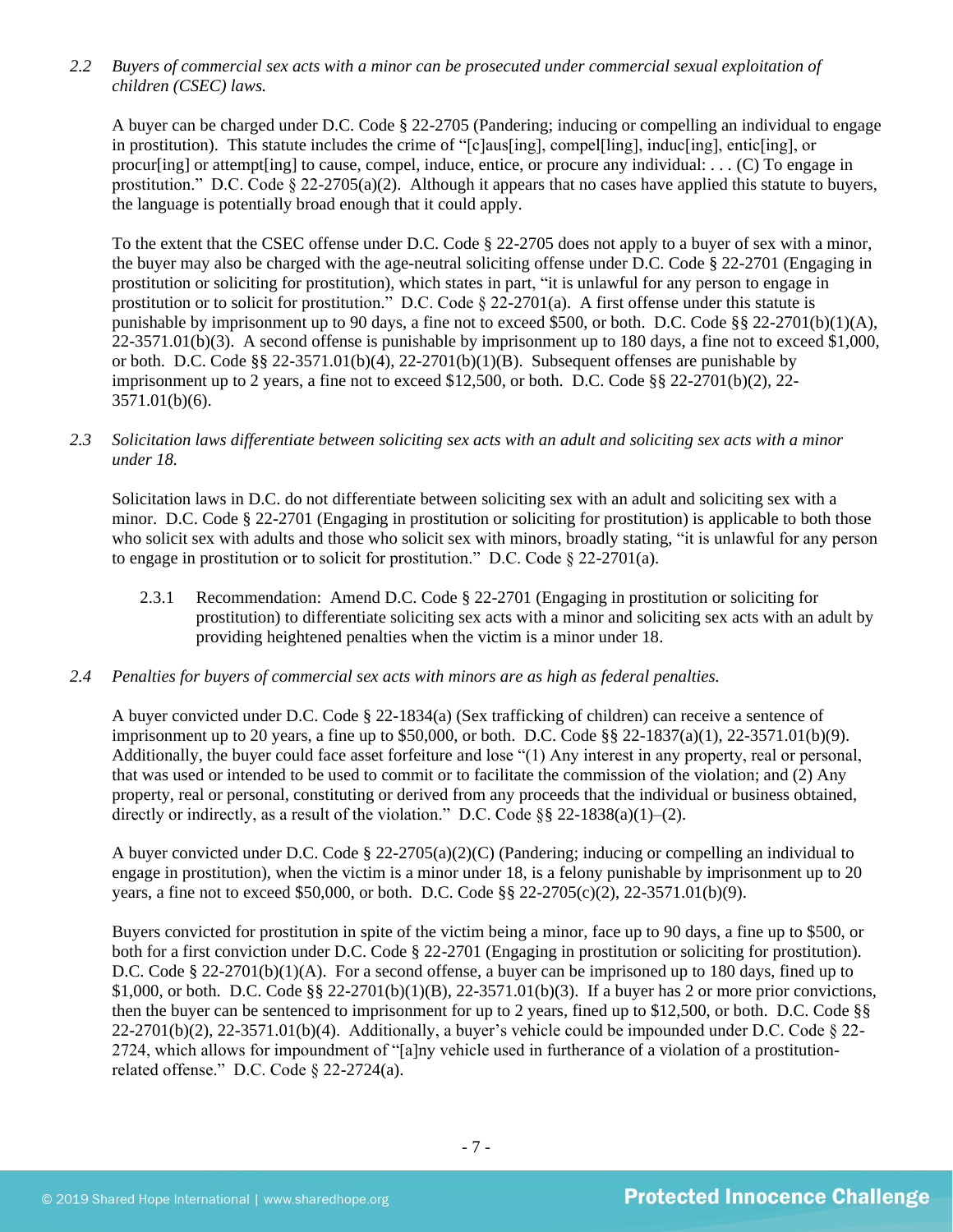<span id="page-7-1"></span><span id="page-7-0"></span>In comparison, if the victim is under the age of 14, a conviction under the  $TVPA<sup>11</sup>$  for child sex trafficking is punishable by 15 years to life imprisonment and a fine not to exceed \$250,000. 18 U.S.C. §§ 1591(b)(1),  $3559(a)(1)$ ,  $3571(b)(3)$ . If the victim is between the ages of 14–17, a conviction is punishable by 10 years to life imprisonment and a fine not to exceed \$250,000. 18 U.S.C. §§ 1591(b)(2), 3559(a)(1), 3571(b)(3). A conviction is punishable by mandatory life imprisonment, however, if the buyer has a prior conviction for a federal sex offense<sup>12</sup> against a minor. 18 U.S.C. § 3559(e)(1). To the extent buyers can be prosecuted under other federal CSEC laws,<sup>13</sup> a conviction is punishable by penalties ranging from a fine not to exceed \$250,000 to life imprisonment and a fine not to exceed \$250,000.<sup>14</sup>

*2.5 Using the Internet or electronic communications to lure, entice, or purchase, or attempt to lure, entice, or purchase commercial sex acts with a minor is a separate crime or results in an enhanced penalty for buyers.*

Although not specific to Internet offenses, the following laws could be used to prosecute a buyer who uses electronic communications to engage a minor in a sexual act. Under D.C. Code § 22-3010 (Enticing a child or minor) states in part,

(a) Whoever, being at least 4 years older than a child or being in a significant relationship with a minor, . . . .

(2) seduces, entices, allures, convinces, or persuades or attempts to seduce, entice, allure, convince, or persuade a child or minor to engage in a sexual act or contact shall be imprisoned for not more than 5 years or may be fined not more than the amount set forth in § 22-3571.01<sup>15</sup>, or both.

(b) Whoever, being at least 4 years older than the purported age of a person who represents himself or herself to be a child, attempts

(1) to seduce, entice, allure, convince, or persuade any person who represents himself or herself to be a child to engage in a sexual act or contact, or

(2) to entice, allure, convince, or persuade any person who represents himself or herself to be a child to go to any place for the purpose of engaging in a sexual act or contact shall be imprisoned for not more than 5 years or may be fined not more than the amount set forth in § 22-3571.01<sup>16</sup>, or both.

. . . .

<sup>13</sup> 18 U.S.C. §§ 2251A(b) (Selling or buying of children), 2251(a) (Sexual exploitation of children), 2423(a) (Transportation of a minor with intent for minor to engage in criminal sexual activity), 2422(a) (Coercion and enticement), 2252(a)(2), (a)(4) (Certain activities relating to material involving the sexual exploitation of minors). <sup>14</sup> 18 U.S.C. §§ 2251A(b) (conviction punishable by imprisonment for 30 years to life and a fine), 2251(e)

<sup>16</sup> *See supra* note [8.](#page-3-0)

<sup>&</sup>lt;sup>11</sup> Trafficking Victims Protection Act (TVPA) of 2000, Pub. L. No. 106-386, 114 Stat. 1464, 1466 (codified in scattered sections of 18 and 22 U.S.C.).

<sup>&</sup>lt;sup>12</sup> Pursuant to 18 U.S.C. § 3559(e)(2), "federal sex offense" is defined as an offense under section 1591 [18 USCS § 1591] (relating to sex trafficking of children), 2241 [18 USCS § 2241] (relating to aggravated sexual abuse), 2242 [18 USCS § 2242] (relating to sexual abuse),  $2244(a)(1)$  [18 USCS § 2244(a)(1)] (relating to abusive sexual contact), 2245 [18 USCS § 2245] (relating to sexual abuse resulting in death), 2251 [18 USCS § 2251] (relating to sexual exploitation of children), 2251A [18 USCS § 2251A] (relating to selling or buying of children), 2422(b) [18 USCS § 2422(b)] (relating to coercion and enticement of a minor into prostitution), or 2423(a) [18 USCS § 2423(a)] (relating to transportation of minors).

<sup>(</sup>conviction punishable by imprisonment for 15–30 years and a fine), 2423(a) (conviction punishable by imprisonment for 10 years to life and a fine), 2422(a) (conviction punishable by a fine, imprisonment up to 20 years, or both),  $2252b$ ) (stating that a conviction under subsection (a)(2) is punishable by imprisonment for 5–20 years and a fine, while a conviction under subsection (a)(4) is punishable by imprisonment up to 10 years, a fine, or both.); *see also* 18 U.S.C §§ 3559(a)(1) (classifying all of the above listed offenses as felonies), 3571(b)(3) (providing a fine up to \$250,000 for any felony conviction).

<sup>15</sup> Pursuant to D.C. Code § 22-3571.01, if a crime carries a maximum of 5 years of incarceration the proportional maximum fine is \$12,500.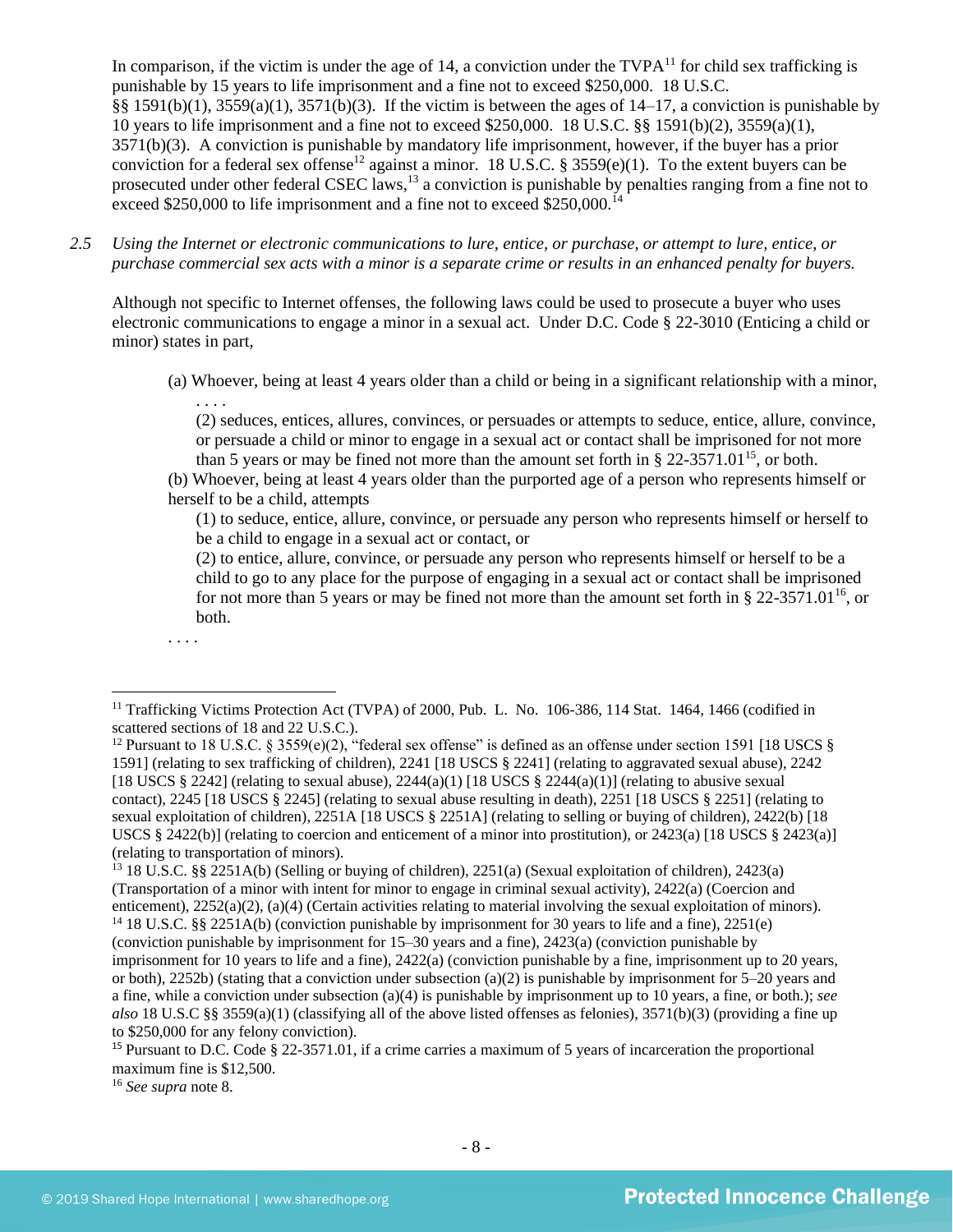Additionally, using the Internet to purchase commercial sex acts could be charged under D.C. Code § 22- 3010.02 (Arranging for a sexual contact with a real or fictitious child). D.C. Code § 22-3010.02(a) states,

It is unlawful for a person to arrange to engage in a sexual act or sexual contact with an individual (whether real or fictitious) who is or who is represented to be a child at least 4 years younger than the person, or to arrange for another person to engage in a sexual act or sexual contact with an individual (whether real or fictitious) who is or who is represented to be a child of at least 4 years younger than the person. For the purposes of this section, arranging to engage in a sexual act or sexual contact with an individual who is fictitious shall be unlawful only if the arrangement is done by or with a law enforcement officer.

If guilty of violating this statute, a person faces imprisonment up to 5 years, a fine not to exceed \$12,500, or both. D.C. Code §§ 22-3010.02(b), 22-3571.01(b)(6).

*2.6 No age mistake defense is permitted for a buyer of commercial sex acts with any minor under 18.*

D.C. Code § 22-1834 (Sex trafficking of children) requires that the defendant committed the crime "knowing or in reckless disregard of the fact that the person has not attained the age of 18 years," and "[i]n a prosecution under subsection (a) of this section in which the defendant had a reasonable opportunity to observe the person recruited, enticed, harbored, transported, provided, obtained, or maintained, the government need not prove that the defendant knew that the person had not attained the age of 18 years." D.C. Code § 22-1834(a). This leaves open an argument by the defendant that he was merely negligent regarding the victim's age.

Additionally, § 22-2705(a)(2) (Pandering; inducing or compelling an individual to engage in prostitution) does not mention a mistake of age defense.

- 2.6.1 Recommendation: Amend D.C. Code § 22-1834 (Sex trafficking of children) to expressly prohibit a mistake of age defense, regardless of actual knowledge, in prosecutions of child sex trafficking and CSEC offenses.
- *2.7 Base penalties for buying sex acts with a minor under 18 are sufficiently high and not reduced for older minors.*

District of Columbia's buyer-applicable trafficking and CSEC laws do not stagger penalties based on a minor's age and provide sufficiently high penalties. D.C. Code  $\S$  22-1834(a) (Sex trafficking of children) and  $\S$  22- $2705(a)(2)$  (Pandering; inducing or compelling an individual to engage in prostitution) are punishable by up to 20 years imprisonment. D.C. Code §§ 22-1837(a)(1), 22-2705(c)(2), 22-3571.01(b)(9).

*2.8 Financial penalties for buyers of commercial sex acts with minors are sufficiently high to make it difficult for buyers to hide the crime.*

A buyer convicted under D.C. Code § 22-1834(a) (Sex trafficking of children) could receive a fine up to \$50,000. D.C. Code §§ 22-1837(a)(1), 22-3571.01(b)(9). A buyer convicted of sex trafficking of children would also face mandatory criminal asset forfeiture and lose "(1) Any interest in any property, real or personal, that was used or intended to be used to commit or to facilitate the commission of the violation; and (2) Any property, real or personal, constituting or derived from any proceeds that the individual or business obtained, directly or indirectly, as a result of the violation." D.C. Code § 22-1838(a). This statute does not provide specific seizure or distribution provisions.

D.C. Code § 22-2705(a)(2) (Pandering; inducing or compelling an individual to engage in prostitution) carries a possible fine not to exceed \$50,000. D.C. Code §§ 22-2705(c)(2), 22-3571.01(b)(9).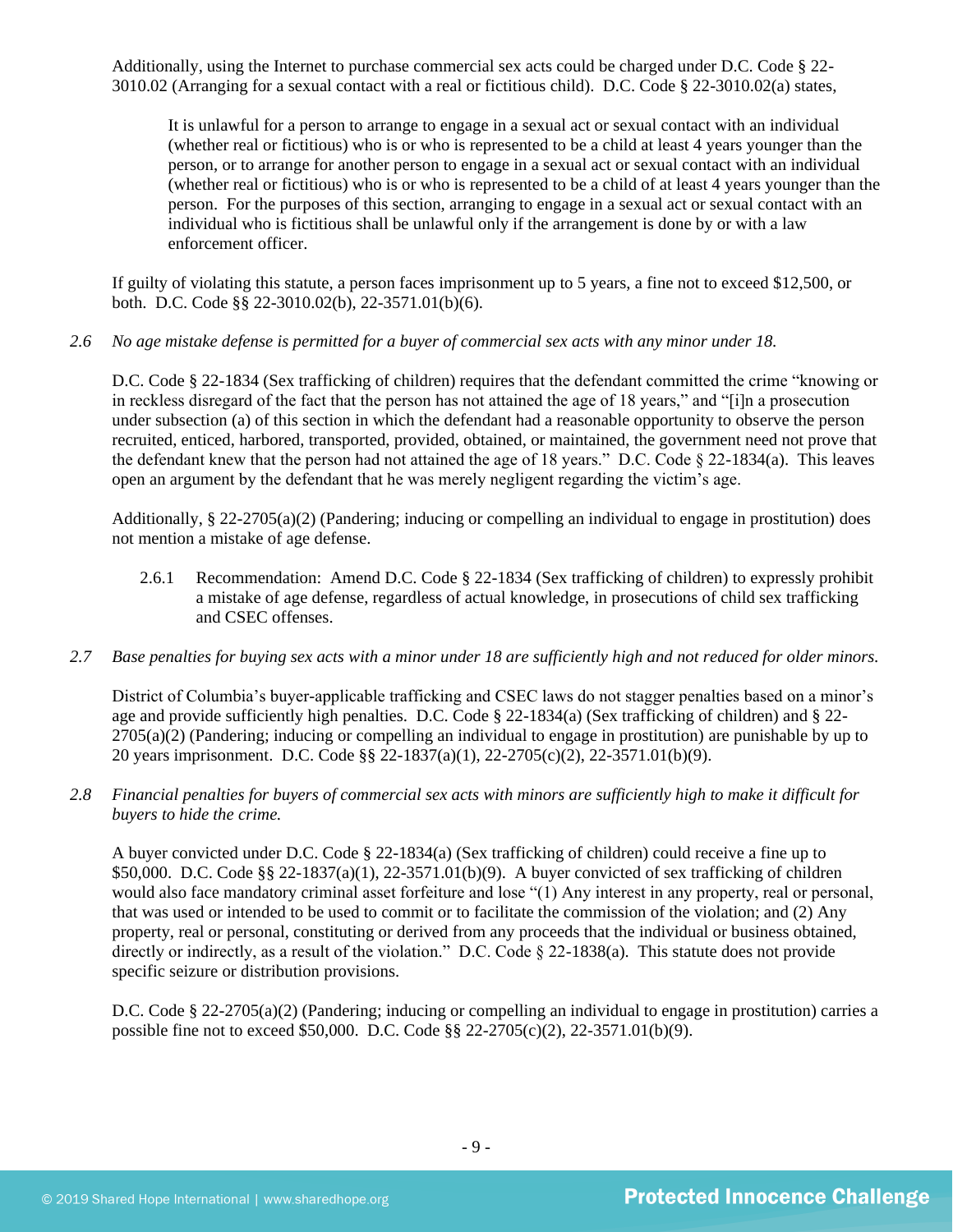For a first conviction for soliciting a prostitute, a buyer could face a fine up to \$500. D.C. Code § 22-  $2701(b)(1)(A)$ . For a second offense, the buyer could receive a fine up to \$1,000. D.C. Code § 22- $2701(b)(1)(B)$ . Subsequent offenses lead to a possible fine up to \$12,500. D.C. Code § 22-2701(b)(2).

A buyer's vehicle could be impounded under D.C. Code § 22-2724, which allows for impoundment of "[a]ny vehicle used in furtherance of a violation of a prostitution-related offense." D.C. Code § 22-2724(a). Buyers of commercial sex charged with prostitution offenses may also be subject to discretionary, civil asset forfeiture pursuant to D.C. Code § 22-2723 (Property subject to seizure and forfeiture). Subsection (a) makes the following property subject to forfeiture:

(1) All conveyances, including aircraft, vehicles or vessels, which are used, or intended for use, to transport, or in any manner to facilitate a violation of a prostitution-related offense; and, (2) All money, coins, and currency which are used, or intended for use, in violation of a prostitutionrelated offense.

Pursuant to D.C. Code § 22-2723(b), "All seizures and forfeitures of property under this section shall be pursuant to the standards and procedures set forth in D.C. Law 20-278 [Civil Asset Forfeiture Amendment Act of 2014]. Pursuant to D.C. Code  $\S$  41-301(4) (Definitions),<sup>17</sup> "forfeitable offense" is defined to include "an alleged violation of District law that can give rise to forfeiture pursuant to . . . § 22-2723."

Under D.C. Code § 41-303 (Seizure; pre-seizure hearings for real property), property may be seized by "judicial order" or "upon the District's determination that there is probable cause to believe that the property is subject to forfeiture." D.C. Code § 41-303(a)(1), (a)(2).

Disposition of forfeited property is governed by D.C. Code § 41-310, which states,

(a) When property is declared forfeited pursuant to § 41-305(c) [Contesting forfeiture] or § 41-308 [Forfeiture proceeding], the District shall:

(1) Sell property that is not required by law to be destroyed and that is not harmful to the public or dispose of the property in a manner consistent with District law or, consistent with § 41-313, return the property, or the sale proceeds, to the owner;

(2) Deposit in the General Fund of the District of Columbia any currency and any proceeds from the sale of property pursuant to paragraph (1) of this subsection; and

(3) Beginning October 1, 2018, deposit in the General Fund of the District of Columbia the currency and sale proceeds received by a District agency from any state or federal agency pursuant to a multiple-jurisdiction or shared forfeiture program.

(b) The law enforcement agency that seized property forfeited under this chapter may not retain the property for its own use or sell it directly or indirectly to an employee of the agency, to a relative of an employee, or to another law enforcement agency; provided, that nothing in this section shall prohibit an employee of the law enforcement agency or relative of an employee of the law enforcement agency from purchasing property offered for sale at a public auction.

Finally, a buyer may be required to pay restitution. D.C. Code § 16-711 (Restitution or reparation) allows the court, at its discretion, to award restitution to victims of any offense. D.C. Code § 16-711 states,

(a) In criminal cases in the Superior Court, the court may, in addition to any other sentence imposed as a condition of probation or as a sentence itself, require a person convicted of any offense to make reasonable restitution or reparation.

(b) When restitution or reparation is ordered, the court shall take into consideration the number of

<sup>&</sup>lt;sup>17</sup> The Civil Asset Forfeiture Amendment Act of 2014, Act 20-619, has been codified as Title 41, Chapter 3 (Civil Asset Forfeiture).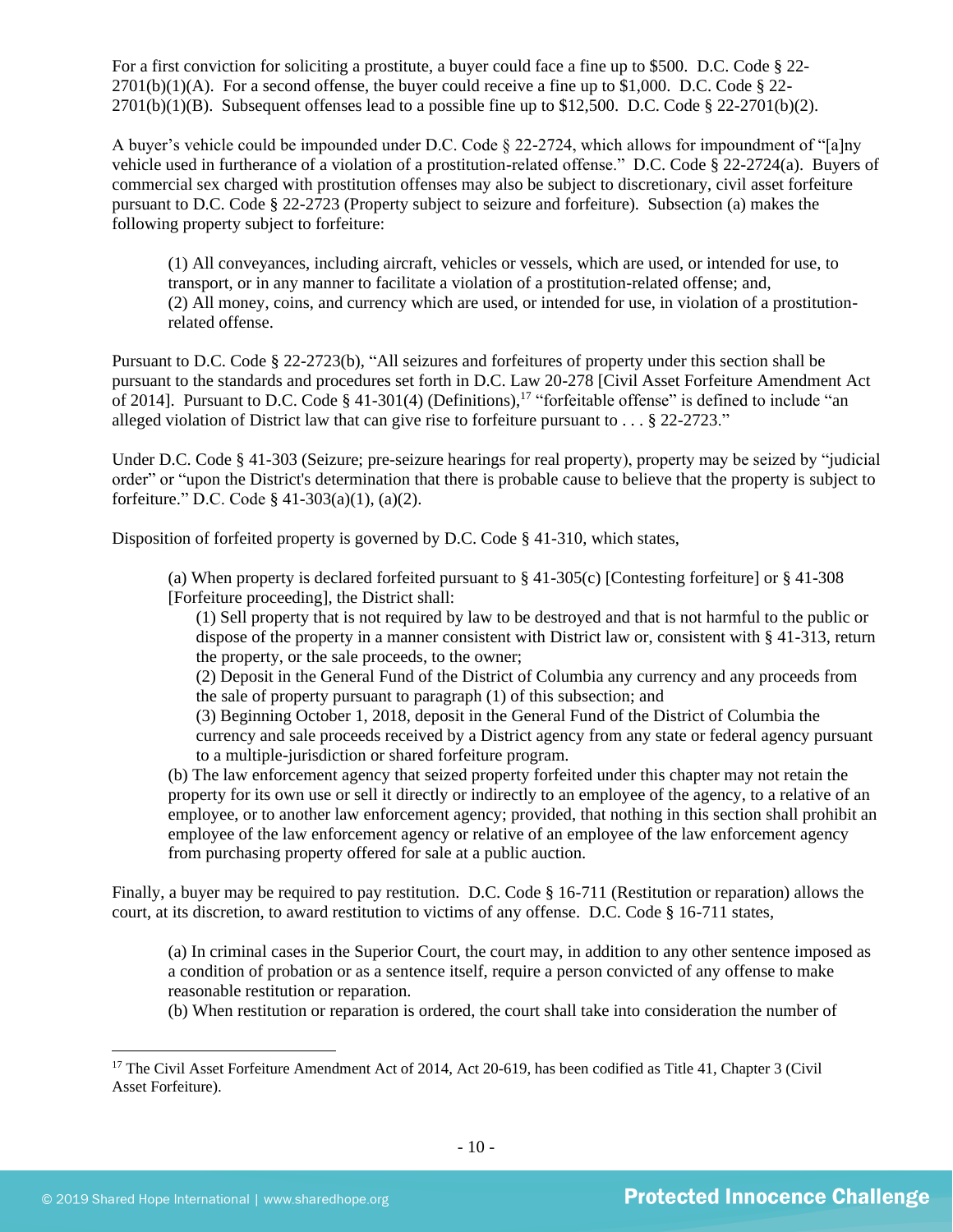victims, the actual damage of each victim, the resources of the defendant, the defendant's ability to earn, any obligation of the defendant to support dependents, and other matters as pertain to the defendant's ability to make restitution or reparation.

(c) The court shall fix the manner of performing restitution or reparation.

. . . .

## *2.9 Buying and possessing child sexual abuse material (CSAM) carries penalties as high as similar federal offenses.*

D.C. Code § 22-3102(b) (Prohibited acts) states, "It shall be unlawful in the District of Columbia for a person, knowing the character and content thereof, to attend, transmit, or possess a sexual performance by a minor."

For a first violation, a person can be sentenced to a fine not to exceed \$25,000, imprisonment not more than 10 years, or both. D.C. Code §§ 22-3103(1), 22-3571.01(b)(7). Subsequent offenses result in a fine not to exceed \$50,000, imprisonment up to 20 years, or both. D.C. Code §§ 22-3103(2), 22-3571.01(b)(9).

In contrast, a federal conviction for possession of child sexual abuse material  $(CSAM)^{18}$  is generally punishable by imprisonment for  $5-20$  years and a fine not to exceed \$250,000.<sup>19</sup> Subsequent convictions, however, are punishable by imprisonment up to 40 years and a fine not to exceed \$250,000.<sup>20</sup>

## *2.10 Convicted buyers of commercial sex acts with minors are required to register as sex offenders.*

The D.C. sex offender registration law requires registration of those convicted of a range of commercial sexual exploitation laws as buyers of sex with a minor. D.C. Code § 22-4002. Specifically, a "registration offense," as defined in D.C. Code § 22-4001(8)(C), includes "[a]ny of the following offenses where the victim is a minor: acts proscribed by § 22-1312 (lewd, indecent, or obscene acts), acts proscribed by § 22-2201 (obscenity), acts proscribed by § 22-3102 (sexual performances using minors), acts proscribed by § 22-1901 (incest), acts proscribed by § 22-2001 (kidnapping), and acts proscribed by §§ 22-2701 [Engaging in or soliciting for prostitution], 22-2701.01 [Definitions], 22-2703, 22-2704 [Abducting or enticing child from his or her home for purposes of prostitution; harboring such child], 22-2705 [Pandering; inducing or compelling an individual to engage in prostitution] to 22-2712 [Operating house of prostitution], 22-2713 [Premises occupied for lewdness, assignation, or prostitution declared nuisance] to 22-2720, 22-2722 [Keeping bawdy or disorderly houses] and 22-2723 (prostitution; pandering)." The registration law does not include violations of D.C. Code § 22-1834 (Sex trafficking of children) as a crime requiring sex offender registration.

<sup>&</sup>lt;sup>18</sup> 18 U.S.C. §§ 2252(a)(2), (a)(4) (Certain activities relating to material involving the sexual exploitation of minors),  $2252A(a)(2)$ –(3) (Certain activities relating to material constituting or containing child pornography), 1466A(a), (b) (Obscene visual representations of the sexual abuse of children).

<sup>&</sup>lt;sup>19</sup> 18 U.S.C. §§ 2252(b) (stating that a conviction under subsection (a)(2) is punishable by imprisonment for 5–20 years and a fine, while a conviction under subsection (a)(4) is punishable by imprisonment up to 10 years, a fine, or both), 2252A(b)(1) (a conviction is punishable by imprisonment for 5–20 years and a fine), 1466A(a), (b) (stating that a conviction under subsection (a) is "subject to the penalties provided in section  $2252A(b)(1)$ ," imprisonment for 5–20 years and a fine, while a conviction under subsection (b) is "subject to the penalties provided in section 2252A(b)(2)," imprisonment up to 10 years, a fine, or both); *see also* 18 U.S.C §§ 3559(a)(1) (classifying all of the above listed offenses as felonies), 3571(b)(3) (providing a fine up to \$250,000 for any felony conviction). <sup>20</sup> 18 U.S.C. §§ 2252(b) (stating if a person has a prior conviction under subsection (a)(2), or a list of other statutes, a conviction is punishable by a fine and imprisonment for 15–40 years, but if a person has a prior conviction under subsection (a)(4), or a list of other statutes, a conviction is punishable by a fine and imprisonment for  $10-20$  years),  $2252A(b)(1)$  (stating if a person has a prior conviction under subsection (a)(2), (a)(3), or a list of other statutes, a conviction is punishable by a fine and imprisonment for  $15-40$  years),  $1466A(a)$ , (b) (stating that the penalty scheme for section 2252A(b) applies); *see also* 18 U.S.C §§ 3559(a)(1) (classifying all of the above listed offenses as felonies), 3571(b)(3) (providing a fine up to \$250,000 for any felony conviction).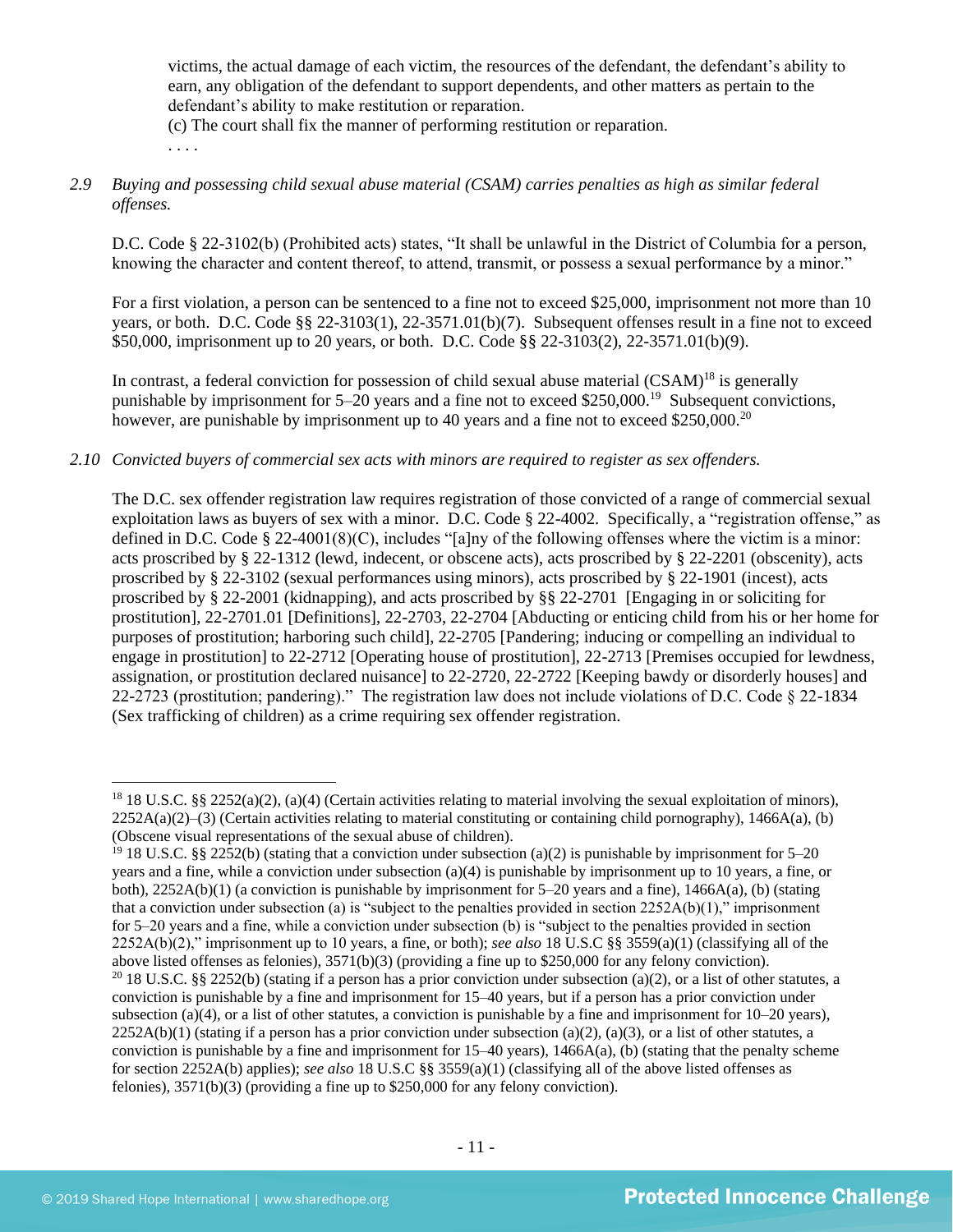2.10.1 Recommendation: Amend D.C. Code § 22-4001(8)(C) to include a violation of D.C. Code § 22- 1834 (Sex trafficking of children) as an offense requiring registration.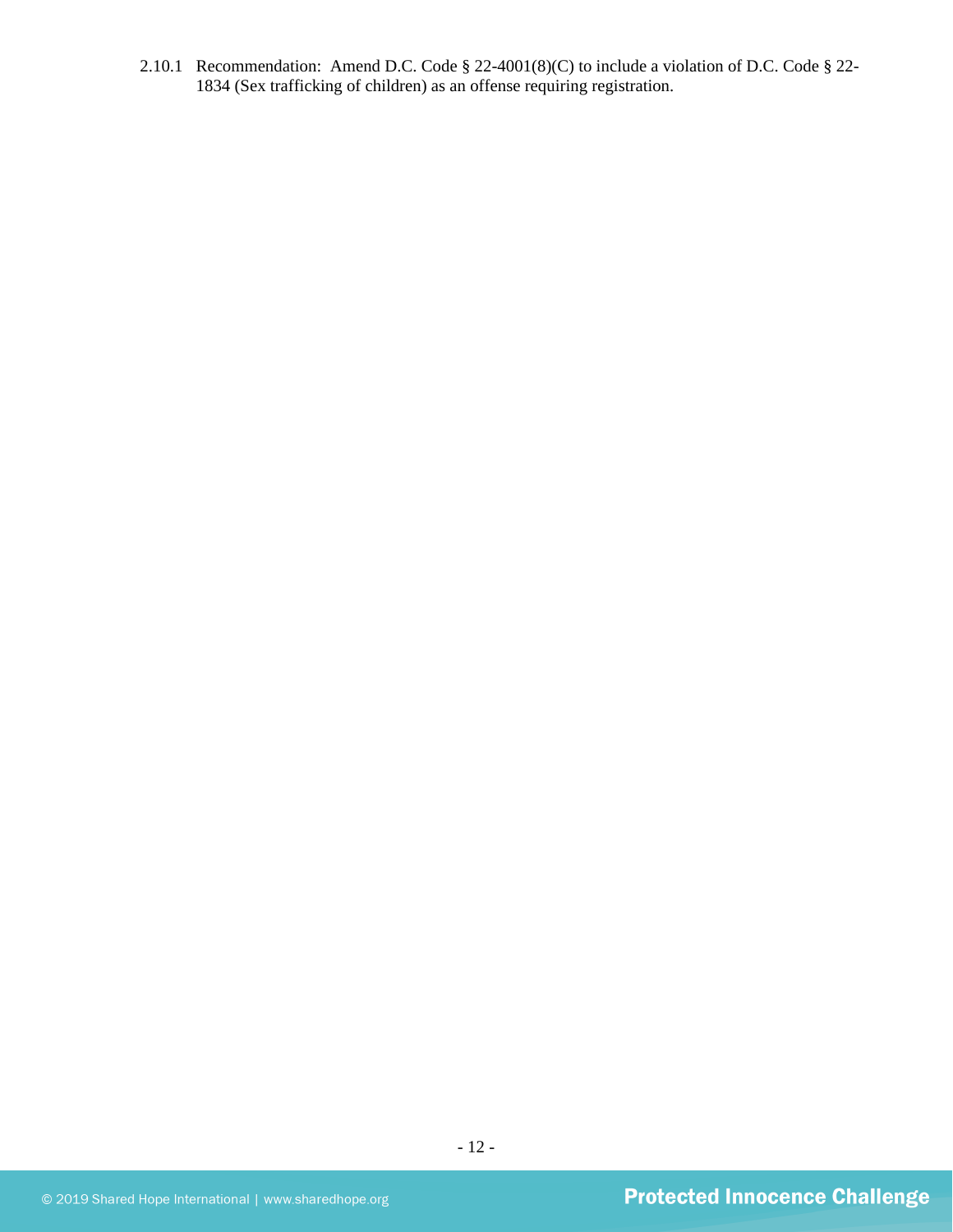#### FRAMEWORK ISSUE 3: CRIMINAL PROVISIONS FOR TRAFFICKERS

#### *Legal Components:*

- *3.1 Penalties for trafficking a child for sexual exploitation are as high as federal penalties.*
- *3.2 Creating and distributing child sexual abuse material (CSAM) carries penalties as high as similar federal offenses.*
- *3.3 Using the Internet or electronic communications to lure, entice, recruit, or sell commercial sex acts with a minor is a separate crime or results in an enhanced penalty for traffickers.*
- *3.4 Financial penalties for traffickers, including asset forfeiture, are sufficiently high*.
- *3.5 Convicted traffickers are required to register as sex offenders.*
- *3.6 Laws relating to parental custody and termination of parental rights include sex trafficking or commercial sexual exploitation of children (CSEC) offenses as grounds for sole custody or termination in order to prevent traffickers from exploiting their parental rights as a form of control.*

*\_\_\_\_\_\_\_\_\_\_\_\_\_\_\_\_\_\_\_\_\_\_\_\_\_\_\_\_\_\_\_\_\_\_\_\_\_\_\_\_\_\_\_\_\_\_\_\_\_\_\_\_\_\_\_\_\_\_\_\_\_\_\_\_\_\_\_\_\_\_\_\_\_\_\_\_\_\_\_\_\_\_\_\_\_\_\_\_\_\_\_\_\_\_*

## *Legal Analysis:*

*3.1 Penalties for trafficking a child for sexual exploitation are as high as federal penalties.*

When convicted of violating D.C. Code § 22-1834 (Sex trafficking of children), a trafficker can receive a sentence of imprisonment up to 20 years, a fine up to \$50,000, or both. D.C. Code  $\S$ § 22-1837(a)(1), 22-3571.01(b)(9).

A trafficker may also be convicted of D.C. Code § 22-2704 (Abducting or enticing child from his or her home for purposes of prostitution; harboring such child). This statute makes it "unlawful for any person, for purposes of prostitution, to: (1) Persuade, entice, or forcibly abduct a child under 18 years of age from his or her home or usual abode, or from the custody and control of the child's parents or guardian; or (2) Secrete or harbor any child so persuaded, enticed, or abducted from his or her home or usual abode, or from the custody and control of the child's parents or guardian." D.C. Code § 22-2704(a). For violating this statute, a person can receive a prison sentence of not more than 20 years, a fine not to exceed \$50,000, or both. D.C. Code §§ 22-2704(b), 22- 3571.01(b)(9).

Similarly, a trafficker may be charged with violating D.C. Code § 22-2705 (Pandering; inducing or compelling an individual to engage in prostitution). D.C. Code § 22-2705 provides enhanced penalties for this crime when the victim is under 18 years of age, imposing a sentence of imprisonment up to 20 years, a fine not to exceed \$50,000, or both. D.C. Code §§ 22-2705(c)(2), 22-3571.01(b)(9).

A trafficker may also be convicted under D.C. Code § 22-2707 (Procuring; receiving money or other valuable thing for arranging assignation). If the victim is under 18 years of age, then the crime is punishable by imprisonment not to exceed 20 years, a fine up to \$50,000, or both. D.C. Code §§ 22-2707(b)(2), 22- 3571.01(b)(9).

In contrast, if the victim is under the age of 14, a conviction under the Trafficking Victims Protection Act  $(TVPA)^{21}$  for child sex trafficking is punishable by 15 years to life imprisonment and a fine not to exceed \$250,000. 18 U.S.C. §§ 1591(b)(1), 3559(a)(1), 3571(b)(3). If the victim is between the ages of 14–17 a conviction is punishable by 10 years to life imprisonment and a fine not to exceed \$250,000. 18 U.S.C. §§ 1591(b)(2), 3559(a)(1), 3571(b)(3). A conviction is punishable by mandatory life imprisonment however, if the trafficker has a prior conviction for a federal sex offense<sup>22</sup> against a minor. 18 U.S.C. § 3559(e)(1).

<sup>21</sup> *See supra* note [11.](#page-7-0) 

<sup>22</sup> *See supra* note [12.](#page-7-1)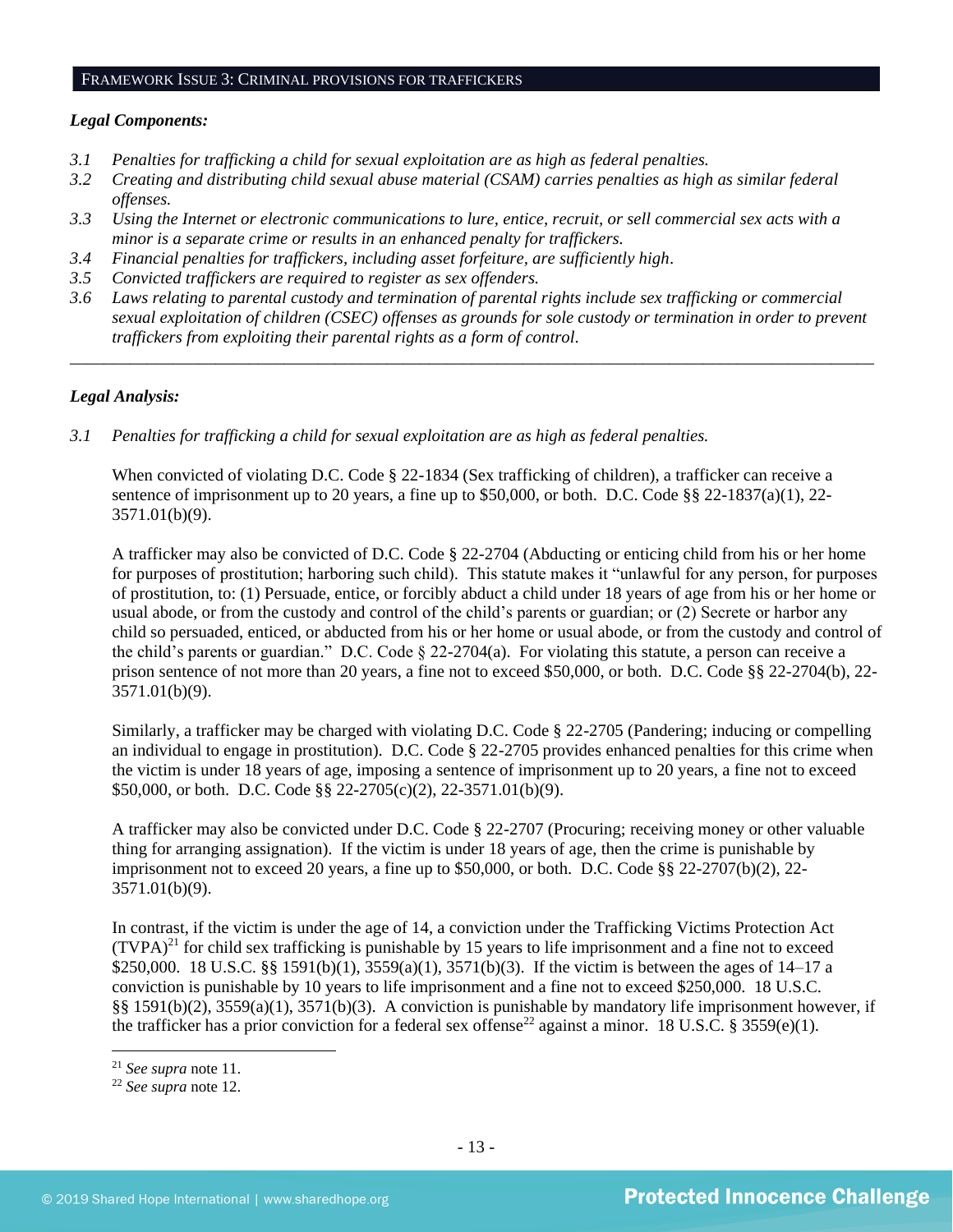## *3.2 Creating and distributing child sexual abuse material (CSAM) carries penalties as high as similar federal offenses.*

Under D.C. Code § 22-3102(a) (Prohibited acts), knowingly creating and promoting child sexual abuse material (CSAM) is unlawful. D.C. Code § 22-3102(a) states,

It shall be unlawful in the District of Columbia for a person knowingly to use a minor in a sexual performance or to promote a sexual performance by a minor.

(1) A person is guilty of the use of a minor in a sexual performance if knowing the character and content thereof, he or she employs, authorizes, or induces a person under 18 years of age to engage in a sexual performance or being the parent, legal guardian, or custodian of a minor, he or she consents to the participation by a minor in a sexual performance.

(2) A person is guilty of promoting a sexual performance by a minor when, knowing the character and content thereof, he or she produces, directs, or promotes any performance which includes sexual conduct by a person under 18 years of age.

The definition of "promote" includes "to procure, manufacture, issue, sell, give, provide, lend, mail, deliver, transfer, transmute, publish or distribute, circulate, disseminate, present, exhibit, or advertise, or to offer or agree to do the same." D.C. Code  $\S$  22-3101(4).

A first offense of this statute results in imprisonment up to 10 years, a fine not to exceed \$25,000, or both. D.C. Code §§ 22-3103(1), 22-3571.01(b)(7). Second and subsequent offenses result in imprisonment up to 20 years, a fine not to exceed \$50,000, or both. D.C. Code §§ 22-3103(2), 22-3571.01(b)(9).

In contrast, if the victim is under the age of 14, a conviction under the  $TVPA^{23}$  for child sex trafficking is punishable by 15 years to life imprisonment and a fine not to exceed \$250,000. 18 U.S.C. §§ 1591(b)(1),  $3559(a)(1)$ ,  $3571(b)(3)$ . If the victim is between the ages of  $14-17$ , a conviction is punishable by 10 years to life imprisonment and a fine not to exceed \$250,000. 18 U.S.C. §§ 1591(b)(2), 3559(a)(1), 3571(b)(3). A conviction is punishable by mandatory life imprisonment, however, if the trafficker has a prior conviction for a federal sex offense<sup>24</sup> against a minor. 18 U.S.C. § 3559(e)(1). Additionally, a federal conviction for distribution of  $CSAM^{25}$  is generally punishable by imprisonment for 5–20 years and a fine not to exceed \$250,000.<sup>26</sup> Subsequent convictions, however, are punishable by imprisonment up to 40 years and a fine not to exceed \$250,000.<sup>27</sup>

<sup>23</sup> *See supra* note [11.](#page-7-0)

<sup>24</sup> *See supra* note [12.](#page-7-1) 

<sup>&</sup>lt;sup>25</sup> 18 U.S.C. §§ 2252(a)(1), (a)(2), (a)(3)(B), (4)(A) (Certain activities relating to material involving the sexual exploitation of minors),  $2252A(a)(2)$ –(3) (Certain activities relating to material constituting or containing child pornography), 1466A(a) (Obscene visual representations of the sexual abuse of children).

<sup>&</sup>lt;sup>26</sup> 18 U.S.C. §§ 2252(b) (stating that a conviction under subsection (a)(2) or (a)(3) is punishable by imprisonment for 5–20 years and a fine, while a conviction under subsection (a)(4) is punishable by imprisonment up to 10 years, a fine, or both), 2252A(b)(1) (a conviction is punishable by imprisonment for 5–20 years and a fine), 1466A(a), (b) (stating that a conviction under subsection (a) is "subject to the penalties provided in section  $2252A(b)(1)$ ," imprisonment for 5–20 years and a fine, while a conviction under subsection (b) is "subject to the penalties provided in section 2252A(b)(2)," imprisonment up to 10 years, a fine, or both); *see also* 18 U.S.C §§ 3559(a)(1) (classifying all of the above listed offenses as felonies),  $3571(b)(3)$  (providing a fine up to \$250,000 for any felony conviction). <sup>27</sup> 18 U.S.C. §§ 2252(b) (stating if a person has a prior conviction under subsection (b)(1), or a list of other statutes, a conviction is punishable by a fine and imprisonment for 15–40 years, but if a person has a prior conviction under subsection (b)(1), or a list of other statutes, a conviction is punishable by a fine and imprisonment for  $10-20$  years),  $2252A(b)(1)$  (stating if a person has a prior conviction under subsection (a)(2), (a)(3), or a list of other statutes, a conviction is punishable by a fine and imprisonment for  $15-40$  years),  $1466A(a)$ , (b) (stating that the penalty scheme for section 2252A(b) applies); *see also* 18 U.S.C §§ 3559(a)(1) (classifying all of the above listed offenses as felonies), 3571(b)(3) (providing a fine up to \$250,000 for any felony conviction).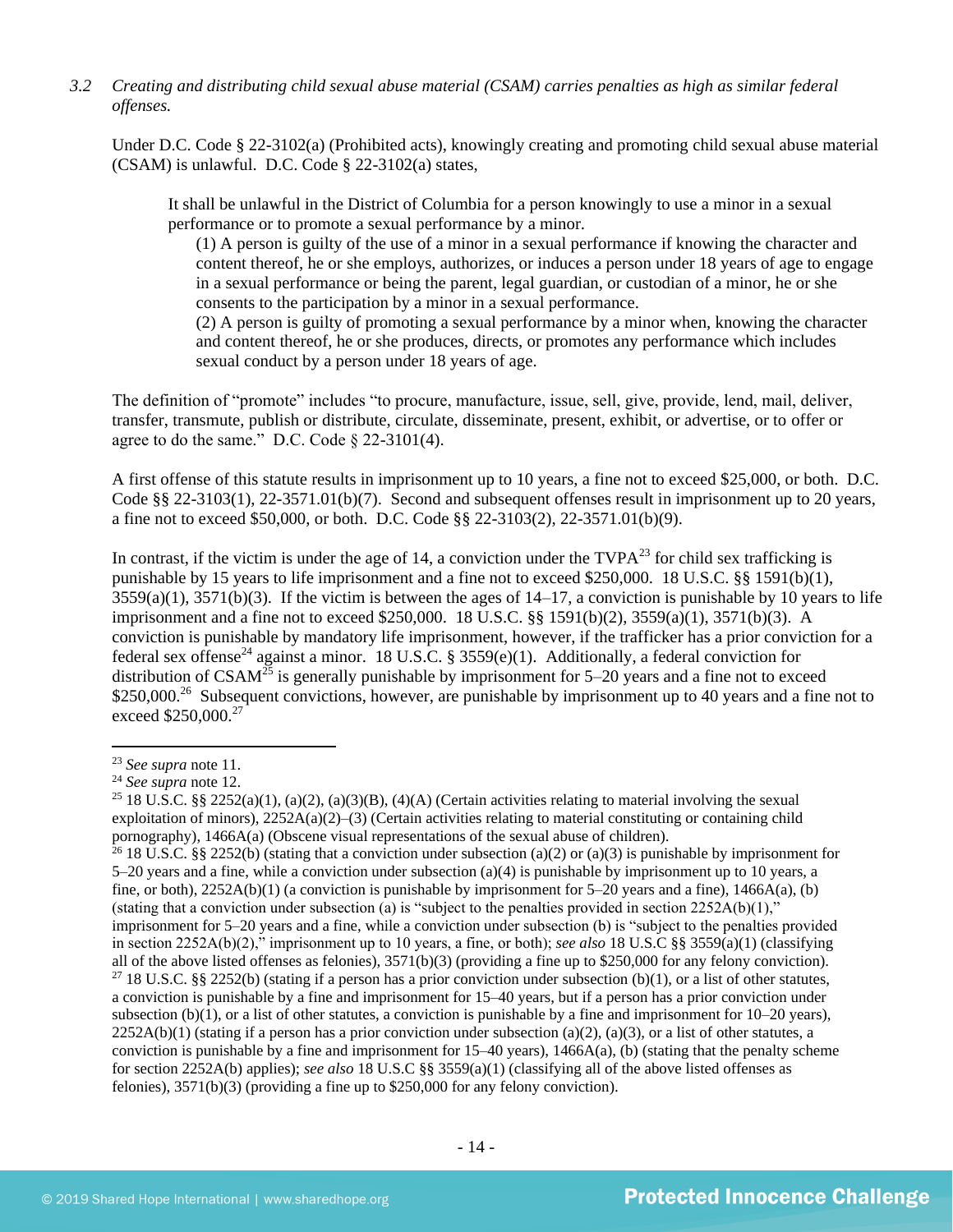*3.3 Using the Internet or electronic communications to lure, entice, recruit, or sell commercial sex acts with a minor is a separate crime or results in an enhanced penalty for traffickers.*

Although not specific to Internet offenses, the following laws could be used to prosecute a trafficker who uses electronic communications to entice or recruit a minor to engage in a sexual act. Under D.C. Code § 22- 3010.02(a) (Arranging for a sexual contact with a real or fictitious child),

It is unlawful for a person to arrange to engage in a sexual act or sexual contact with an individual (whether real or fictitious) who is or who is represented to be a child at least 4 years younger than the person, or to arrange for another person to engage in a sexual act or sexual contact with an individual (whether real or fictitious) who is or who is represented to be a child of at least 4 years younger than the person. For the purposes of this section, arranging to engage in a sexual act or sexual contact with an individual who is fictitious shall be unlawful only if the arrangement is done by or with a law enforcement officer.

A violation of this offense is punishable by imprisonment not more than 5 years, a fine not to exceed \$12,500, or both. D.C. Code §§ 22-3010.02(b), 22-3571.01(b)(6).

Additionally, D.C. Code § 22-3010 (Enticing a child or minor) states in part,

(a) Whoever, being at least 4 years older than a child or being in a significant relationship with a minor, . . . .

(2) seduces, entices, allures, convinces, or persuades or attempts to seduce, entice, allure, convince, or persuade a child or minor to engage in a sexual act or contact shall be imprisoned for not more than 5 years or may be fined not more than the amount set forth in § 22-3571.01, or both.

(b) Whoever, being at least 4 years older than the purported age of a person who represents himself or herself to be a child, attempts

(1) to seduce, entice, allure, convince, or persuade any person who represents himself or herself to be a child to engage in a sexual act or contact, or

(2) to entice, allure, convince, or persuade any person who represents himself or herself to be a child to go to any place for the purpose of engaging in a sexual act or contact shall be imprisoned for not more than 5 years or may be fined not more than the amount set forth in  $\S 22-3571.01$ ,<sup>28</sup> or both.

. . . .

#### *3.4 Financial penalties for traffickers, including asset forfeiture, are sufficiently high.*

A conviction under D.C. Code § 22-1834 (Sex trafficking of children) can result in a fine up to \$50,000. D.C. Code §§ 22-1837(a)(1), 22-3571.01(b)(9). Additionally, a trafficker will face mandatory criminal asset forfeiture for conviction of violating of the human trafficking statute, including D.C. Code § 22-1834 (Sex trafficking of children). Under D.C. Code § 22-1838,

(a) In imposing sentence on any individual or business convicted of a violation of this chapter, the court shall order, in addition to any sentence imposed, that the individual or business shall forfeit to the District of Columbia:

(1) Any interest in any property, real or personal, that was used or intended to be used to commit or to facilitate the commission of the violation; and

(2) Any property, real or personal, constituting or derived from any proceeds that the individual or business obtained, directly or indirectly, as a result of the violation.

<sup>&</sup>lt;sup>28</sup> D.C. Code § 22-3571.01(6) states that offenses "punishable by imprisonment for 5 years or less but more than one year" may be fined up to, but not more than, \$12,500.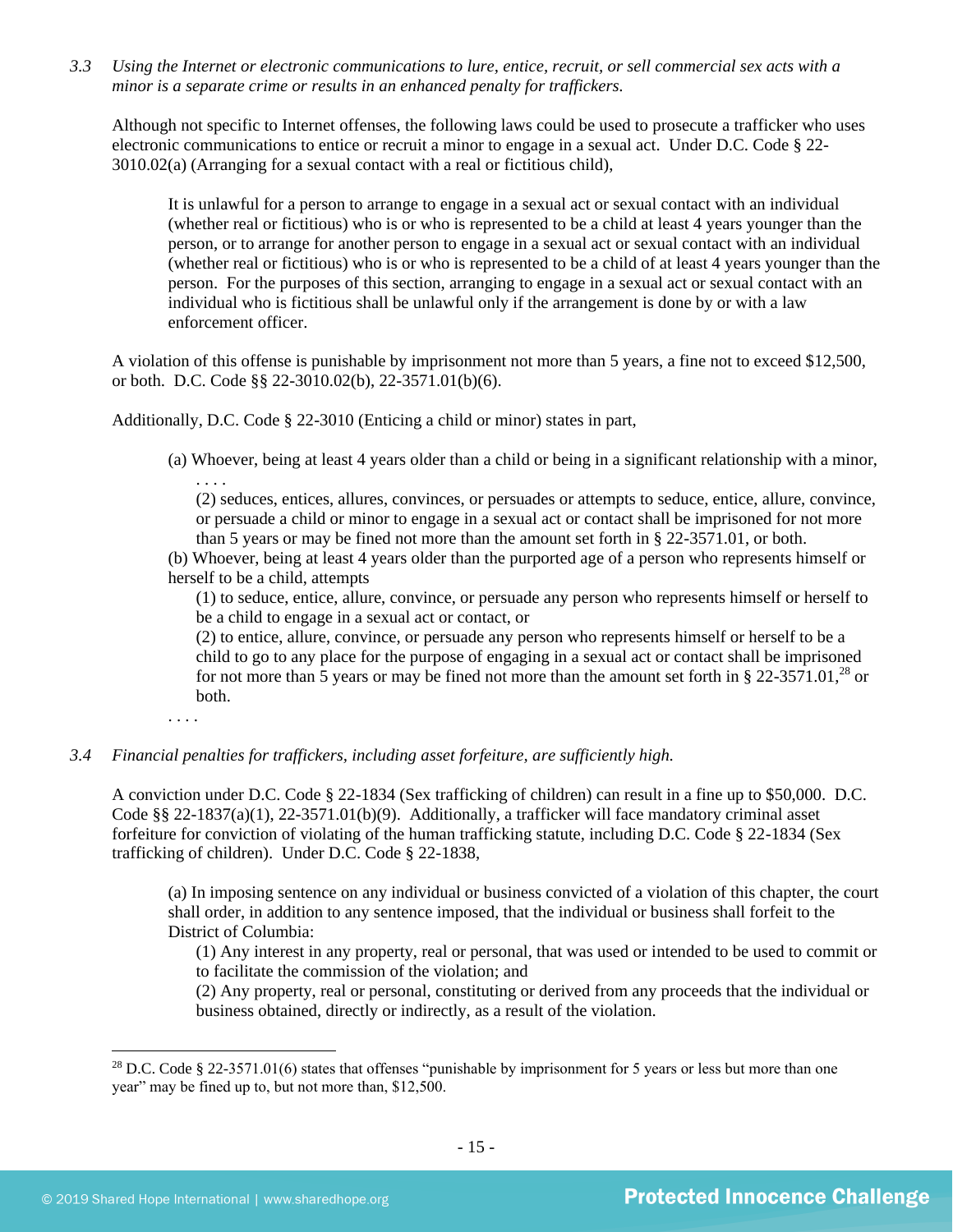(b) The following shall be subject to forfeiture to the District of Columbia and no property right shall exist in them:

(1) Any property, real or personal, used or intended to be used to commit or to facilitate the commission of any violation of this chapter.

(2) Any property, real or personal, which constitutes or is derived from proceeds traceable to any violation of this chapter.

Other crimes for which traffickers could be charged also carry fines. A court may impose a fine not to exceed \$1,000 for any violation of D.C. Code §§ 22-2710, 22-3571.01(b)(4) (Procuring for house of prostitution), § 22- 2711 (Procuring for third persons), and § 22-2712 (Operating house of prostitution). A trafficker could face a fine not to exceed \$50,000 for violating D.C. Code § 22-2705 (Pandering; inducing or compelling an individual to engage in prostitution) or § 22-2707 (Procuring; receiving money or other valuable thing for arranging assignation). D.C. Code §§ 22-2705(c)(2), 22-2707(2), 22-3571.01(b)(9).

A trafficker's vehicle could be impounded under D.C. Code § 22-2724, which allows for impoundment of "[a]ny vehicle used in furtherance of a violation of a prostitution-related offense." D.C. Code § 22-2724(a).

Also, traffickers charged with prostitution offenses may be subject to discretionary, civil asset forfeiture pursuant to D.C. Code § 22-2723 (Property subject to seizure and forfeiture). Subsection (a) makes the following subject to forfeiture:

(1) All conveyances, including aircraft, vehicles or vessels, which are used, or intended for use, to transport, or in any manner to facilitate a violation of a prostitution-related offense; and, (2) All money, coins, and currency which are used, or intended for use, in violation of a prostitutionrelated offense.<sup>29</sup>

Finally, a trafficker may be required to pay restitution. D.C. Code § 16-711 (Restitution or reparation) allows the court, at its discretion, to award restitution to victims of any offense. D.C. Code § 16-711 states,

(a) In criminal cases in the Superior Court, the court may, in addition to any other sentence imposed as a condition of probation or as a sentence itself, require a person convicted of any offense to make reasonable restitution or reparation.

(b) When restitution or reparation is ordered, the court shall take into consideration the number of victims, the actual damage of each victim, the resources of the defendant, the defendant's ability to earn, any obligation of the defendant to support dependents, and other matters as pertain to the defendant's ability to make restitution or reparation.

(c) The court shall fix the manner of performing restitution or reparation.

. . . .

## *3.5 Convicted traffickers are required to register as sex offenders.*

The D.C. sex offender registration law requires registration of those convicted of a range of commercial sexual exploitation laws as traffickers of sex with a minor. D.C. Code § 22-4002. Specifically, a "registration offense," as defined in D.C. Code § 22-4001(8)(C), includes "[a]ny of the following offenses where the victim is a minor: acts proscribed by § 22-1312 (lewd, indecent, or obscene acts), acts proscribed by § 22-2201 (obscenity), acts proscribed by § 22-3102 (sexual performances using minors), acts proscribed by § 22-1901 (incest), acts proscribed by § 22-2001 (kidnapping), and acts proscribed by §§ 22-2701 [Engaging in or soliciting for prostitution], 22-2701.01 [Definitions], 22-2703, 22-2704 [Abducting or enticing child from his or her home for purposes of prostitution; harboring such child], 22-2705 [Pandering; inducing or compelling an

<sup>&</sup>lt;sup>29</sup> See supra Component 2.8 for detailed discussion of asset forfeiture process under D.C. Code Title 41, Chapter 3 (Civil Asset Forfeiture).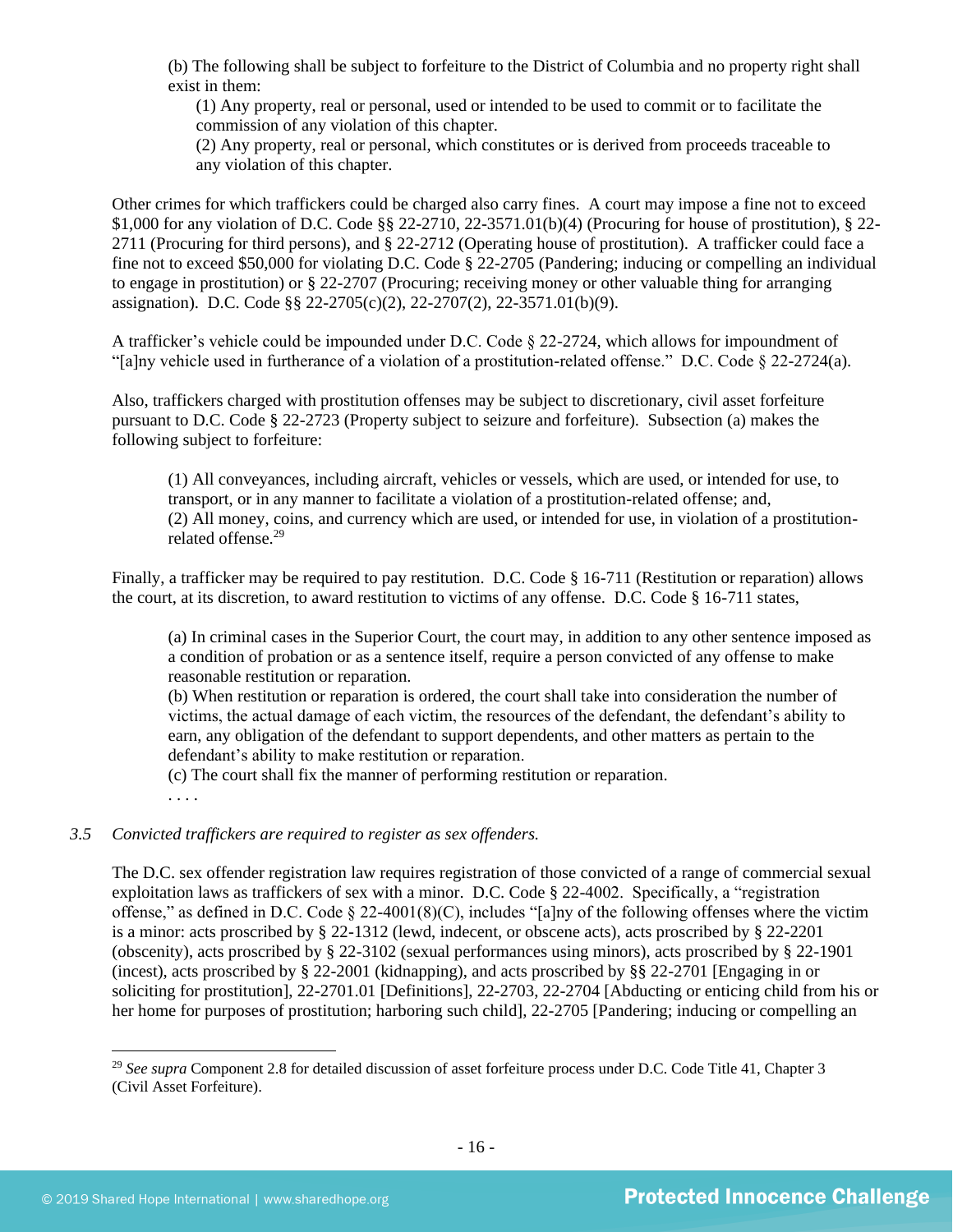individual to engage in prostitution] to 22-2712 [Operating house of prostitution], 22-2713 [Premises occupied for lewdness, assignation, or prostitution declared nuisance] to 22-2720, 22-2722 [Keeping bawdy or disorderly houses] and 22-2723 (prostitution; pandering)." The registration law does not include violations of D.C. Code § 22-1834 (Sex trafficking of children) as a crime requiring sex offender registration.

- 3.5.1 Recommendation: Amend D.C. Code § 22-4001(8)(C) to include a violation of D.C. Code § 22- 1834 (Sex trafficking of children) as an offense requiring registration.
- *3.6 Laws relating to parental custody and termination of parental rights include sex trafficking or commercial sexual exploitation of children (CSEC) offenses as grounds for sole custody or termination in order to prevent traffickers from exploiting their parental rights as a form of control.*

Under D.C. Code § 16-2353(a) (Grounds for termination of parent and child relationship), "A judge may enter an order for the termination of the parent and child relationship when the judge finds from the evidence presented, after giving due consideration to the interests of all parties, that the termination is in the best interests of the child." Under subsection (b), in making his decision, the judge is instructed to consider these factors:

(1) the child's need for continuity of care and caretakers and for timely integration into a stable and permanent home, taking into account the differences in the development and the concept of time of children of different ages;

(2) the physical, mental and emotional health of all individuals involved to the degree that such affects the welfare of the child, the decisive consideration being the physical, mental and emotional needs of the child;

(3) the quality of the interaction and interrelationship of the child with his or her parent, siblings, relative, and/or caretakers, including the foster parent;

(4) to the extent feasible, the child's opinion of his or her own best interests in the matter; and (5) evidence that drug-related activity continues to exist in a child's home environment after intervention and services have been provided pursuant to section 106(a) of the Prevention of Child Abuse and Neglect Act of 1977, effective September 23, 1977 (D.C. Law 2-22; § 4-1301.06(a)). Evidence of continued drug-activity shall be given great weight.

D.C. Code § 16-2354(b)(3)(C) outlines the grounds for filing a motion to terminate the parental relationship. Grounds exist if "[a] court of competent jurisdiction has determined that the parent has: (i) Committed murder of a child sibling or another child; (ii) Committed voluntary manslaughter of a child sibling or another child; (iii) Aided or abetted, attempted, conspired, or solicited to commit such a murder or such a voluntary manslaughter; or (iv) Committed a felony assault that has resulted in serious bodily injury to the child who is the subject of the petition, a child sibling, or another child."

3.6.1 Recommendation: Add D.C. Code § 22-1834 (Sex trafficking of children) to the list of crimes constituting grounds enumerated in D.C. Code  $\S$  16-2354(b)(3)(C) for petitioning to terminate parental rights.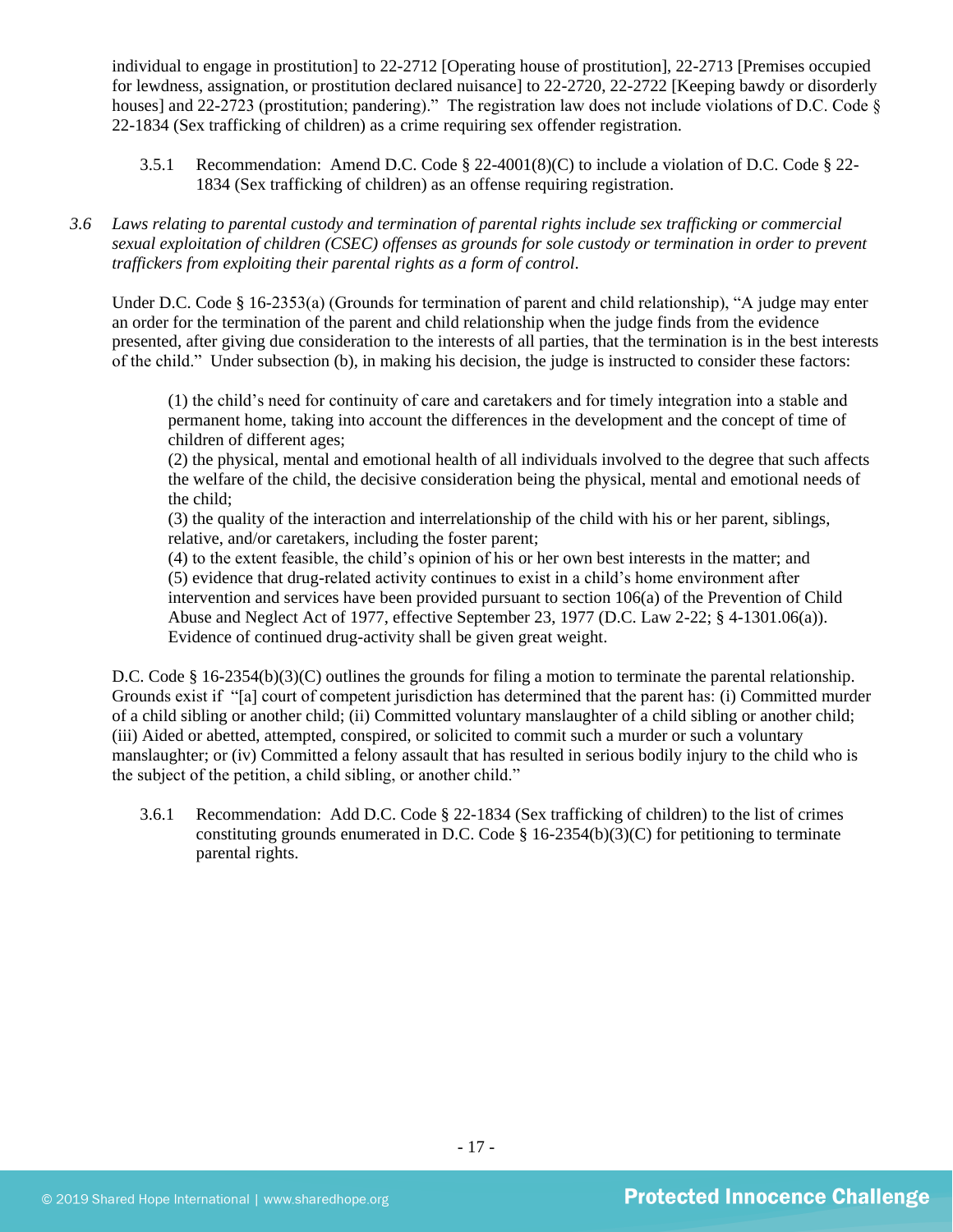#### *Legal Components:*

- *4.1 The acts of assisting, enabling, or financially benefitting from child sex trafficking are included as criminal offenses in the state sex trafficking statute.*
- *4.2 Financial penalties, including asset forfeiture laws, are in place for those who benefit financially from or aid and assist in committing domestic minor sex trafficking.*
- *4.3 Promoting and selling child sex tourism is illegal.*
- *4.4 Promoting and selling child sexual abuse material (CSAM) carries penalties as high as similar federal offenses. \_\_\_\_\_\_\_\_\_\_\_\_\_\_\_\_\_\_\_\_\_\_\_\_\_\_\_\_\_\_\_\_\_\_\_\_\_\_\_\_\_\_\_\_\_\_\_\_\_\_\_\_\_\_\_\_\_\_\_\_\_\_\_\_\_\_\_\_\_\_\_\_\_\_\_\_\_\_\_\_\_\_\_\_\_\_\_\_\_\_\_\_\_\_*

#### *Legal Analysis:*

*4.1 The acts of assisting, enabling, or financially benefitting from child sex trafficking are included as criminal offenses in the state sex trafficking statute.*

Facilitators of human trafficking can be charged under D.C. Code § 22-1836 (Benefitting financially from human trafficking), which states, "It is unlawful for an individual or business knowingly to benefit, financially or by receiving anything of value, from voluntarily participating in a venture which has engaged in any act in violation of § 22-1832 [Forced labor], § 22-1833 [Trafficking in labor or commercial sex acts], § 22-1834 [Sex trafficking of children], or § 22-1835 [Unlawful conduct with respect to documents in furtherance of human trafficking], knowing or in reckless disregard of the fact that the venture has engaged in the violation." Under D.C. Code § 22-1837(c) (Penalties), "Whoever violates § 22-1836 shall be fined or imprisoned up to the maximum fine or term of imprisonment for a violation of each referenced section." Additional facilitators could fall under D.C. Code § 22-1834(a), which includes those who "harbor" or "transport . . . by any means a person who will be caused as a result to engage in a commercial sex act . . . ."

A facilitator may also be charged under D.C. Code § 22-2711 (Procuring for third persons), which states, "Any person who, within the District of Columbia, shall receive any money or other valuable thing for or on account of procuring and placing in the charge or custody of another person for sexual intercourse, prostitution, debauchery, or other immoral purposes any individual shall be guilty of a felony and, upon conviction, shall be punished by imprisonment for not more than 5 years . . . ." Additionally, a fine not exceeding \$12,500 may be imposed in addition to the imprisonment. D.C. Code §§ 22-2711, 22-3571.01(b)(7).

Similarly, a facilitator could also be charged with D.C. Code § 22-2712 (Operating house of prostitution), which criminalizes when an individual knowingly "accept[s], receive[s], lev[ies], or appropriate[s] any money or other valuable thing, without consideration other than the furnishing of a place for prostitution or the servicing of a place for prostitution, from the proceeds or earnings of any individual engaged in prostitution." If guilty of this crime, a facilitator faces possible imprisonment up to 5 years and a fine not to exceed \$12,500. D.C. Code §§ 22-2712, 22-3571.01(b)(6).

*4.2 Financial penalties, including asset forfeiture laws, are in place for those who benefit financially from or aid and assist in committing domestic minor sex trafficking.*

Convicted facilitators are subject to mandatory, criminal asset forfeiture for violating D.C. Code § 22-1836 (Benefitting financially from human trafficking). Under D.C. Code § 22-1838,

(a) In imposing sentence on any individual or business convicted of a violation of this chapter, the court shall order, in addition to any sentence imposed, that the individual or business shall forfeit to the District of Columbia:

(1) Any interest in any property, real or personal, that was used or intended to be used to commit or to facilitate the commission of the violation; and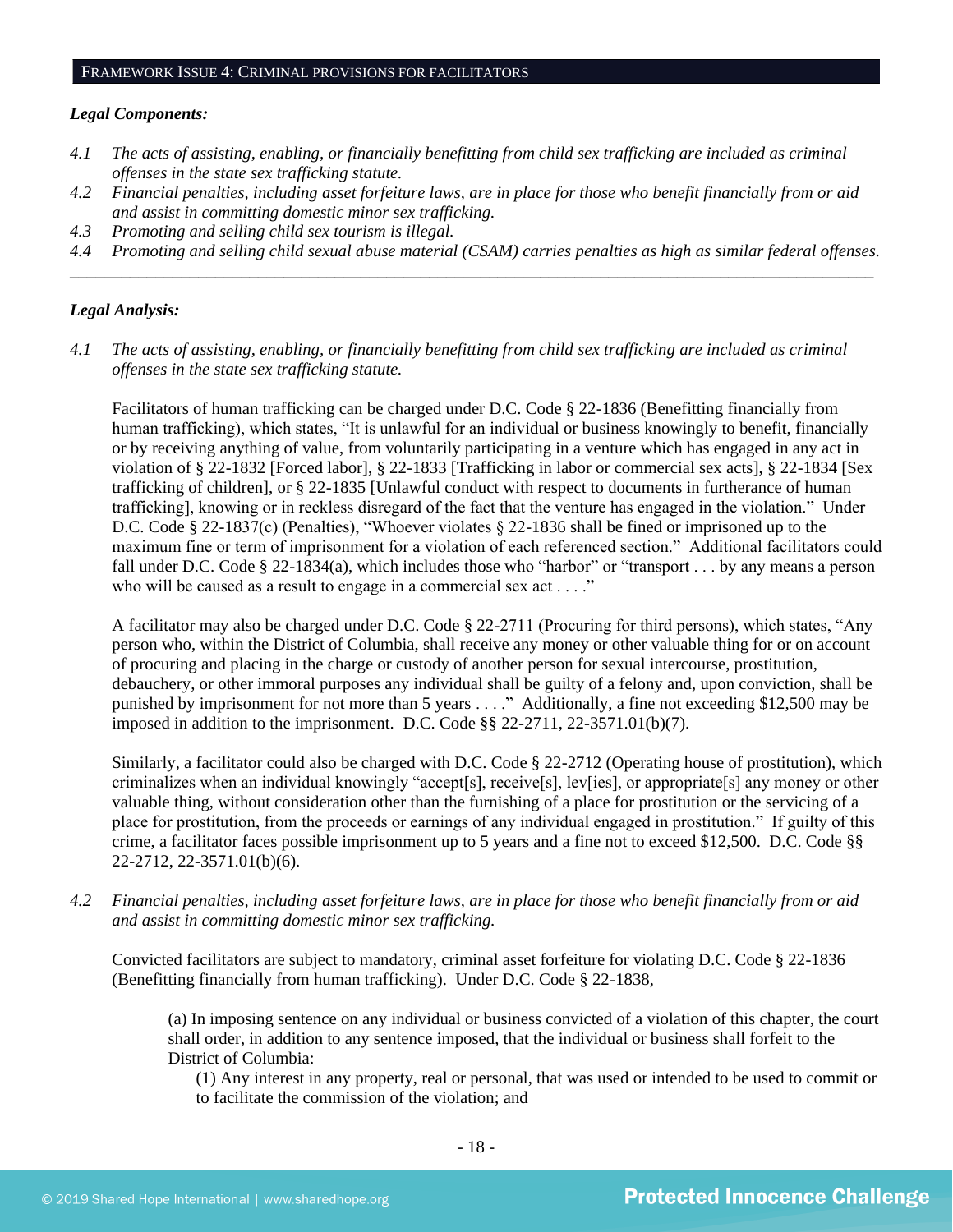(2) Any property, real or personal, constituting or derived from any proceeds that the individual or business obtained, directly or indirectly, as a result of the violation.

(b) The following shall be subject to forfeiture to the District of Columbia and no property right shall exist in them:

(1) Any property, real or personal, used or intended to be used to commit or to facilitate the commission of any violation of this chapter.

(2) Any property, real or personal, which constitutes or is derived from proceeds traceable to any violation of this chapter.

A facilitator's vehicle could be impounded under D.C. Code § 22-2724, which allows for impoundment of "[a]ny vehicle used in furtherance of a violation of a prostitution-related offense." D.C. Code § 22-2724(a). In addition, facilitators of child sex trafficking charged with prostitution offenses may be subject to discretionary, civil asset forfeiture pursuant to D.C. Code § 22-2723 (Property subject to seizure and forfeiture). Subsection (a) makes the following subject to forfeiture:

(1) All conveyances, including aircraft, vehicles or vessels, which are used, or intended for use, to transport, or in any manner to facilitate a violation of a prostitution-related offense; and, (2) All money, coins, and currency which are used, or intended for use, in violation of a prostitutionrelated offense. 30

Finally, a facilitator may be required to pay restitution. D.C. Code § 16-711 (Restitution or reparation) allows the court, at its discretion, to award restitution to victims of any offense. D.C. Code § 16-711 states,

(a) In criminal cases in the Superior Court, the court may, in addition to any other sentence imposed as a condition of probation or as a sentence itself, require a person convicted of any offense to make reasonable restitution or reparation.

(b) When restitution or reparation is ordered, the court shall take into consideration the number of victims, the actual damage of each victim, the resources of the defendant, the defendant's ability to earn, any obligation of the defendant to support dependents, and other matters as pertain to the defendant's ability to make restitution or reparation.

(c) The court shall fix the manner of performing restitution or reparation.

- . . . .
- *4.3 Promoting and selling child sex tourism is illegal*.

D.C. does not have a specific child sex tourism statute.

- 4.3.1 Recommendation: Enact a law prohibiting selling or offering to sell travel services that include or facilitate travel for the purpose of engaging in commercial sexual exploitation of a minor or prostitution of a minor, if occurring in the District of Columbia.
- *4.4 Promoting and selling child sexual abuse material (CSAM) carries penalties as high as similar federal offenses.*

D.C. Code § 22-3102(a)(2) (Prohibited acts) criminalizes knowingly promoting child sexual abuse material (CSAM), stating, "A person is guilty of promoting a sexual performance by a minor when, knowing the character and content thereof, he or she produces, directs, or promotes any performance which includes sexual conduct by a person under 18 years of age." The definition of "promote" includes "to procure, manufacture, issue, sell, give, provide, lend, mail, deliver, transfer, transmute, publish or distribute, circulate, disseminate, present, exhibit, or advertise, or to offer or agree to do the same.<sup> $\ddot{v}$ </sup> D.C. Code  $\&$  22-3101(4). A first conviction

<sup>30</sup> *See supra* Component 2.8 for detailed discussion of asset forfeiture process under D.C. Code Title 41, Chapter 3 (Civil Asset Forfeiture).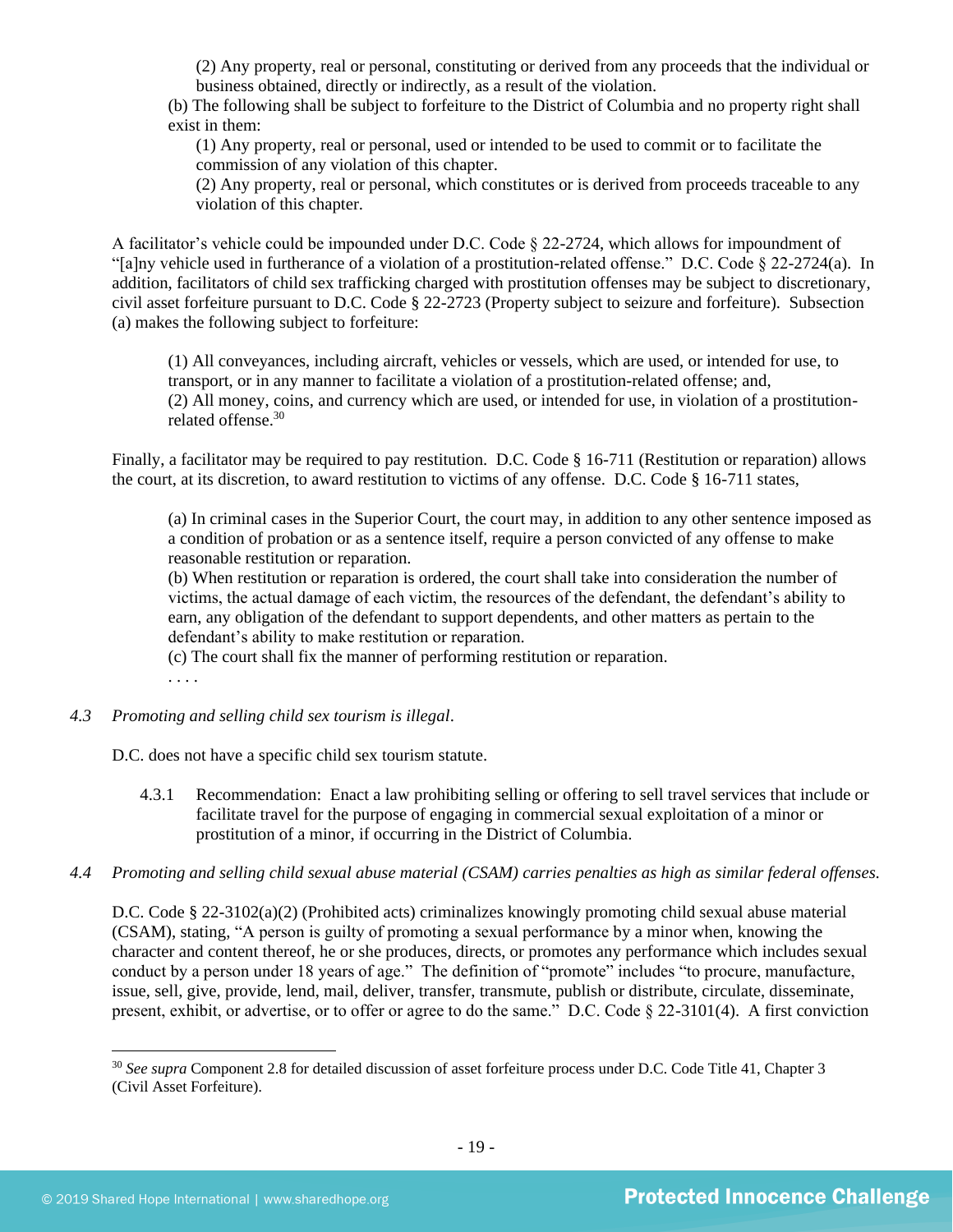results in a fine up to \$25,000, imprisonment not to exceed 10 years, or both. D.C. Code §§ 22-3103(1), 22- 3571.01(b)(9). Second and subsequent offenses result in a fine up to \$50,000, imprisonment up to 20 years, or both. D.C. Code §§ 22-3103(2), 22-3571.01(b)(9).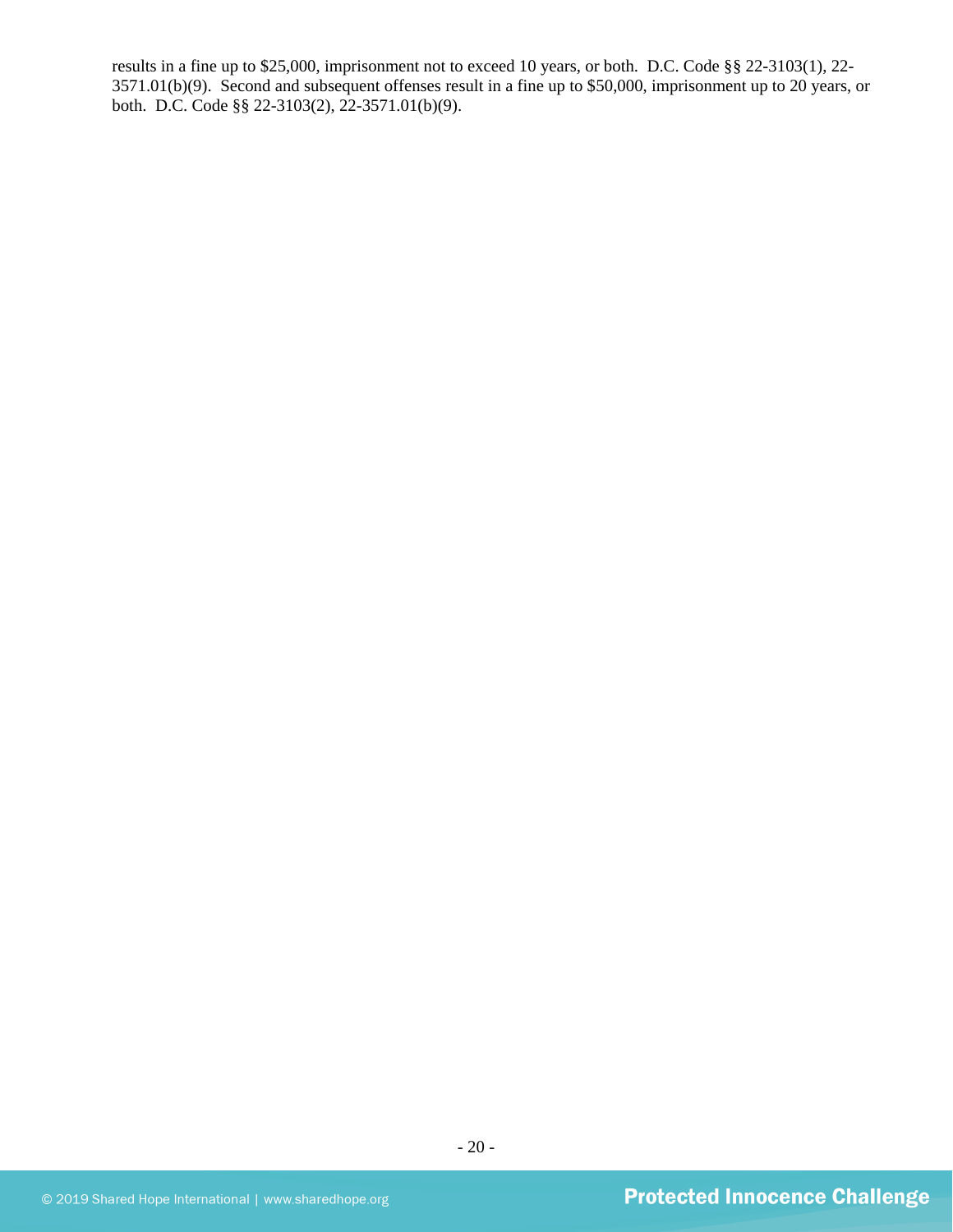#### FRAMEWORK ISSUE 5: PROTECTIVE PROVISIONS FOR THE CHILD VICTIMS

## *Legal Components:*

- *5.1 Victims under the core child sex trafficking offense include all commercially sexually exploited children.*
- *5.2 The state sex trafficking statute expressly prohibits a defendant from asserting a defense based on the willingness of a minor under 18 to engage in the commercial sex act.*
- *5.3 State law prohibits the criminalization of minors under 18 for prostitution offenses.*
- *5.4 State law provides a non-punitive avenue to specialized services through one or more points of entry.*
- *5.5 Child sex trafficking is identified as a type of abuse and neglect within child protection statutes.*
- *5.6 The definition of "caregiver" or another related term in the child welfare statutes is not a barrier to a sex trafficked child accessing the protection of child welfare.*
- *5.7 Crime victims' compensation is specifically available to a child victim of sex trafficking or commercial sexual exploitation of children (CSEC).*
- *5.8 Victim-friendly procedures and protections are provided in the trial process for minors under 18.*
- *5.9 Child sex trafficking victims may vacate delinquency adjudications and expunge related records for prostitution and other offenses arising from trafficking victimization, without a waiting period.*
- *5.10 Victim restitution and civil remedies for victims of domestic minor sex trafficking or commercial sexual exploitation of children (CSEC) are authorized by law.*
- *5.11 Statutes of limitations for civil and criminal actions for child sex trafficking or commercial sexual exploitation of children (CSEC) offenses are eliminated or lengthened to allow prosecutors and victims a realistic opportunity to pursue criminal action and legal remedies.*

*\_\_\_\_\_\_\_\_\_\_\_\_\_\_\_\_\_\_\_\_\_\_\_\_\_\_\_\_\_\_\_\_\_\_\_\_\_\_\_\_\_\_\_\_\_\_\_\_\_\_\_\_\_\_\_\_\_\_\_\_\_\_\_\_\_\_\_\_\_\_\_\_\_\_\_\_\_\_\_\_\_\_\_\_\_\_\_\_\_\_\_\_\_*

## *Legal Analysis:*

*5.1* Victims under the core child sex trafficking offense include all commercially sexually exploited children<sup>31</sup>.

D.C. Code § 22-1834 (Sex trafficking of children) includes all commercially exploited children. Under D.C. Code § 22-1834(a), when the victim is a minor, the means of force, fraud, or coercion are not required. In addition, the human trafficking law prohibits the "obtain[ing] . . . by any means a person who will be caused as a result to engage in a commercial sex act . . . ." Thus, buying the commercial sex with a minor who is under the age of eighteen constitutes human trafficking. D.C. Code § 22-1834(a). Finally, the offense of human trafficking pursuant D.C. Code § 22-1834(a) does not require that a trafficker or controlling third party be identified. Resultantly, the District of Columbia's human trafficking offense includes any child who is bought for sex, regardless of whether force, fraud, or coercion is used, regardless of whether a buyer exploited the minor without a trafficker's involvement, and regardless of whether the victim identifies a trafficker. D.C. Code § 22-1834.

*5.2 The state sex trafficking statute expressly prohibits a defendant from asserting a defense based on the willingness of a minor under 18 to engage in the commercial sex act.* 

D.C. Code § 22-1834 (Sex trafficking of children), § 22-1833 (Trafficking in labor or commercial sex acts), § 22-2704 (Abducting or enticing child from his or her home for purposes of prostitution), and § 22-2705 (Pandering; inducing or compelling an individual to engage in prostitution) are silent regarding a defense based on the willingness of a minor to engage in the commercial sex act.

<sup>31</sup> *See generally* SHARED HOPE INTERNATIONAL, "Eliminating the Third Party Control Barrier to Identifying Juvenile Sex Trafficking Victims," JuST Response Policy Paper (2015), [http://sharedhope/org/wp](http://sharedhope/org/wp-content/uploads/2015/08/Policy-Paper_Eliminating-Third-Party-Control_Final1.pdf)[content/uploads/2015/08/Policy-Paper\\_Eliminating-Third-Party-Control\\_Final1.pdf](http://sharedhope/org/wp-content/uploads/2015/08/Policy-Paper_Eliminating-Third-Party-Control_Final1.pdf) (discussing need to include all commercially sexually exploited children within sex trafficking definitions and corresponding need to include buyer conduct in core sex trafficking offenses regardless of whether victim is under control of a third party).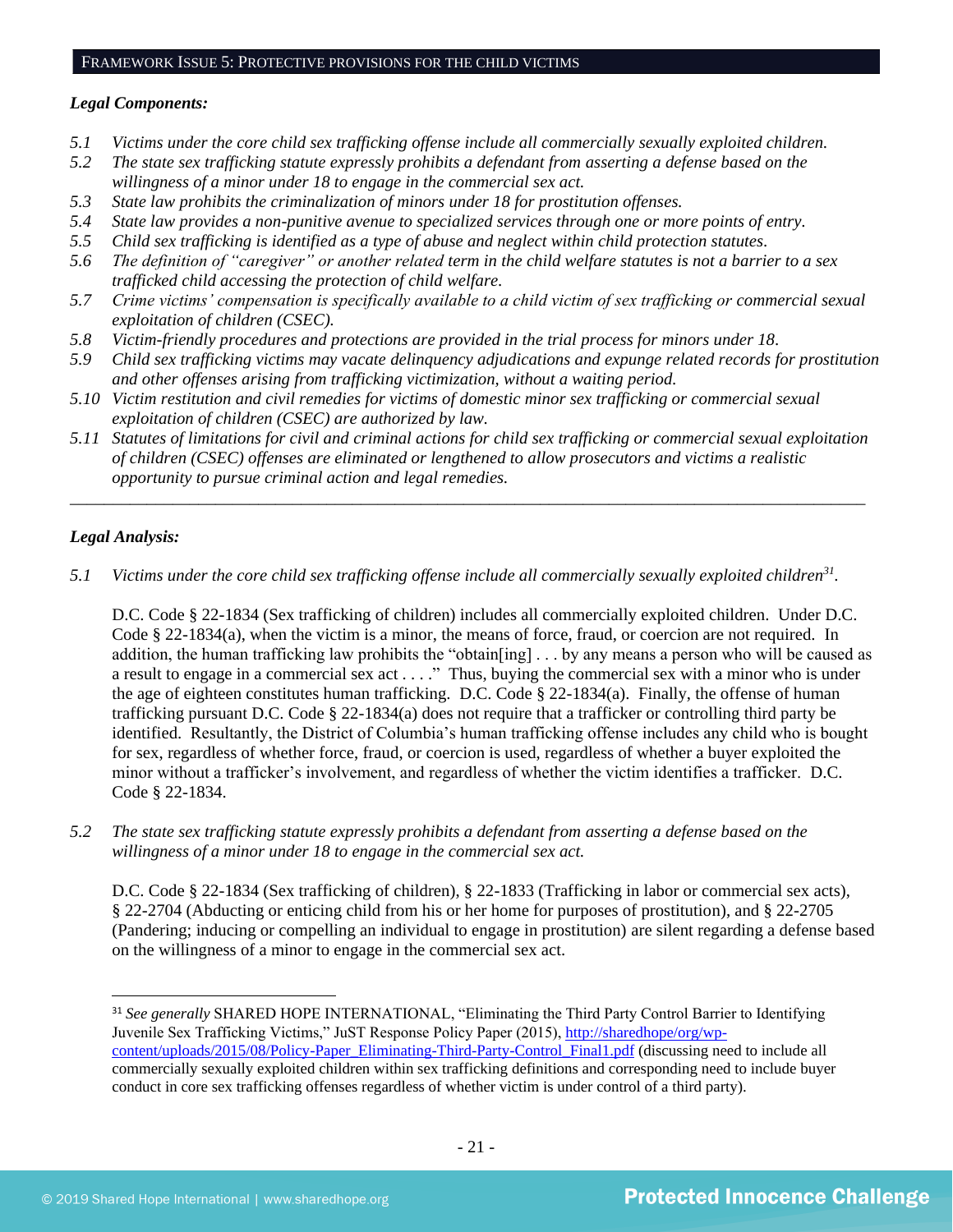In contrast, D.C. Code § 22-3011 (Defenses to child sexual abuse and sexual abuse of a minor) specifically prohibits such a defense to prosecutions "under §§ 22-3008 to 22-3010.01 [First and second degree child sexual abuse, first and second degree sexual abuse of a minor, first and second degree sexual abuse of a secondary education student, enticing a child or minor, and misdemeanor sexual abuse of a child or minor], prosecuted alone or in conjunction with charges under § 22-3018 [Attempts to commit sexual offenses] or § 22-403 [Assault with intent to commit any other offense]." D.C. Code § 22-3011(a).

5.2.1 Recommendation: Enact a provision specifically prohibiting a defense to any commercial sexual crime against a minor under 18 based on the minor's willingness to engage in the sex act.

## *5.3 State law prohibits the criminalization of minors under 18 for prostitution offenses.<sup>32</sup>*

D.C. Code § 22-2701 (Engaging in prostitution or soliciting for prostitution) prohibits the criminalization of minors for prostitution offenses, stating,

(a) Except as provided in subsection (d) of this section, it is unlawful for any person to engage in prostitution or to solicit for prostitution.

(d) (1) A child who engages in or offers to engage in a sexual act or sexual contact in return for receiving anything of value shall be immune from prosecution for a violation of subsection (a) of this section.

(3) For the purposes of this subsection, the term "child" means a person who has not attained the age of 18 years.

## *5.4 State law provides a non-punitive avenue to specialized services through one or more points of entry.*

#### **System response to child engaged in commercial sex act**

District of Columbia provides a specific protective response for juvenile sex trafficking victims that directs these victims to service providers while requiring law enforcement to file a report of abuse to child welfare. However, juvenile sex trafficking victims may become system-involved through various access points and encounter different responses. In District of Columbia, a commercially sexually exploited child could fall within multiple categories allowing for intervention, including "delinquent child," "child in need of supervision," or "neglected child."

*I. Services through child welfare*

. . . .

. . . .

Juvenile sex trafficking victims may come to the attention of child welfare through several avenues, including reports of abuse or neglect, law enforcement notifications, and internal screenings.<sup>33</sup> Pursuant to D.C. Code § 4-1321.02(h) (Persons required to make reports; procedure), law enforcement must report to the Child Family Services Agency if an officer has "any knowledge, information, or suspicion of a child engaging in or offering to engage in a sexual act . . . or sexual contact . . . in return for receiving anything of value." The Child and Family Services Agency may also identify child victims through internal screenings required under D.C. Code § 4-1303.03e (Behavioral health screening and assessment requirements), which states,

 $32$  For more information regarding recent federal legislation impacting this component see: http://go.sharedhope.org/stateimpactmemo.

<sup>33</sup> *See infra* Components 5.5 and 5.6 for additional discussions of juvenile sex trafficking victims' access to services through child welfare.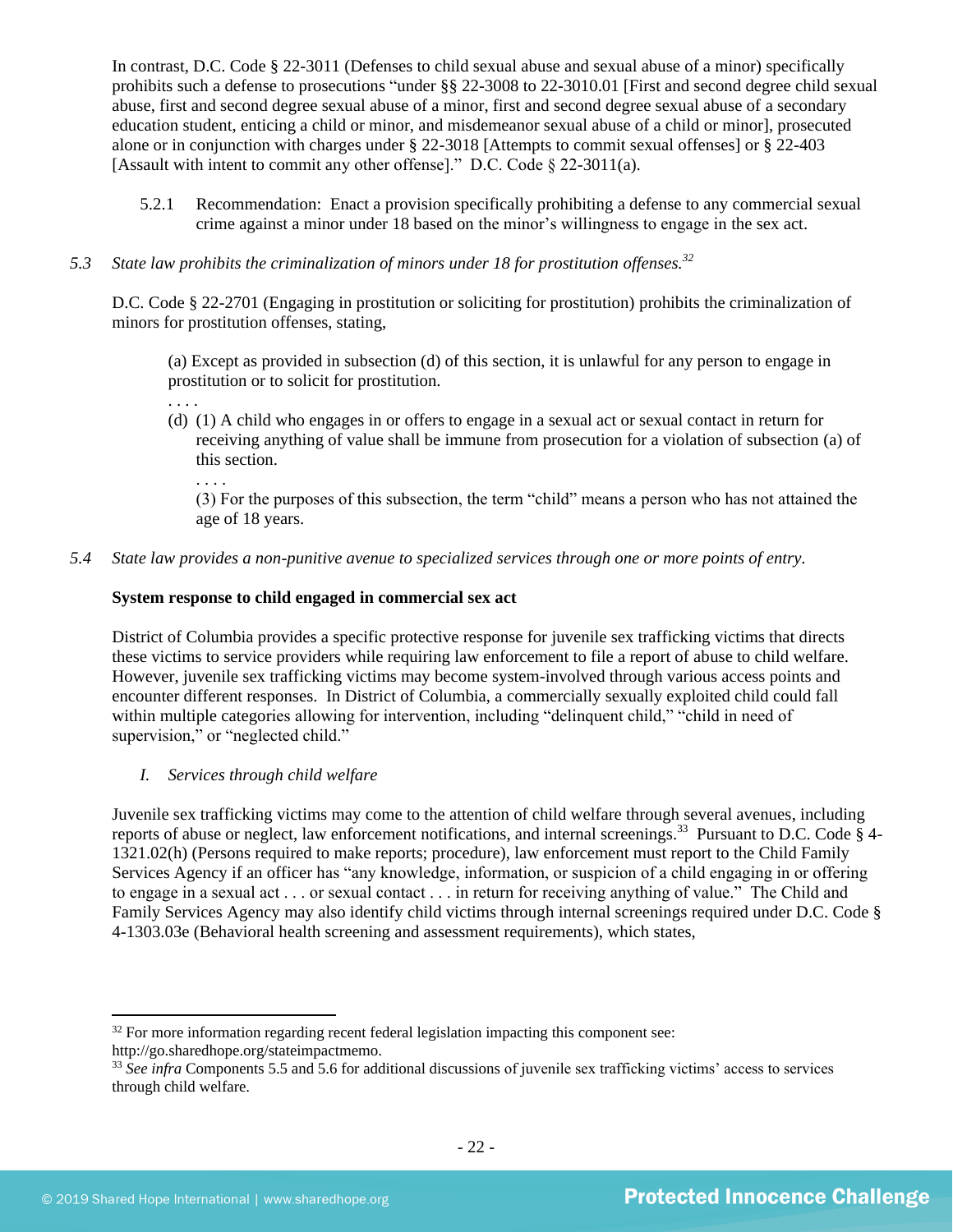(a) (1) All children in the custody of the Agency shall, to the extent that it is not inconsistent with a court order, receive a behavioral health screening and, if necessary, a behavioral health assessment within 30 days of initial contact with the Agency or a placement disruption . . . . (2) As part of the behavioral health screening required by paragraph (1) of this subsection, the Agency shall identify children who are victims of, or who may be at risk for becoming victims of, sex trafficking of children under § 22-1834.

(b) The Agency shall connect all children who are assessed as being in need of behavioral health care to an appropriate behavioral health service.

A child also may come to the attention of child welfare based on reports from medical personnel, teachers, human trafficking counselors, and related individuals. D.C. 4-1321.02(a), (b). Under D.C. 4-1321.02(e),

Notwithstanding § 14-307, any person specified in subsection (b) of this section who knows or has reasonable cause to suspect that a child known to him or her in his or her professional or official capacity has been, or is in immediate danger of being, the victim of 'sexual abuse' or 'attempted sexual abuse' prohibited by Chapter 30 of Title 22; or that the child was assisted, supported, caused, encouraged, commanded, enabled, induced, facilitated, or permitted to become a prostitute, as that term is defined in § 22-2701.01(3) [Definitions]; ... shall immediately report or have a report made of such knowledge, information, or suspicion to the Metropolitan Police Department or the Child and Family Services Agency.

Based on these reports or other information, D.C. Code § 16-2309(a)(3) (Taking into custody) authorizes these children to be taken into custody "by any employee of the Agency authorized to do so, or a law enforcement officer, when he or she has reasonable grounds to believe that the child is in immediate danger from his or her surroundings and that the removal of the child from his or her surroundings is necessary, including when he or she has reasonable grounds to believe that the child is engaging in or offering to engage in a sexual act . . . or sexual contact . . . in return for receiving anything of value."

Pursuant to D.C. Code § 16-2311(a) (Release or delivery to Family Division), with all reasonable speed, whoever took the child into custody must:

(1) release the child to his parent, guardian, or custodian upon a promise to bring the child before the Division when requested by the Division . . . ;

(2) bring a child alleged in need of supervision or delinquent before the Director of Social Services; or (3) bring the child to a medical facility if the child appears to require prompt treatment or to require prompt diagnosis for medical or evidentiary purposes and may order the child retained at the hospital subject to a further order of the Metropolitan Police Department of the District of Columbia, the Director of the Agency, or the Superior Court of the District of Columbia; or

(4) bring a child alleged to be a neglected child, or a child alleged to be engaging in or offering to engage in a sexual act . . . or sexual contact . . . in return for receiving anything of value, to the Director of the Agency.

. . . .

Pursuant to D.C. Code § 16-2316 (Conduct of hearings; evidence), "[t]he Division shall, without a jury, hear and adjudicate cases involving delinquency, need of supervision, or neglect."

When a dispositional hearing is held, and after a child is found to be neglected, delinquent, or in need of supervision, the court will determine the actions taken in relation to the child pursuant to D.C. Code § 16-2320 (Disposition of child who is neglected, delinquent, or in need of supervision) and considering the "best interest of the child." If the court finds that the child is neglected or in need of supervision, the court may decide whether it is in the best interest of the child to, among other things, remain in the custody of the child's parents or other relatives, enter protective supervision, or transfer custody to an agency responsible for the care of neglected children or a child placement agency. D.C. Code § 16-2320(a).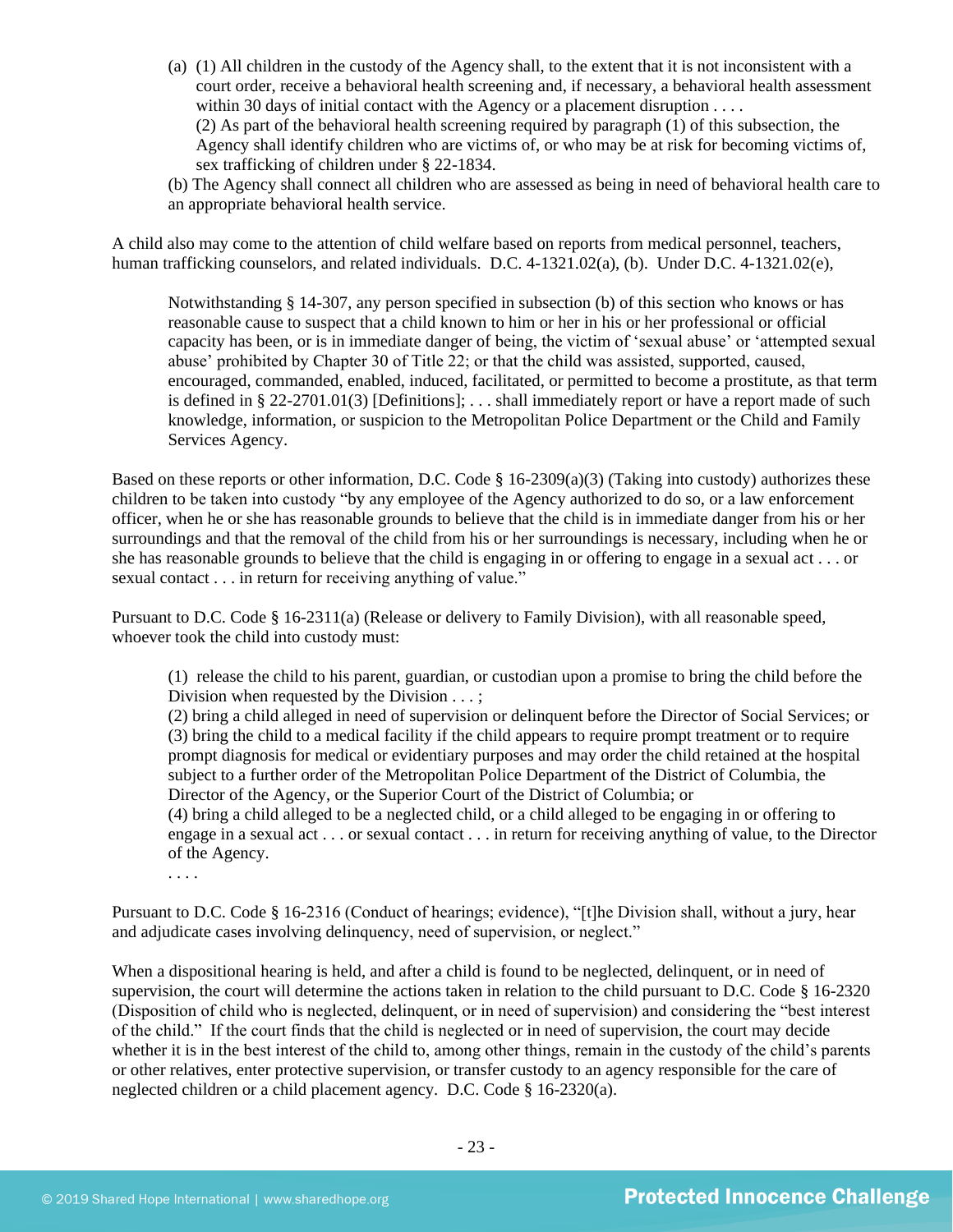## *II. Services through juvenile justice*

D.C. Code § 22-2701(d)(1) (Engaging in prostitution or soliciting for prostitution) specifically provides that "[a] child who engages in or offers to engage in a sexual act or sexual contact in return for receiving anything of value shall be immune from prosecution for a violation of [Engaging in prostitution or soliciting for prostitution]." Further, law enforcement must refer juvenile sex trafficking victims to "an organization that provides treatment, housing, or services appropriate for victims of sex trafficking of children" pursuant to D.C. Code § 22-2701(d)(2).

To the extent that juvenile sex trafficking victims are charged with offenses other than prostitution, they could face possible arrest, detention, and adjudication as a delinquent child. However, the Department of Youth Rehabilitation Services may identify child victims in the juvenile justice system on other charges through an assessment required under D.C, Code  $\S$  2-1515.04a(a) (Behavioral health screening and assessment requirements), which states,

(1) All youth in contact with the Department shall, to the extent that it is not inconsistent with a court order, receive a behavioral health screening and, if necessary, a behavioral health assessment within 30 days of initial contact; provided, that the Mayor may, through rulemaking, require that the behavioral health screening and assessment be conducted within fewer than 30 days of the initial contact. (2) As part of the behavioral health screening required by paragraph (1) of this subsection, the Department shall identify youth who are victims of, or who may be at risk for becoming victims of, sex trafficking of children under § 22-1834.

Further, diversion may be possible if certain criteria are met. Pursuant to D.C. Code § 16-2305.02 (Preliminary probation conferences; adjustment process), if the Department of Social Services determines a finding of delinquency for a child is not in the best of interest of the child or the public, ". . . the Director of Social Services shall so recommend to the Office of the Corporation Counsel, and the Corporation Counsel shall make a determination of the suitability of the case for adjustment, which may include diversion." D.C. Code § 16- 2305.02(b). To make the determination, the court is to consider:

(1) The age of the child;

(2) Whether the conduct allegedly involved:

. . . .

. . . .

(C) The use or threatened use of violence to compel a person to engage in sexual intercourse, deviant sexual intercourse, or sexual contact;

(H) An act which seriously endangered the safety of the child or another person;

. . . . (4) Whether there is a substantial likelihood that the child will not participate in the diversion programs or services developed and recommended by the Social Services Division or cooperate during the adjustment process;

(5) Whether there is a substantial likelihood that in order to adjust the case successfully, the child would require services that could not be administered effectively in less than 6 months;

. . . .

(7) Whether there is pending another proceeding to determine whether the child is a child in need of supervision or a delinquent;

(8) Whether there have been prior adjustments or adjournments in contemplation of dismissal in other delinquency proceedings;

(9) Whether there has been a prior adjudication of the child as a delinquent child or child in need of supervision;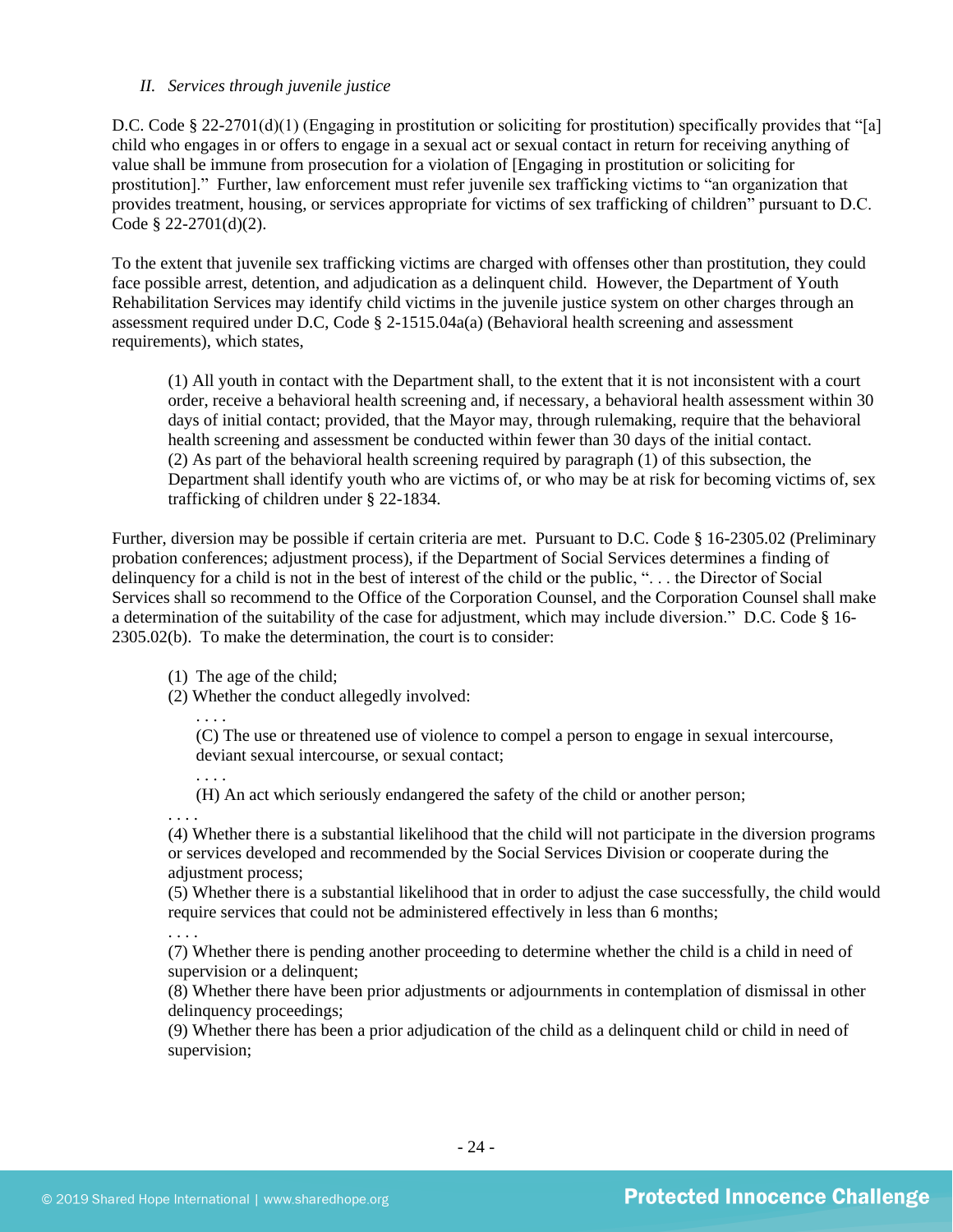(10) Whether there is a substantial likelihood that the adjustment process would not be successful unless the child is temporarily removed from his or her home and that such removal could not be accomplished without invoking the court process;

(11) Whether a proceeding has been or will be instituted against another person for acting jointly with the child; and

. . . .

The adjustment process may include drug testing, parenting classes, and counseling and has an initial period of up to 6 months, which may be extended for an additional 6 months. D.C. Code §§ 16-2305.02(d)(1), (4).

#### **Summary**

In District of Columbia, juvenile sex trafficking victims are protected from prosecution for prostitution offenses and may be diverted from the delinquency process for other offenses committed as a result of their trafficking victimization. When encountering a juvenile sex trafficking victim, law enforcement and others must refer the child to child welfare.

*5.5 Child sex trafficking is identified as a type of abuse and neglect within child protection statutes.<sup>34</sup>*

For reporting purposes, child sex trafficking is identified as a form of abuse and neglect. D.C. Code § 4-  $1301.02^{35}$  (Definitions) states,

- <span id="page-24-0"></span>(1) (A) "Abused", when used in reference to a child, means:
	- (i) Abused as that term is defined in D.C. Official Code § 16-2301(23); or
	- (ii) Sexual abuse, which shall include:

(I) Sex trafficking or severe forms of trafficking in persons, as those terms are defined in section 103(10) and (9)(A) of the Trafficking Victims Protection Act of 2000, approved October 28, 2000 (114 Stat. 1469; 22 U.S.C. § 7102(10) and (9)(A)); (II) A commercial sex act, as that term is defined in section 101(4) of the Prohibition Against Human Trafficking Amendment Act of 2010, effective October 23, 2010 (D.C. Law 18-239; D.C. Official Code § 22-1831(4)); or (III) Sex trafficking of children, as described in section 104 of the Prohibition Against Human Trafficking Amendment Act of 2010, effective October 23, 2010 (D.C. Law 18-

239; D.C. Official Code § 22-1834).

(B) Nothing in this paragraph shall be construed as preventing or intending to prevent: (i) Sex trafficking, severe forms of trafficking in persons, a commercial sex act, or sex trafficking of children from being considered a form of sexual abuse for purposes of D.C. Official Code § 16-2301(32); or

(ii) The Agency from offering or providing services for a child victim of sex trafficking, severe forms of trafficking in persons, a commercial sex act, or sex trafficking of children, including where the child was not abused or neglected by a parent, guardian, or custodian.

(15A) "Neglected child" means a child who is a:

(A) Neglected child, as that term is defined in D.C. Official Code § 16-2301(9);

(B) Victim of sex trafficking or severe forms of trafficking in persons, as those terms are defined in section 103(10) and (9)(A) of the Trafficking Victims Protection Act of 2000, approved October 28, 2000 (114 Stat. 1469; 22 U.S.C. § 7102(10) and (9)(A));

. . . .

<sup>&</sup>lt;sup>34</sup> For more information regarding recent federal legislation impacting this component see:

http://go.sharedhope.org/stateimpactmemo.

<sup>&</sup>lt;sup>35</sup> The text of D.C. Code § 4-1301.02 cited here and elsewhere in this report includes amendments made by the enactment of B22-0255 (Act A22-0614) during the 2018 Regular Session of the Council of the District of Columbia (effective May 10, 2019).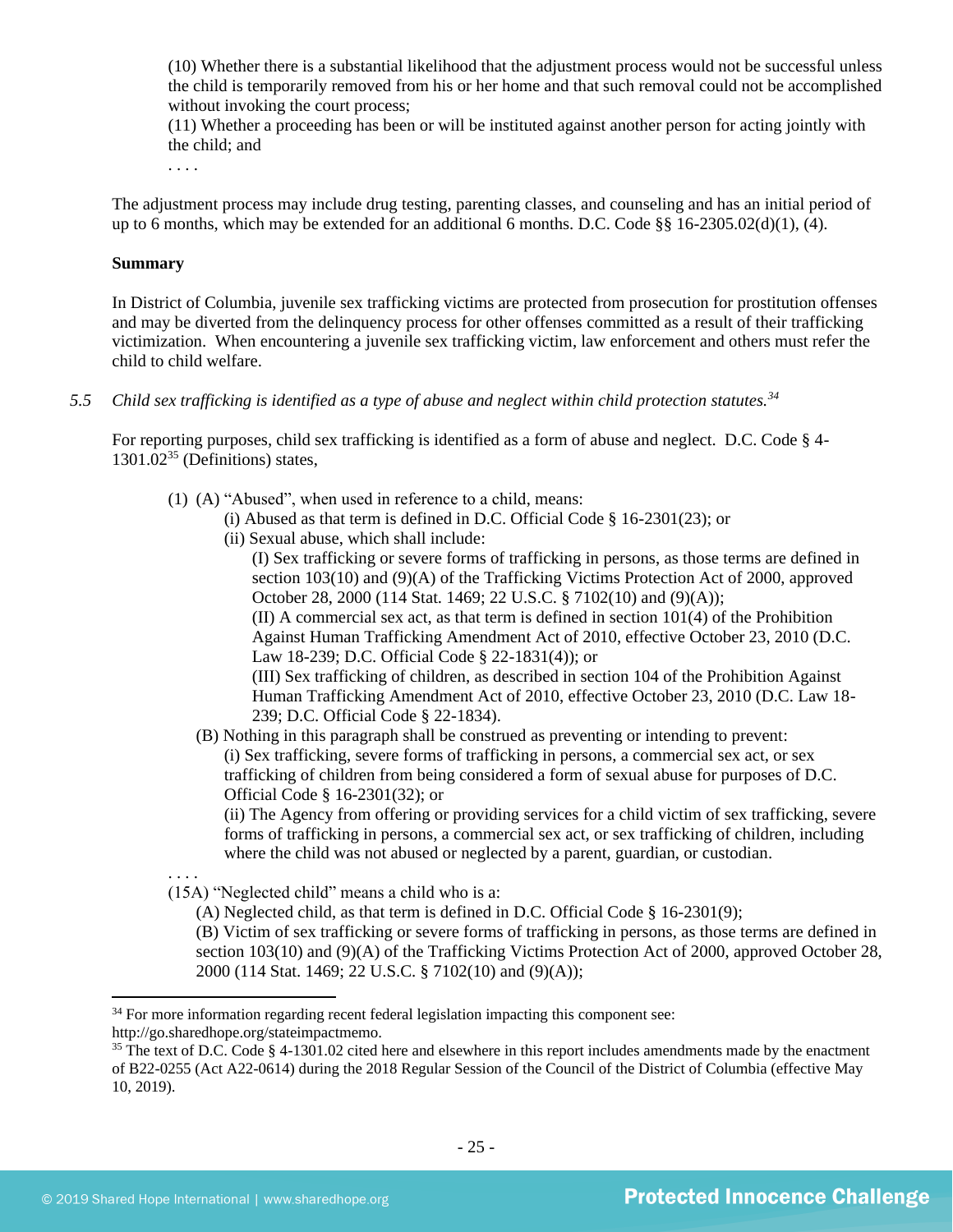(C) Victim of commercial sex act, as that term is defined in section 101(4) of the Prohibition Against Human Trafficking Amendment Act of 2010, effective October 23, 2010 (D.C. Law 18- 239; D.C. Official Code § 22-1831(4)); or

(D) Victim of sex trafficking of children, as described in section 104 of the Prohibition Against Human Trafficking Amendment Act of 2010, effective October 23, 2010 (D.C. Law 18-239; D.C. Official Code § 22-1834).

For purposes of family court proceedings, D.C. Code § 16-2301(23)(A) (Definitions) defines child abuse to include commercial sexual exploitation, stating,

The term "abused", when used with reference to a child, means:

(i) infliction of physical or mental injury upon a child;

(ii) sexual abuse or exploitation of a child; or

(iii) negligent treatment or maltreatment of a child.

Pursuant to D.C. Code § 16-2301(25), "sexual exploitation" occurs when:

a parent, guardian, or other custodian allows a child to engage in prostitution as defined in . . . [D.C. Code § 22-2701.01(3) (Definitions)], or means a parent, guardian, or other custodian engages a child or allows a child to engage in obscene or pornographic photography, filming, or other forms of illustrating or promoting sexual conduct as defined in  $\dots$  ( $\dots$  D.C. Code § 22-3101(5) [Definitions--Sexual performances using minors]).

Because the definition of "sexual exploitation" includes both D.C. Code § 22-2701.01(3) (Definitions) [Prostitution; pandering] and § 22-3101(5) (Definitions) [Sexual performances using minors], a child sex trafficking victim may be identified as an abused child, albeit not expressly.

Further, D.C. Code § 16-2301(32) defines "sexual abuse" as

- (A) engaging in, or attempting to engage in, a sexual act or sexual contact with a child;
- (B) causing or attempting to cause a child to engage in sexually explicit conduct; or
- (C) exposing a child to sexually explicit conduct.

Although D.C. Code § 16-2301(32) is not expressly commercial in nature and does not specifically include child sex trafficking, D.C. Code § 4-1301.02(a)(1)(B)(i) states that nothing found within that statute's definition of abuse should be "construed as preventing or intending to prevent . . . [s]ex trafficking, severe forms of trafficking in persons, a commercial sex act, or sex trafficking of children from being considered a form of sexual abuse for purposes of D.C. Official Code § 16-2301(32)." Accordingly, child sex trafficking victims may also be identified as abused based on the definition of "sexual abuse."

Finally, D.C. Code § 16-2301(9)(A) defines "neglected child" as a child

(i) who has been abandoned or abused by his or her parent, guardian, or custodian, or whose parent, guardian, or custodian has failed to make reasonable efforts to prevent the infliction of abuse upon the child. For the purposes of this sub-subparagraph, the term "reasonable efforts" includes filing a petition for civil protection from intrafamily violence pursuant to § 16-1003;

(ii) who is without proper parental care or control, subsistence, education as required by law, or other care or control necessary for his or her physical, mental, or emotional health, and the deprivation is not due to the lack of financial means of his or her parent, guardian, or custodian;

. . . .

(v) who is in imminent danger of being abused and another child living in the same household or under the care of the same parent, guardian, or custodian has been abused;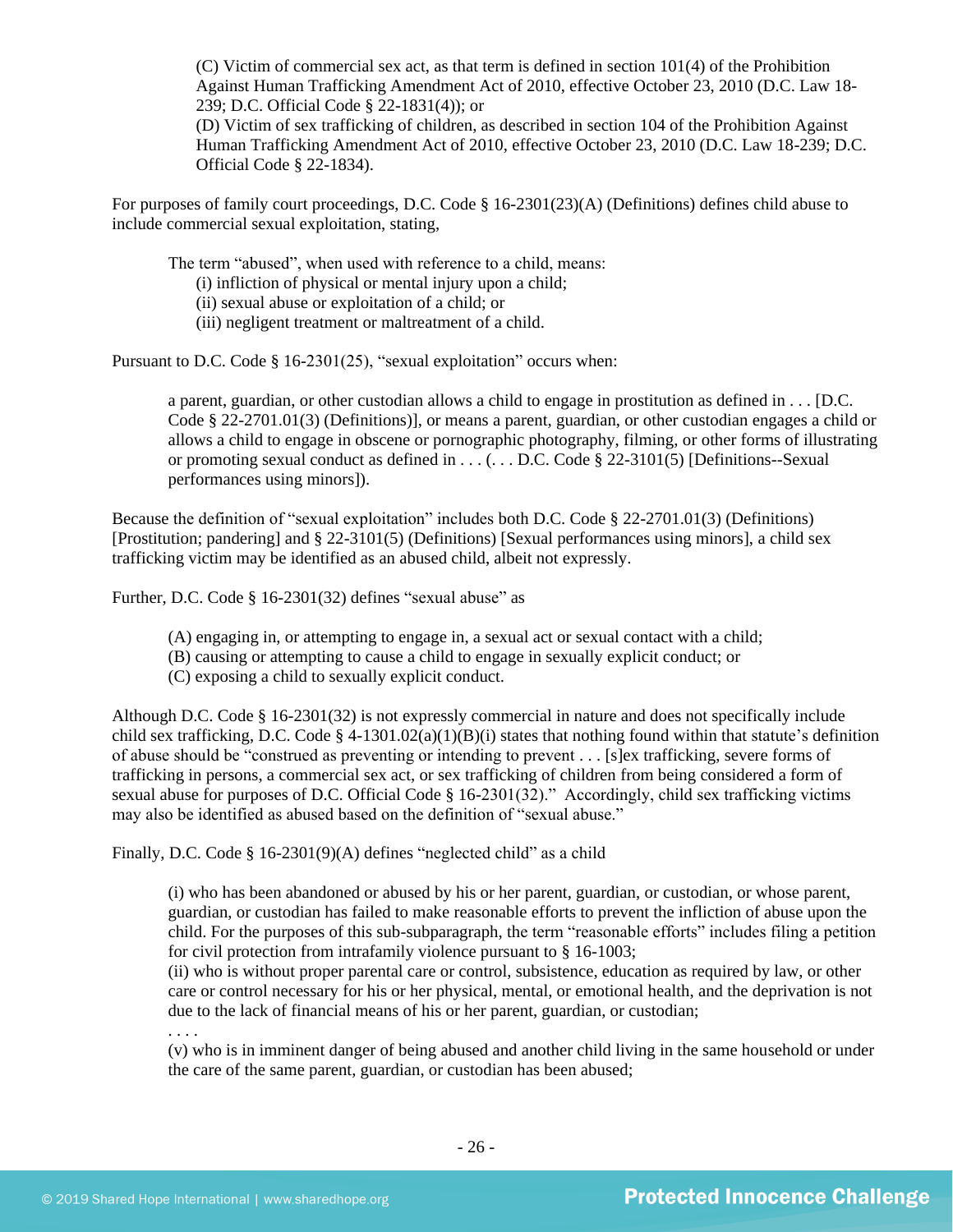(vi) who has received negligent treatment or maltreatment from his or her parent, guardian, or custodian;

. . . .

*5.6 The definition of "caregiver" or another related term in the child welfare statutes is not a barrier to a sex trafficked child accessing the protection of child welfare.*

For reporting purposes, the definition of "custodian" or another related term is not a barrier to a sex trafficked child accessing the protection of child welfare because D.C. Code § 4-1301.02(a)(1)(B)(ii)<sup>36</sup> (Definitions) states that nothing found within that statute's definition of abuse should be "construed as preventing or intending to prevent . . . [t]he Agency from offering or providing services for a child victim of sex trafficking, severe forms of trafficking in persons, a commercial sex act, or sex trafficking of children, including where the child was not abused or neglected by a parent, guardian, or custodian." Accordingly, D.C. Code § 4-1301.02 defines abuse to include child sex trafficking without requiring a relationship between the child and the perpetrator of the abuse. $37$ 

Similarly, the definition of sexual abuse for purposes of family court proceedings under D.C. Code § 16-  $2301(32)$  (Definitions) does not require fault by a parent, guardian, or custodian.<sup>38</sup> In contrast, the definition of "sexual exploitation" under D.C. Code § 16-2301(23)(A)(ii) requires fault by a parent, guardian, or custodian. "Custodian," as defined under D.C. Code § 16-2301(12)(A), means

a person or agency, other than a parent or legal guardian: (A) to whom the legal custody of a child has been granted by the order of a court; (B) who is acting in loco parentis;<sup>39</sup>or (C) who is a day care provider or an employee of a residential facility, in the case of the placement of an abused or neglected child.

Based on this definition, the term "custodian" is unlikely to include conduct by non-familial offenders.

*5.7 Crime victims' compensation is specifically available to a child victim of sex trafficking or commercial sexual exploitation of children (CSEC).*

D.C. Code § 4-501 (Definitions) provides the definitions for the chapter on "compensation of victims of violent crime." That section defines "victim" for the purposes of crime victims' compensation to include "a person who suffers personal injury or death in the District of Columbia . . . as a direct result of: (A) A crime; (B) Assisting lawfully to apprehend a person reasonably suspected of committing or attempting to commit a crime; (C) Assisting a person against whom a crime has been committed or attempted, if the assistance was rendered in a reasonable manner; (D) Attempting to prevent the commission of a crime . . . ." D.C. Code  $\S$  4-501(14). D.C. Code § 4-501(6) defines both "crime of violence" and "crime" in part as "the offense of, or the attempt to commit the offense of . . . sexual abuse, kidnapping, . . . cruelty to children, . . . benefitting financially from human trafficking, using a minor in a sexual performance, promoting a sexual performance by a minor, attending or possessing a sexual performance by a minor, trafficking in labor or commercial sex acts, sex trafficking of children, a felony violation of an act codified in Chapter 27 of Title 22 of the District of Columbia Code, where a person was compelled to engage in prostitution or was a minor . . . . These terms include an

<sup>36</sup> *See supra* note [35.](#page-24-0)

<sup>&</sup>lt;sup>37</sup> *See supra* Component 5.5 for substantive provisions of D.C. Code § 4-1301.02.

<sup>38</sup> *See supra* Component 5.5 for substantive provisions of D.C. Code § 16-2301.

<sup>&</sup>lt;sup>39</sup> The term "in loco parentis" is not statutorily defined. However, various cases provide definitions for in loco parentis. The District of Columbia Court of Appeals has stated, "'The term "*in loco parentis*," according to its generally accepted common law meaning, refers to a person who has put himself in the situation of a lawful parent by assuming the obligations incident to the parental relation without going through the formalities necessary to legal adoption. It embodies the two ideas of assuming the parental status and discharging the parental duties." Fuller v. Fuller, 247 A.2d 767, 770 (D.C. 1968) (quoting Niewiadomski v. United States, 159 F.2d 683, 686 (6th Cir. 1947)).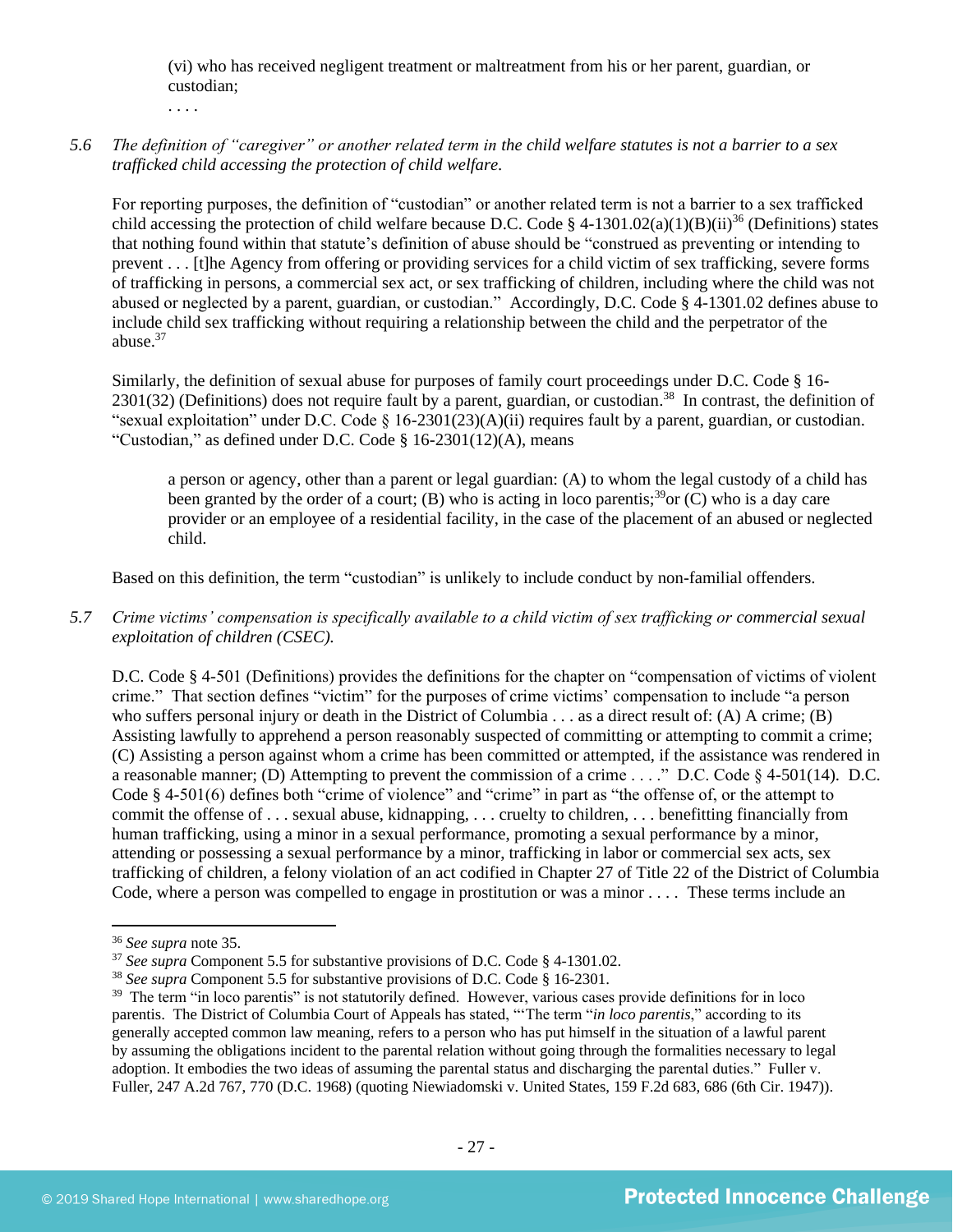offense where the perpetrator and victim are members of the same family or household, an offense whether prosecuted under the District of Columbia Code or the United States Code . . . . A crime occurs whether or not any person is identified, arrested, prosecuted, or convicted. Unless an application for rehearing, appeal, or petition for certiorari is pending or a new trial or hearing has been ordered, the conviction of a person whose acts gave rise to the claim is conclusive evidence that a crime was committed."

However, several eligibility requirements might inhibit a domestic minor sex trafficking victim's ability to receive funds through this program. First, a claim must be filed "within 1 year after the crime occurred or 1 year after learning of the Program with an adequate showing that the delay in learning of the Program was reasonable." D.C. Code § 4-506(a)(2) (Eligibility for compensation). Additionally, the crime must be reported to law enforcement "within 7 days of its occurrence," and "[i]f the crime cannot be reasonably reported within that time period, the crime must be reported within 7 days from the time a report can reasonably be made." D.C. Code  $\S$  4-506(a)(3). Many victims of domestic minor sex trafficking are slow to come forward and thus may become ineligible for crime victims' compensation due to this requirement. It is possible that "[t]he time limit requirements of this section may be waived for good cause shown, including compelling health or safety concerns." D.C. Code  $\S$  4-506(d). Through this subsection, it may be determined that a domestic minor sex trafficking victim did have good cause for delay, but no clarification exists to guarantee this protection for victims.

Domestic minor sex trafficking victims are specifically protected from disqualification and reductions in awards under D.C. Code § 4-508(a)(1) (Disqualification and reductions), which states, "The Court shall not award compensation if the: (1) Claimant knowingly or willingly participated in the commission of the crime which forms the basis for the claim; provided, that a claimant who was a minor and a victim of sex trafficking of children, may be awarded compensation." Therefore, if the victims meet the other eligibility requirements, their participation in activities such as prostitution will not inhibit their ability to recover funds.

5.7.1 Recommendation: Amend D.C. Code § 4-506 (Eligibility for compensation) to provide an exception to ineligibility criteria for victims of D.C. Code § 22-1834 (Sex trafficking of children) and D.C.'s CSEC offenses.

## *5.8 Victim-friendly procedures and protections are provided in the trial process for minors under 18.*

Domestic minor sex trafficking victims are protected from the introduction of certain evidence at trial. Pursuant to D.C. Code § 22-1839 (Reputation or opinion evidence),

In a criminal case in which a person is accused of trafficking in commercial sex, as prohibited by § 22-1833, sex trafficking of children, as prohibited by § 22-1834, or benefitting financially from human trafficking, as prohibited by § 22-1836, reputation or opinion evidence of the past sexual behavior of the alleged victim is not admissible. Evidence of an alleged victim's past sexual behavior other than reputation or opinion evidence also is not admissible, unless such evidence other than reputation or opinion evidence is admitted in accordance with § 22-3022(b), and is constitutionally required to be admitted.

The D.C. Code does not codify additional protections for domestic minor sex trafficking victims or child victims in general, such as the ability to testify via closed circuit television. However, under D.C. Code § 23-1903(d) (Crime victim privacy and security),

In a proceeding in which a child is called to give testimony, on motion by the attorney for the government or the victim's legal or court-appointed representative, or on its own motion, the court may designate the case as being of special public importance. In cases so designated, the court shall expedite the proceeding and ensure that it takes precedence over any other. The court shall ensure a speedy trial in order to minimize the length of time the child must be involved with the criminal justice system. When deciding whether to grant a continuance, the court shall take into consideration the age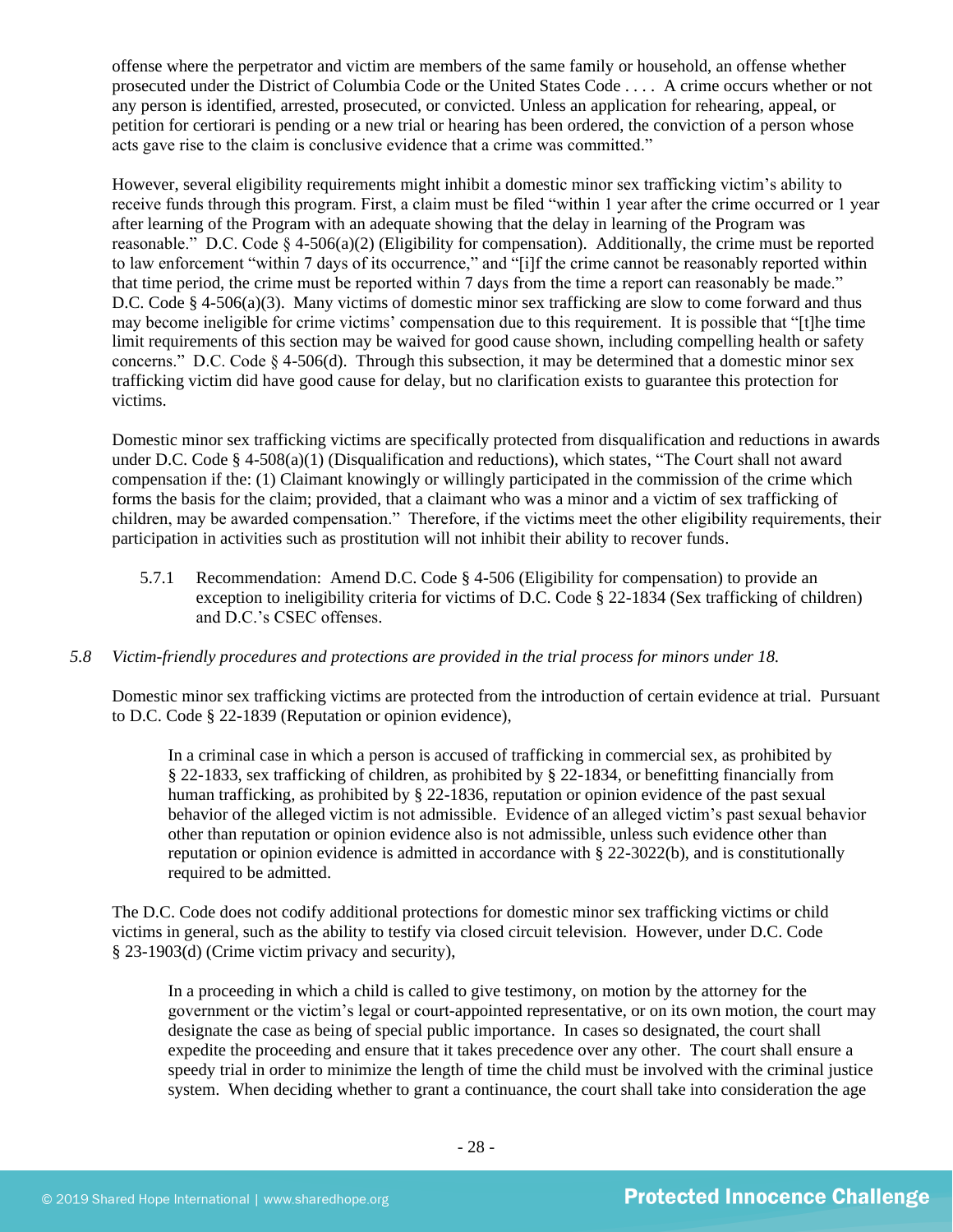of the child and the potential adverse impact the delay may have on the child's well-being. The court shall make written findings of fact and conclusions of law when granting a continuance in cases involving a child witness.

Though not specific to the trial process, D.C. Code § 4-555.03 (Program applications and certification of participants) allows a trafficking victim to apply for a substitute address if he or she is in fear for his or her safety. D.C. Code §§ 4-555.01(5), 4-555.03(d). Similarly, D.C. Code § 16-5403<sup>40</sup> (Program application and certification of participants) allows a trafficking victim to apply for the address confidentiality program in order to maintain the confidentiality of his or her actual address. D.C. Code § 16-5403(d).

*5.9 Child sex trafficking victims may vacate delinquency adjudications and expunge related records for prostitution and other offenses arising from trafficking victimization, without a waiting period.*

D.C. law does not provide a mechanism for minors to vacate delinquency adjudications related to trafficking victimization, but juvenile records may be sealed after a waiting period.

Regarding sealing, juvenile criminal records may be sealed in D.C. after "two years have elapsed since the final discharge of the person from legal custody or supervision, or since the entry of any other Division order not involving custody or supervision; and (2) [the juvenile] has not been subsequently convicted of a crime, or adjudicated delinquent or in need of supervision prior to the filing of the motion, and no proceeding is pending seeking such conviction or adjudication." D.C. Code  $\S$  16-2335(a)(1)(B), (2). However, D.C. Code  $\S$  16-2335(e) states that "any adjudication of delinquency or need of supervision or conviction of a felony subsequent to sealing shall have the effect of nullifying the . . . sealing order."

Regarding vacatur,<sup>41</sup> D.C. Code § 22-1844<sup>42</sup> (Motion to vacate conviction or expunge criminal records for victims of trafficking) allows a trafficking victim to vacate convictions and expunge related records for certain offenses committed pursuant to their victimization. Specifically, D.C. Code § 22-1844 states,

(a) A person convicted of an eligible offense<sup>43</sup> may apply by motion to the Superior Court for the District of Columbia to vacate the judgment of conviction and expunge all records identifying the

D.C. Code § 16-2335(a) (Sealing of records) allows for vacatur if the court finds:

- (1) (A) a neglected child has reached his majority; or
	- (B) two years have elapsed since the final discharge of the person from legal custody or supervision, or since the entry of any other Division order not involving custody or supervisions; and

(2) he has not been subsequently convicted of a crime, or adjudicated delinquent or in need of supervision prior to filing the motion, and no proceeding is pending seeking such conviction or adjudication.

However, "[a]ny adjudication of delinquency or need of supervision or conviction of a felony subsequent to sealing shall have the effect of nullifying the vacating and sealing order." D.C. Code § 16-2335(e). Accordingly, a delinquency adjudication may still have a negative impact even after being vacated.

In any event, neither D.C. Code § 16-2335.01 nor D.C. Code Ann. § 16-2335 specifically allow child sex trafficking victims to vacate delinquency adjudications related to their victimization.

<sup>42</sup> The text of D.C. Code § 22-1844 cited here and elsewhere in this report includes amendments made by the enactment of B22 329 (Act A22-0515) during the 2018 Regular Session of the Council of the District of Columbia (effective April 2, 2019).

 $40$  The text of D.C. Code § 16-5403 cited here and elsewhere in this report includes amendments made by the enactment of B22 37 (Law L22-0118) during the 2018 Regular Session of the Council of the District of Columbia (effective July 3, 2018).

<sup>&</sup>lt;sup>41</sup> D.C. Code § 16-2335.01(a) (Motion to vacate adjudication or grant a new factfinding hearing on the ground of actual innocence) allows for vacatur but only "on grounds of actual innocence based on new evidence."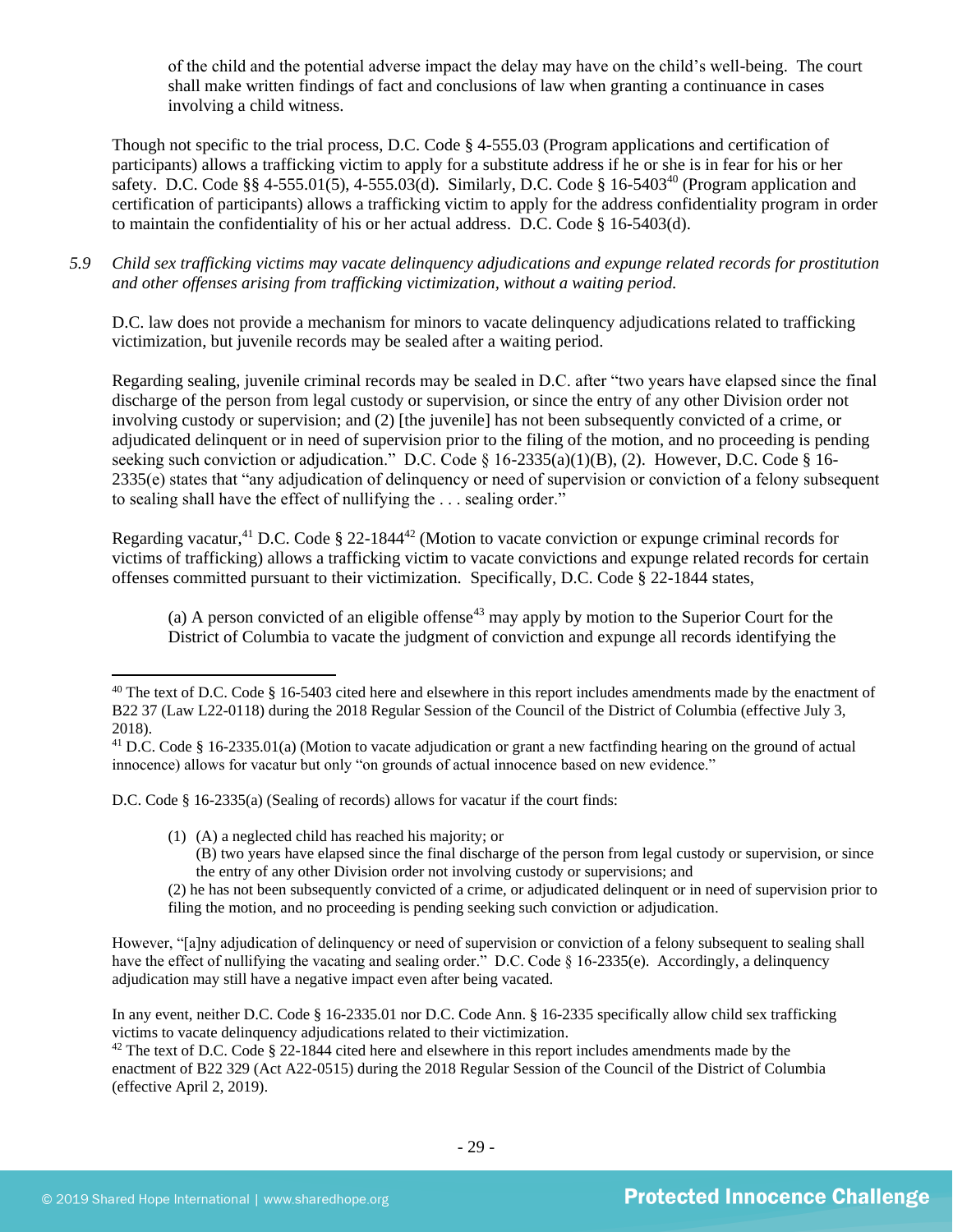movant as having been arrested, prosecuted, or convicted of the offense if the conduct of the person that resulted in the conviction was a direct result of the person having been a victim of trafficking. (b) A person arrested but not prosecuted, or whose prosecution was terminated without conviction, for an eligible offense or an ineligible offense, may apply by motion to the Superior Court for the District of Columbia to expunge all records identifying the movant as having been arrested or prosecuted for the offense if the conduct of the person that resulted in the arrest or prosecution was a direct result of the person having been a victim of trafficking.

. . . .

(d) A movant may file a motion under this section regardless of whether any other person, such as the person who made the movant a victim of trafficking, has been arrested, prosecuted, or convicted for an offense.

(e) A person may file a motion under this section only after:

(1) All criminal proceedings against the person related to the offenses that are the subject of the motion have completed; and

(2) The person completes any sentence of incarceration, commitment, probation, parole, or supervised release related to the offenses that are the subject of the motion.

. . . .

After an initial review of the motion and a possible hearing, D.C. Code  $\S$  22-1845<sup>44</sup> (Review by court) provides,

. . . .

(d) The Court shall grant a motion filed under § 22-1844(a), if the movant establishes, by clear and convincing evidence that:

(1) The movant was convicted of an eligible offense;

(2) The movant is a victim of trafficking; and

(3) The conduct by the movant resulting in the conviction was a direct result of the movant having been a victim of trafficking.

(e) The Court shall grant a motion filed under § 22-1844(b), if the movant establishes, by clear and convincing evidence that:

(1) The movant was arrested but not prosecuted, or the prosecution was terminated without conviction, for an eligible offense or an ineligible offense;

(2) The movant is a victim of trafficking; and

(3) The conduct by the movant resulting in the arrest or prosecution was a direct result of the movant having been a victim of trafficking.

(f) There shall be a rebuttable presumption that a movant is a victim of trafficking if the movant includes in the motion a copy of an official record from a federal, state, tribal, or local proceeding finding that the movant was a victim of trafficking, including a Certification Letter or Eligibility Letter from the U.S. Department of Health and Human Services.

(g) The Court may grant a motion under this section based solely on an affidavit or sworn testimony of the movant.

Pursuant to D.C. Code  $\S$  22-1846<sup>45</sup> (Grants and denials of motion),

<sup>43</sup> D.C. Code § 22-1831(a)(5A) (Definitions) defines "eligible offense" as "any criminal offense under the District of Columbia Official Code, except an ineligible offense." In turn, D.C. Code § 22-1831(a)(5B) defines "ineligible offense" to include assault with the intent to kill, child sex trafficking, murder, armed carjacking, certain sexual abuse offenses, terrorism, and certain offenses involving weapons of mass destruction. The text of D.C. Code § 22- 1831 cited here and elsewhere in this report includes amendments made by the enactment of B22 329 (Act A22- 0515) during the 2018 Regular Session of the Council of the District of Columbia (effective April 2, 2019). <sup>44</sup> The text of D.C. Code § 22-1845 cited here and elsewhere in this report includes amendments made by the enactment of B22 329 (Act A22-0515) during the 2018 Regular Session of the Council of the District of Columbia (effective April 2, 2019).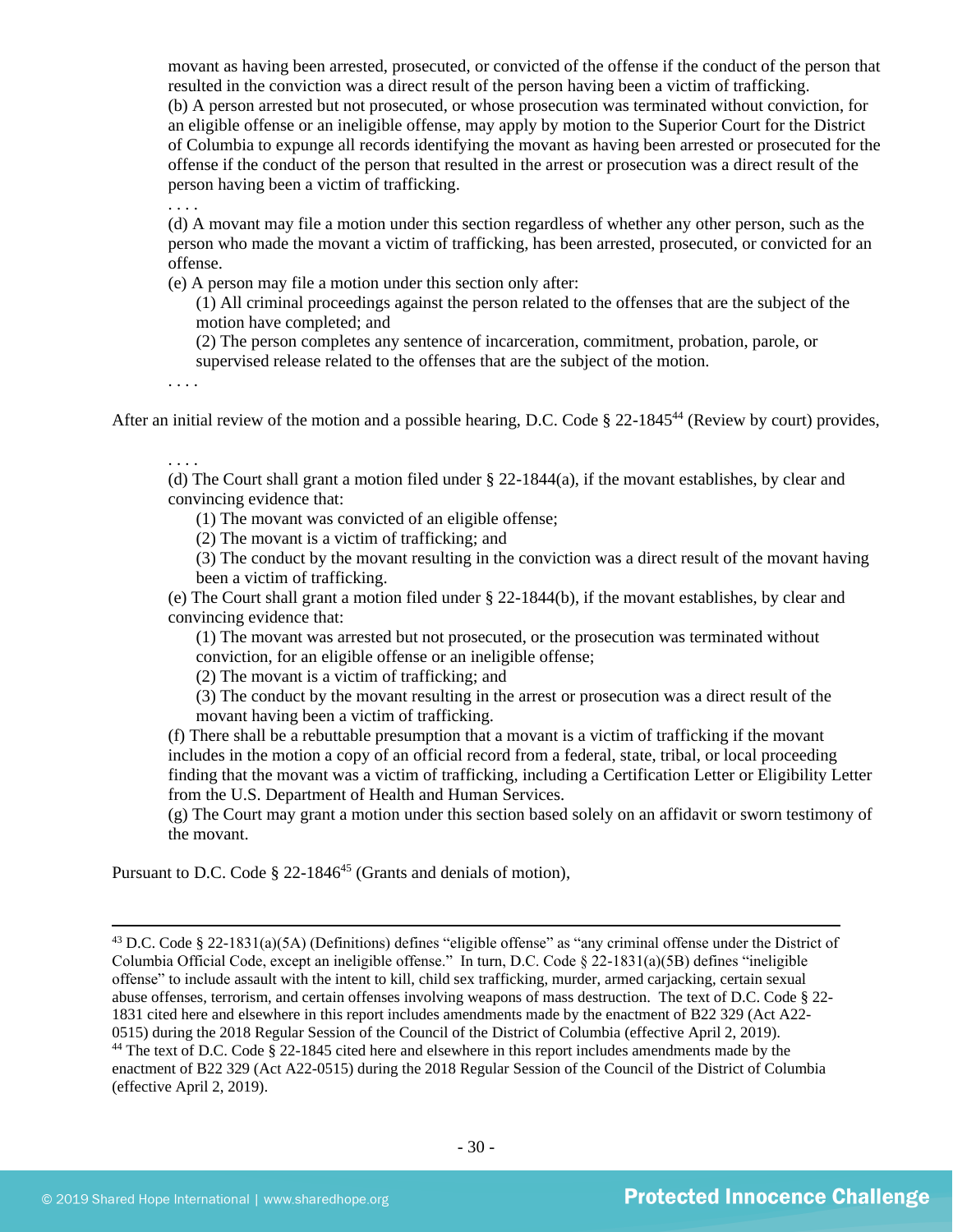(b) If the Court grants a motion filed under § 22-1844(a), the Court shall vacate the conviction, dismiss the relevant count with prejudice, and, except as provided in subsection  $(d)$ <sup>46</sup> of this section, enter an order requiring the Court, the prosecutor, any relevant law enforcement agency, and any pretrial, corrections, or community supervision agency to expunge all records identifying the movant as having been arrested, prosecuted, or convicted of the offenses specified in the Court's order. (c) If the Court grants a motion filed under § 22-1844(b), the Court shall, except as provided in subsection (d) of this section, enter an order requiring the Court, the prosecutor, any relevant law enforcement agency, and any pretrial, corrections, or community supervision agency to expunge all records identifying the movant as having been arrested or prosecuted for the offenses specified in the Court's order.

(e) Within one year after the Court's grant of a motion under subsection (b) or (c) of this section, or, if the movant filed a request pursuant to subsection  $(d)(1)$  of this section, within one year after the filing of a request pursuant to subsection (d)(2) of this section, the Clerk of the Court, the prosecutor, any relevant law enforcement agency, and any pretrial services, corrections, or community supervision agency shall certify to the Court that to the best of its knowledge and belief, all records identifying the movant as having been arrested, prosecuted, or convicted of the offenses specified in the Court's order have been expunged from its records.

. . . .

. . . .

. . . .

(i) The effect of relief pursuant to this section shall be to restore the movant, in the contemplation of the law, to the status he or she occupied before being arrested, prosecuted, or convicted. No person as to whom such relief has been granted shall be held thereafter under any provision of law to be guilty of perjury or otherwise giving a false statement by reason of failure to recite or acknowledge his or her arrest, charge, trial, or conviction in response to any inquiry made of him or her for any purpose. . . . .

However, D.C. Code § 22-1844, § 22-1845, and § 22-1846 apply specifically to "convictions," and D.C. Code § 16-2318 (Order of adjudication noncriminal) states that an "order of adjudication, or order of disposition in a proceeding under this subchapter [Proceedings, regarding delinquency, neglect, or need of supervision] is not a conviction of a crime . . . ." Accordingly, delinquency adjudications are ineligible for vacatur under these laws.

5.9.1 Recommendation: Amend D.C. Code § 22-1844 (Motion to vacate conviction or expunge criminal records for victims of trafficking), § 22-1845 (Review by court), and § 22-1846 (Grants and denials of motion) to specifically allow child sex trafficking victims to vacate delinquency adjudications and expunge related records for prostitution and other offenses arising from trafficking victimization, without a waiting period.

<sup>45</sup> The text of D.C. Code § 22-1846 cited here and elsewhere in this report includes amendments made by the enactment of B22 329 (Act A22-0515) during the 2018 Regular Session of the Council of the District of Columbia (effective April 2, 2019).

<sup>46</sup> Pursuant to D.C. Code § 22-1846(d)(1),

At any time before the Court grants a motion under subsection (b) or (c) of this section, a movant may file a request that, if the movant's motion is granted, the order granting the motion filed under § 22-1844, in lieu of requiring the expungement of all records identifying the movant as having been arrested, prosecuted, or convicted of the offenses specified in the Court's order, require the Court, the prosecutor, any relevant law enforcement agency, and any pretrial, corrections, or community supervision agency to seal all records identifying the movant as having been arrested, prosecuted, or convicted of the offenses specified in the Court's order.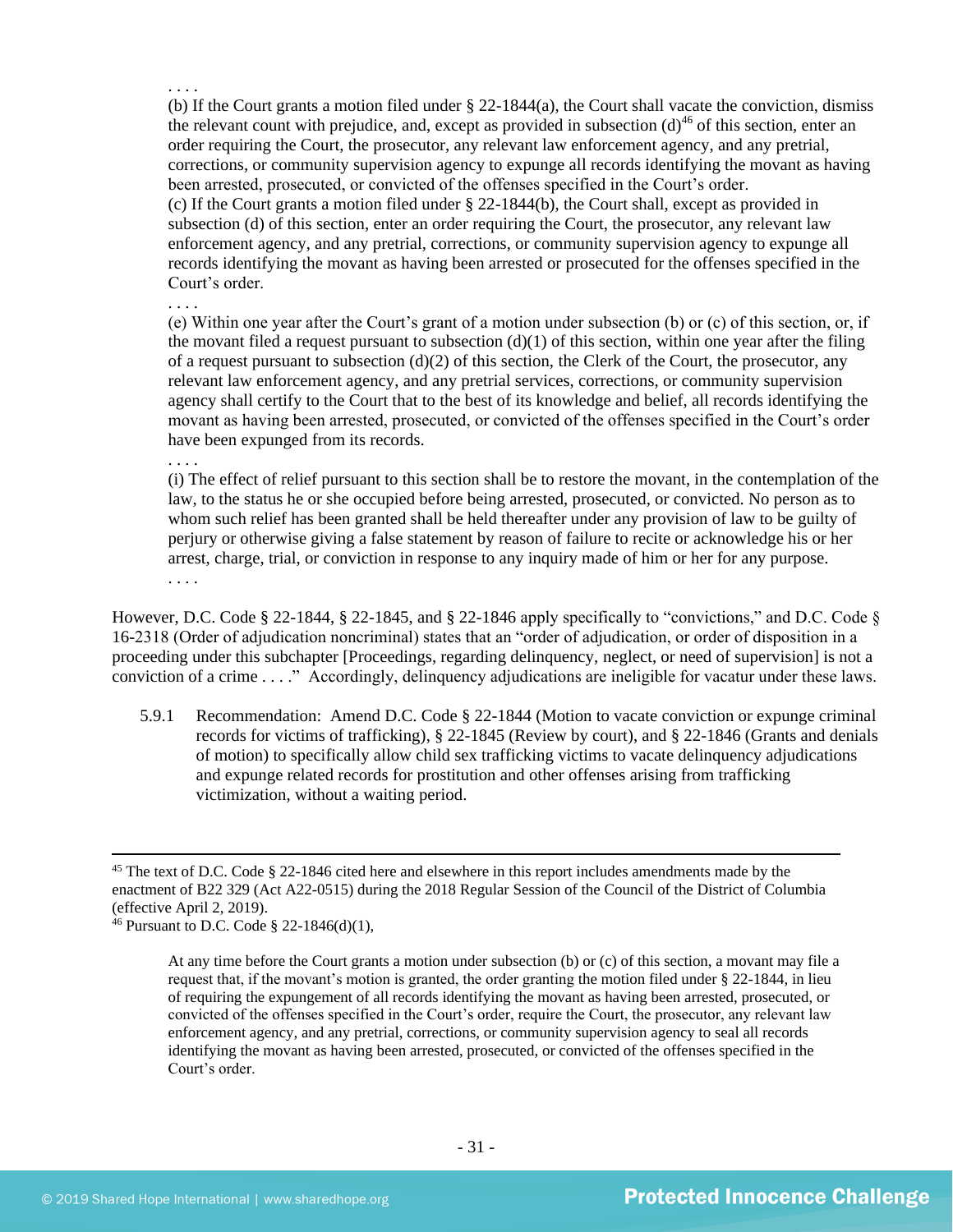*5.10 Victim restitution and civil remedies for victims of domestic minor sex trafficking or commercial sexual exploitation of children (CSEC) are authorized by law.* 

Under D.C. Code § 22-1840, civil remedies are expressly available. D.C. Code § 22-1840(a) states,

An individual who is a victim of an offense prohibited by [§ 22-1832](http://www.lexis.com/research/buttonTFLink?_m=07a112f99e7b8fc566d4fcb4c9fa62a8&_xfercite=%3ccite%20cc%3d%22USA%22%3e%3c%21%5bCDATA%5bD.C.%20Code%20%a7%2022-1840%5d%5d%3e%3c%2fcite%3e&_butType=4&_butStat=0&_butNum=2&_butInline=1&_butinfo=DCCODE%2022-1832&_fmtstr=FULL&docnum=1&_startdoc=1&wchp=dGLzVzz-zSkAA&_md5=d09117c980fc6ae3a7b6bc3a56660f67) [Forced labor], [§ 22-1833](http://www.lexis.com/research/buttonTFLink?_m=07a112f99e7b8fc566d4fcb4c9fa62a8&_xfercite=%3ccite%20cc%3d%22USA%22%3e%3c%21%5bCDATA%5bD.C.%20Code%20%a7%2022-1840%5d%5d%3e%3c%2fcite%3e&_butType=4&_butStat=0&_butNum=3&_butInline=1&_butinfo=DCCODE%2022-1833&_fmtstr=FULL&docnum=1&_startdoc=1&wchp=dGLzVzz-zSkAA&_md5=b996211e6beb44df20c43519df6654e6) [Trafficking in labor or commercial sex acts], [§ 22-1834](http://www.lexis.com/research/buttonTFLink?_m=07a112f99e7b8fc566d4fcb4c9fa62a8&_xfercite=%3ccite%20cc%3d%22USA%22%3e%3c%21%5bCDATA%5bD.C.%20Code%20%a7%2022-1840%5d%5d%3e%3c%2fcite%3e&_butType=4&_butStat=0&_butNum=4&_butInline=1&_butinfo=DCCODE%2022-1834&_fmtstr=FULL&docnum=1&_startdoc=1&wchp=dGLzVzz-zSkAA&_md5=a5557eeba140e1bcab6b6dc9c7f4621d) [Sex trafficking of children], [§ 22-1835](http://www.lexis.com/research/buttonTFLink?_m=07a112f99e7b8fc566d4fcb4c9fa62a8&_xfercite=%3ccite%20cc%3d%22USA%22%3e%3c%21%5bCDATA%5bD.C.%20Code%20%a7%2022-1840%5d%5d%3e%3c%2fcite%3e&_butType=4&_butStat=0&_butNum=5&_butInline=1&_butinfo=DCCODE%2022-1835&_fmtstr=FULL&docnum=1&_startdoc=1&wchp=dGLzVzz-zSkAA&_md5=90f235c81fba6d5127da38fd762ebe2a) [Unlawful conduct with respect to documents in furtherance of human trafficking], or [§ 22-1836](http://www.lexis.com/research/buttonTFLink?_m=07a112f99e7b8fc566d4fcb4c9fa62a8&_xfercite=%3ccite%20cc%3d%22USA%22%3e%3c%21%5bCDATA%5bD.C.%20Code%20%a7%2022-1840%5d%5d%3e%3c%2fcite%3e&_butType=4&_butStat=0&_butNum=6&_butInline=1&_butinfo=DCCODE%2022-1836&_fmtstr=FULL&docnum=1&_startdoc=1&wchp=dGLzVzz-zSkAA&_md5=e9ef8b950cc329647e4a5bc7da987e65) [Benefitting financially from human trafficking] may bring a civil action in the Superior Court of the District of Columbia. The court may award actual damages, compensatory damages, punitive damages, injunctive relief, and any other appropriate relief. A prevailing plaintiff shall also be awarded attorney's fees and costs. Treble damages shall be awarded on proof of actual damages where a defendant's acts were willful and malicious.

A domestic minor sex trafficking victim could receive restitution under D.C. Code § 16-711 (Restitution or reparation), which allows the court to award restitution to victims of any offense. D.C. Code § 16-711 states,

(a) In criminal cases in the Superior Court, the court may, in addition to any other sentence imposed as a condition of probation or as a sentence itself, require a person convicted of any offense to make reasonable restitution or reparation.

(b) When restitution or reparation is ordered, the court shall take into consideration the number of victims, the actual damage of each victim, the resources of the defendant, the defendant's ability to earn, any obligation of the defendant to support dependents, and other matters as pertain to the defendant's ability to make restitution or reparation.

(c) The court shall fix the manner of performing restitution or reparation. . . . .

- 5.10.1 Recommendation: Amend D.C. Code § 16-711 (Restitution or reparation) to require that courts mandate restitution in all cases of minor sex trafficking.
- *5.11 Statutes of limitations for civil and criminal actions for child sex trafficking or commercial sexual exploitation of children (CSEC) offenses are eliminated or lengthened to allow prosecutors and victims a realistic opportunity to pursue criminal action and legal remedies.*

Regarding civil actions, "[a]ny statute of limitation imposed for the filing of a civil suit under this section shall not begin to run until the plaintiff knew, or reasonably should have known, of any act constituting a violation of § 22-1832 [Forced labor], § 22-1833 [Trafficking in labor or commercial sex acts], § 22-1834 [Sex trafficking of children], § 22-1835 [Unlawful conduct with respect to documents in furtherance of human trafficking], or § 22-1836 [Benefitting financially from human trafficking], or until a minor plaintiff has reached the age of majority, whichever is later." D.C. Code § 22-1840(b) (Civil action). Additionally, D.C. Code § 22-1840(d) states, "[a] defendant is estopped to assert a defense of the statute of limitations when the expiration of the statute is due to conduct by the defendant inducing the plaintiff to delay the filing of the action."

Criminal actions related to domestic minor sex trafficking have a 10 year statute of limitations. D.C. Code  $\S$  23-113(a)(3)(H), (J), (K), (L), (M). Furthermore, this statute of limitations does not begin to run until the minor has reached 21. D.C. Code § 23-113(d)(2)(D), (H), (J), D.C. Code § 23-113(a)(3)<sup>47</sup> states, in part,

A prosecution for the following crimes and any offense that is properly joinable with any of the following crimes is barred if not commenced within ten (10) years after it is committed:

<sup>&</sup>lt;sup>47</sup> The text of D.C. Code § 23-113 cited here and elsewhere in this report includes amendments made by the enactment of B22-0021 (Act A22-593) during the 2018 Regular Session of the Council of the District of Columbia (effective May 3, 2019).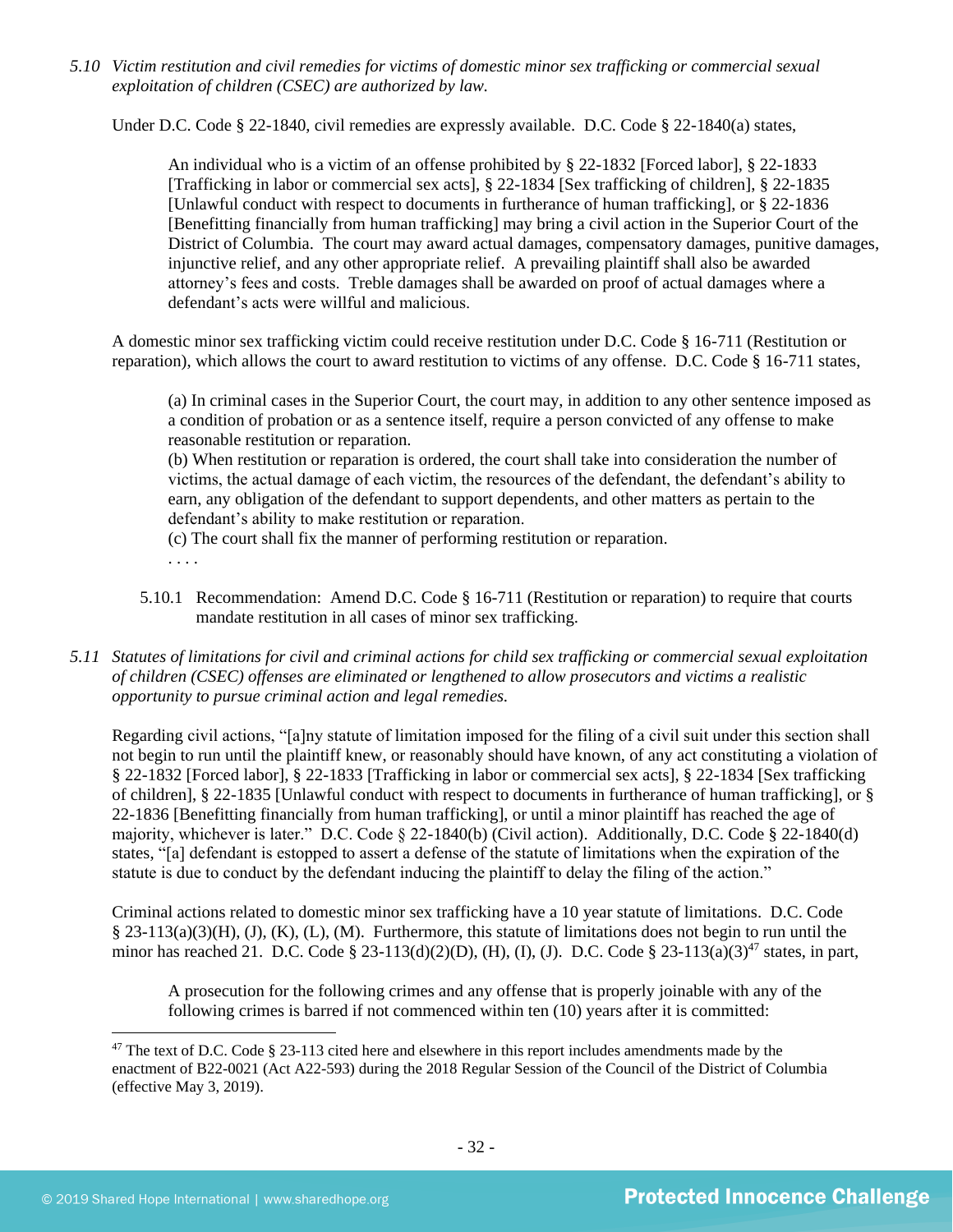. . . .

(H) using a minor in a sexual performance or promoting a sexual performance by a minor (D.C. Official Code § 22-3102);

. . . .

(J) trafficking in labor or commercial sex and sex trafficking of children as prohibited by [D.C. Official Code §§ 22-1833 and 22-1834], respectively,

(K) abducting or enticing child from his or her home for purposes of prostitution, or harboring such child (§ 22-2704);

(L) pandering, inducing or compelling an individual to engage in prostitution (§ 22-2705);

(M) compelling an individual to live life of prostitution against his or her will (§ 22-2706); and (N) causing spouse or domestic partner to live in prostitution (§ 22-2708).

Additionally, under D.C. Code § 23-113(d)(2),

The period of limitation shall not begin to run until the victim reaches 21 years of age for the following offenses:

. . . .

(C) enticing a child for the purpose of committing felony sexual abuse (§ 22-3010);

(D) using a minor in a sexual performance or promoting a sexual performance by a minor (§ 22- 3102);

. . . .

(G) Section [D.C. Official Code 22-2704];

(H) Section [D.C. Official Code 22-2705];

(I) S Section [D.C. Official Code 22-2706], where the victim is a minor; and

(J) Forced labor, trafficking in labor or commercial sex, sex trafficking of children, and benefitting financially from human trafficking as prohibited by the Human Trafficking Act [D.C. Law 18-239] where the victim is a minor.

Similarly, under D.C. Code  $\S$  23-113(d)(5) the statute of limitations is tolled until the victim is no longer in the trafficking situation. D.C. Code  $\S 23-113(d)(5)$  states, "The period of limitation shall not begin to run for forced labor, trafficking in labor or commercial sex, sex trafficking of children, and benefitting financially from human trafficking until the victim is no longer subject to the means used to obtain or maintain his or her labor or services or commercial sex acts."

5.11.1 Recommendation: Eliminate the statute of limitation applicable to both D.C. Code § 22-1840(b) (Civil action) and D.C. Code § 23-113 (Limitations on actions for criminal violations) for child victims of sex trafficking and commercial sexual exploitation.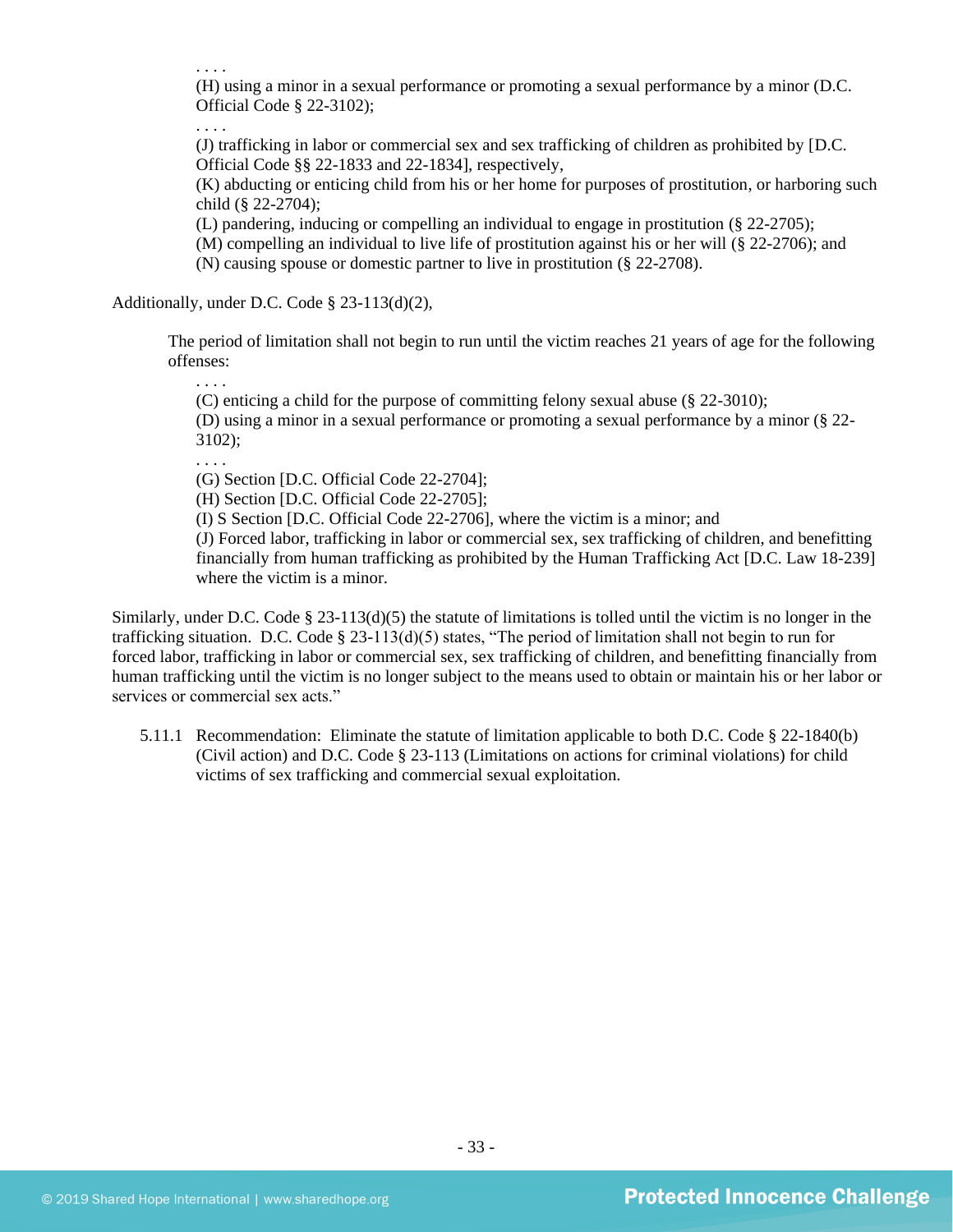## FRAMEWORK ISSUE 6: CRIMINAL JUSTICE TOOLS FOR INVESTIGATION AND PROSECUTIONS

#### *Legal Components:*

- *6.1 Training on human trafficking and domestic minor sex trafficking for law enforcement is statutorily mandated or authorized.*
- *6.2 Single party consent to audiotaping is permitted in law enforcement investigations.*
- *6.3 Wiretapping is an available tool to investigate domestic minor sex trafficking and commercial sexual exploitation of children (CSEC).*
- *6.4 Using a law enforcement decoy to investigate buying or selling commercial sex is not a defense to soliciting, purchasing, or selling sex with a minor.*
- *6.5 Using the Internet or electronic communications to investigate buyers and traffickers is a permissible investigative technique.*
- *6.6 State law requires reporting of missing children and located missing children.*

#### *Legal Analysis:*

*6.1 Training on human trafficking and domestic minor sex trafficking for law enforcement is statutorily mandated or authorized.*

*\_\_\_\_\_\_\_\_\_\_\_\_\_\_\_\_\_\_\_\_\_\_\_\_\_\_\_\_\_\_\_\_\_\_\_\_\_\_\_\_\_\_\_\_\_\_\_\_\_\_\_\_\_\_\_\_\_\_\_\_\_\_\_\_\_\_\_\_\_\_\_\_\_\_\_\_\_\_\_\_\_\_\_\_\_\_\_\_\_\_\_\_\_\_*

D.C. Code § 22–1842 (Training program) requires human trafficking training for law enforcement officers, social workers, and case workers employed by the Metropolitan Police Department, the Child and Family Services Agency, and the Department of Youth Rehabilitation Services. D.C. Code § 22–1842 states,

- (a) The Metropolitan Police Department ("MPD"), the Child and Family Services Agency ("CFSA"), and the Department of Youth Rehabilitation Services ("DYRS") shall provide training on human trafficking to:
	- (1) New law enforcement officers, social workers, and case managers; and

(2) Current law enforcement officers, social worker employees, and case managers who have not previously received comparable training.

- (b) The training shall be a minimum of 4 hours and shall include:
	- (1) The nature and dimension of human trafficking;
	- (2) The legal rights and remedies available to a victim of human trafficking;
	- (3) The services and facilities available to a victim of human trafficking;

(4) The legal duties imposed on a police officer, social worker, or case manager to enforce the

provisions of the Sex Trafficking of Children Prevention Amendment Act of 2014 [D.C. Law 20-

276], and to offer protection and assistance to a victim of human trafficking;

(5) Techniques for determining when a person may be a victim of trafficking;

(6) Techniques for handling a human trafficking offense that promotes the safety of the victim; and (7) The particular needs of youth and minor trafficking victims;

(c) MPD, CFSA, and DYRS shall consult with community organizations that provide training, resources, advocacy, or services to victims of human trafficking for assistance in developing and presenting training on human trafficking.

*6.2 Single party consent to audiotaping is permitted in law enforcement investigations.*

Single party consent for audiotaping in law enforcement investigations is permitted under D.C. law. Under D.C. Code § 23-542 (Interception, disclosure, and use of wire or oral communications prohibited), it is generally illegal for one to intercept wire communications. However, exceptions exist under D.C. Code § 23-542(b), which states, in part,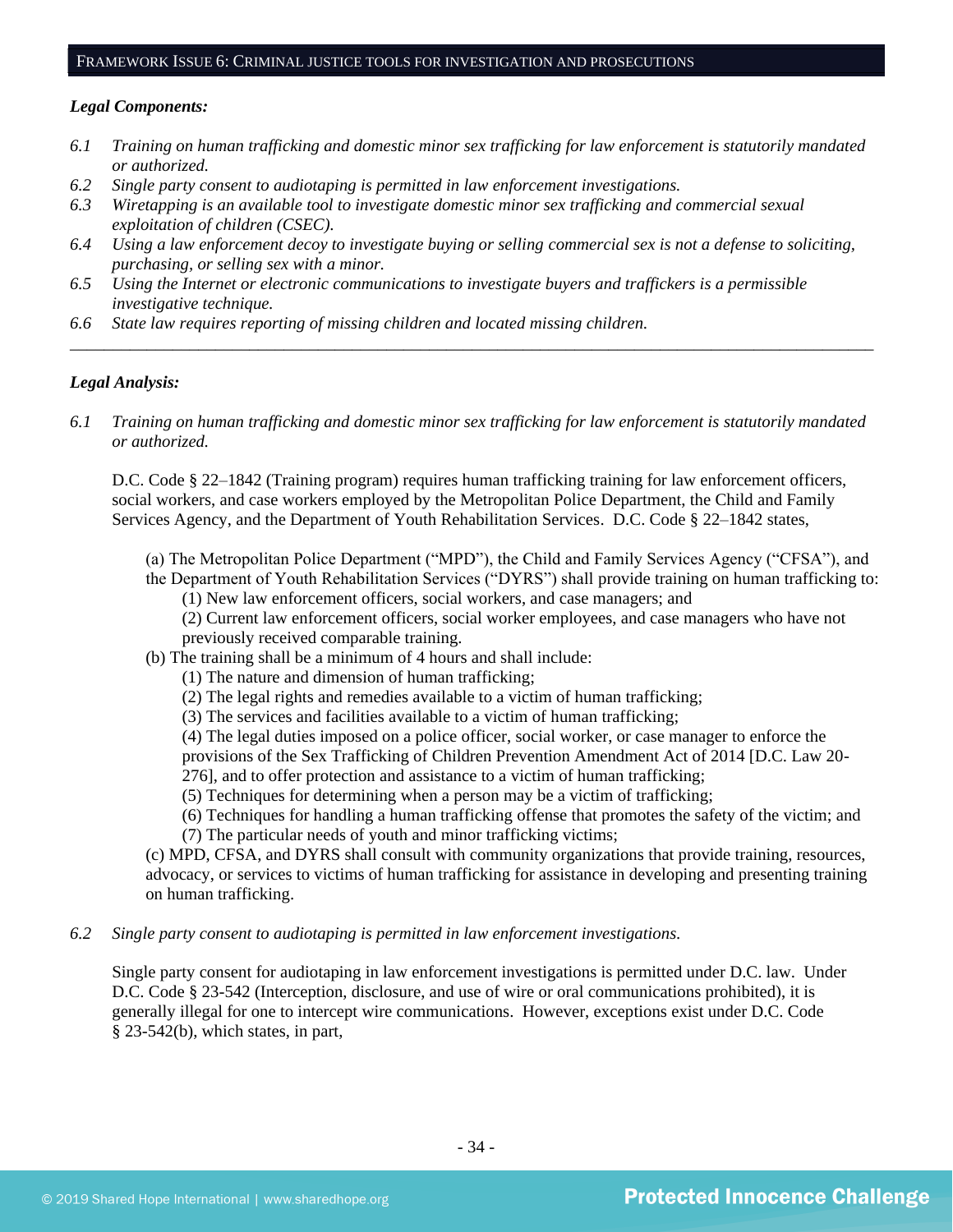It shall not be unlawful under this section for—

. . . .

(2) a person acting under color of law to intercept a wire or oral communication, where such person is a party to the communication, or where one of the parties to the communication has given prior consent to such interception; or

(3) a person not acting under color of law to intercept a wire or oral communication, where such person is a party to the communication, or where one of the parties to the communication has given prior consent to such interception, unless such communication is intercepted for the purpose of committing any criminal or tortious act in violation of the Constitution or laws of the United States, any State, or the District of Columbia, or for the purpose of committing any other injurious act.

*6.3 Wiretapping is an available tool to investigate domestic minor sex trafficking and commercial sexual exploitation of children (CSEC).* 

District of Columbia's human trafficking and CSEC offenses are not included within the list offenses for which wiretapping is permitted as an investigative tool.

- 6.3.1 Recommendation: Amend D.C. Code § 23-546(c) to allow wiretapping in investigations for the offenses of D.C. Code § 22-1834 (Sex trafficking of children) and § 22-1836 (Benefitting financially from human trafficking).
- *6.4 Using a law enforcement decoy to investigate buying or selling commercial sex is not a defense to soliciting, purchasing, or selling sex with a minor.*

District of Columbia's trafficking and CSEC laws do not prohibit a defense based on the use of a law enforcement decoy posing as a minor to investigate the solicitation, purchase, or sale of sex with a minor;<sup>48</sup> however, this defense is prohibited under D.C. Code § 22-3010.02 (Arranging for sexual contact with a real or fictitious child), a non-CSEC, buyer-applicable offense. D.C. Code § 22-3010.02(a) states, in part:

For the purposes of this section, arranging to engage in a sexual act or sexual contact with an individual who is fictitious shall be unlawful only if the arrangement is done by or with a law enforcement officer.

For reasons stated above, the defense would not be available for charges brought against buyers or traffickers through reverse sting operations, which are the most likely situations in which a defendant would try to assert such a defense.

However, a loop hole may remain in D.C. Code § 22-3010.02 (Arranging for sexual contact with a real or fictitious child) and § 22-3010 (Enticing a child) for children who are less than four years younger than the person arranging to engage in sexual act or sexual contact with a child. Both provisions prohibit a defense based on the use of law enforcement decoys when the person arranging a sexual act or sexual contact does so with "an individual (whether real or fictitious) who is or who is represented to be a child at least 4 years younger than the person." D.C. Code § 22-3010. Therefore, buyers seeking to engage in the commercial exploitation of a child may not be prohibited from raising a defense related to the use of law enforcement decoy when the real or fictitious child is less than 4 years younger than the buyer.

<sup>48</sup> *See supra* Component 2.1 for more information about buyer-applicable sex trafficking provision D.C. Stat. § 22- 1834(a) (Sex Trafficking of Children) and Section 2.2 for more information on buyer-applicable CSEC provision D.C. Stat. § 22-2704(a) (Abducting or enticing a child from his or her home for purposes of prostitution); D.C. Stat. § 22-2705(a) (Pandering, inducing, or compelling an individual to engage in prostitution); and D.C. Stat § 22- 2707(a) (Procuring; receiving money or other valuable thing for arranging assignation).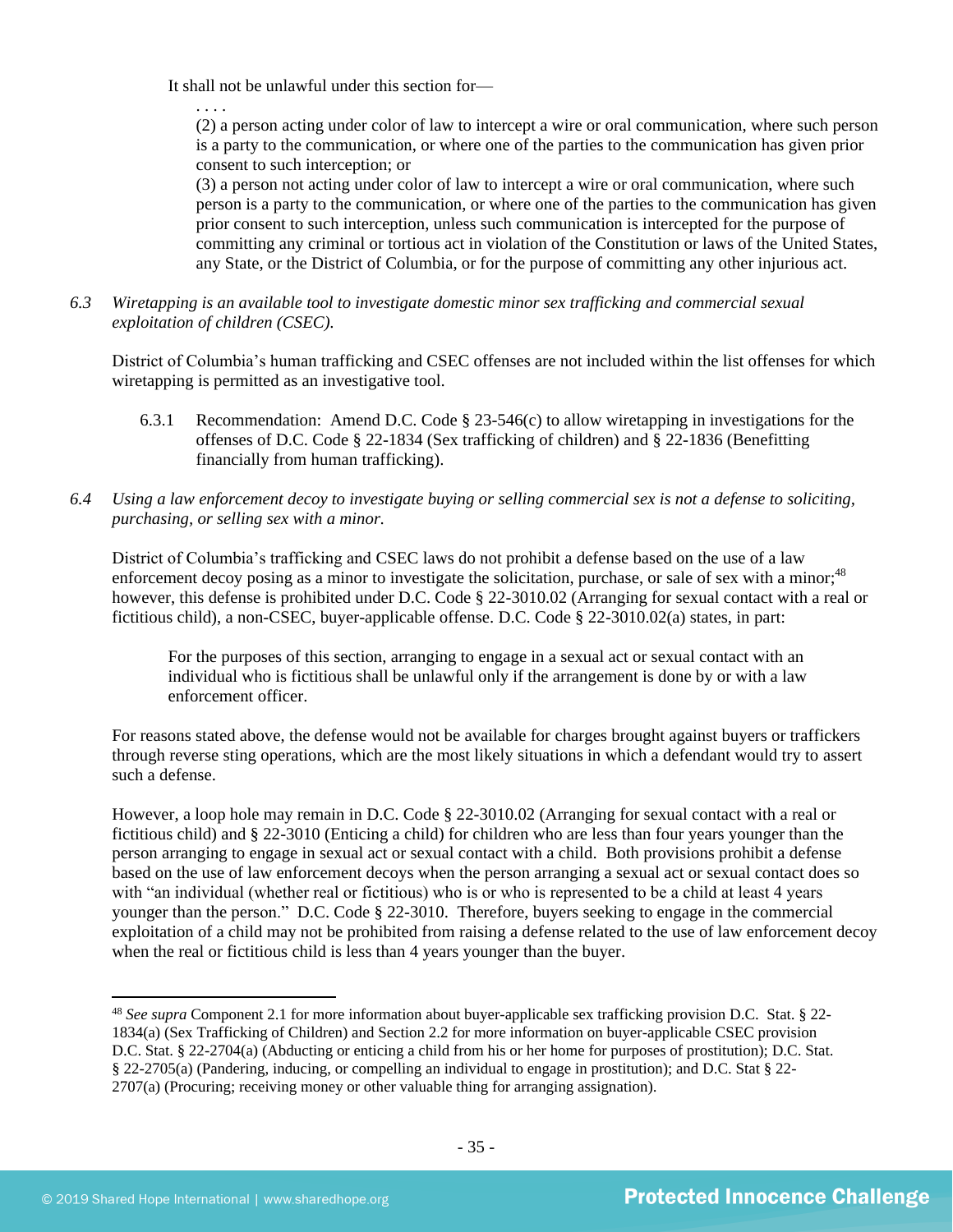- 6.4.1 Recommendation: Enact a law that expressly prohibits a defense to prosecution based on the use of a law enforcement decoy posing as a minor to investigate D.C.'s trafficking and CSEC offenses.
- *6.5 Using the Internet or electronic communications to investigate buyers and traffickers is a permissible investigative technique.*

Although not specific to Internet offenses, D.C. Code § 22-3010.02 (Arranging for a sexual contact with a real or fictitious child) implicitly allows law enforcement to use the Internet to investigate buyers and traffickers. D.C. Code § 22-3010.02(a) states, "It is unlawful for a person to arrange to engage in a sexual act or sexual contact with an individual (whether real or fictitious) who is or who is represented to be a child at least 4 years younger than the person, or to arrange for another person to engage in a sexual act or sexual contact with an individual (whether real or fictitious) who is or who is represented to be a child of at least 4 years younger than the person. For the purposes of this section, arranging to engage in a sexual act or sexual contact with an individual who is fictitious shall be unlawful only if the arrangement is done by or with a law enforcement officer."

*6.6 State law requires reporting of missing children and located missing children.*

D.C. Code § 4-1323.01 (Missing Persons) creates procedures for reporting by the Child and Family Services Agency of missing children at risk for sex trafficking to the Metropolitan Police Department. In addition, it requires the Metropolitan Police Department to report critically missing children to the National Center for Missing and Exploited Children. Pursuant to D.C. Code § 4-1323.01,

(a) The Child and Family Services Agency shall file a missing person report with the Metropolitan Police Department ("MPD") for any child in the custody of the Child and Family Services Agency immediately after discovering that the child is missing from the child's home or out-of-home placement. (b) A person required to make a report of abuse or neglect under § 4-1321.02(b), may file a missing person report with the MPD.

(c) The MPD shall immediately report a missing child to the National Center for Missing and Exploited Children if the child has been:

(1) Deemed critical missing by the MPD, as defined by MPD General Order 304-03; or

(2) Missing for more than 30 days from the date the Child and Family Services Agency filed a missing person report with MPD pursuant to subsection (a) of this section.

(d) For the purposes of this section, the term "child" means a person who has not attained the age of 18 years.

However, D.C. Code § 4-1323.01 (Missing Persons) does not require law enforcement or any other entity to report when a missing child is located.

6.6.1 Recommendation: Amend D.C. Code § 4-1323.01 (Missing Persons) to require reporting of a missing child who has been located.